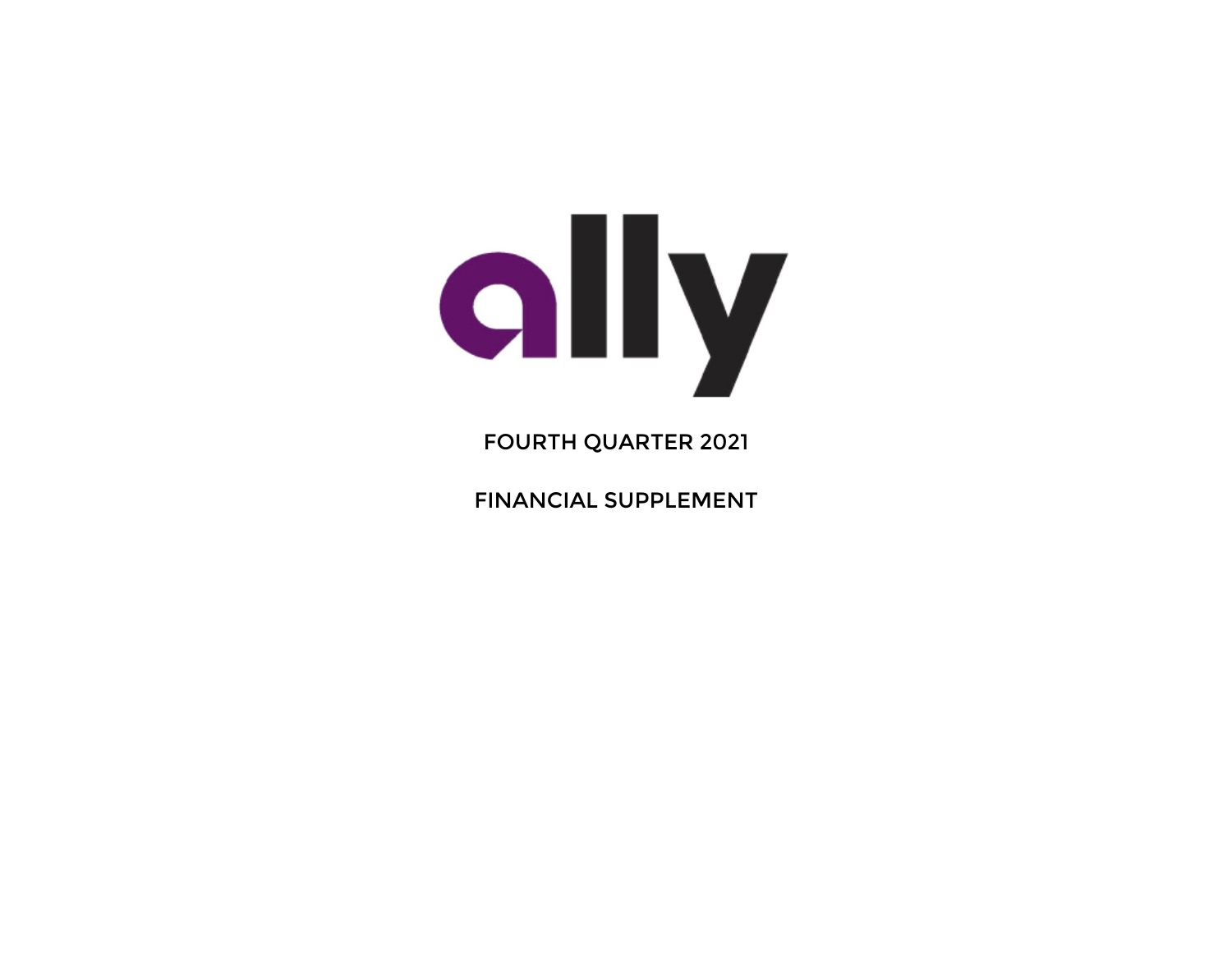

This document and related communications should be read in conjunction with the financial statements, notes, and other information contained in our Annual Reports on Form 10-K, Quarterly Reports on Form 10-Q, and Current Reports on Form 8-K. This information is preliminary and based on company and third-party data available at the time of the presentation or related communication.

This document and related communications contain forward-looking statements within the meaning of the Private Securities Litigation Reform Act of 1995. These statements can be identified by the fact that they do not relate strictly to historical or current facts—such as statements about future effects of COVID-19, the outlook for financial and operating metrics, and future capital allocation and actions. Forward-looking statements often use words such as "believe," "expect," "anticipate," "intend," "pursue," "seek," "continue," "estimate," "project," "outlook," "forecast," "potential," "target," "objective," "trend," "plan," "goal," "initiative," "priorities," or other words of comparable meaning or future-tense or conditional verbs such as "may," "will," "should," "would," or "could." Forward-looking statements convey our expectations, intentions, or forecasts about future events, circumstances, or results. All forward-looking statements, by their nature, are subject to assumptions, risks, and uncertainties, which may change over time and many of which are beyond our control. You should not rely on any forward-looking statement as a prediction or guarantee about the future. Actual future objectives, strategies, plans, prospects, performance, conditions, or results may differ materially from those set forth in any forward-looking statement. Some of the factors that may cause actual results or other future events or circumstances to differ from those in forward-looking statements are described in our Annual Report on Form 10-K for the year ended December 31, 2020, our subsequent Quarterly Reports on Form 10-Q or Current Reports on Form 8-K, or other applicable documents that are filed or furnished with the U.S. Securities and Exchange Commission (collectively, our "SEC filings"). Any forward-looking statement made by us or on our behalf speaks only as of the date that it was made. We do not undertake to update any forward-looking statement to reflect the impact of events, circumstances, or results that arise after the date that the statement was made, except as required by applicable securities laws. You, however, should consult further disclosures (including disclosures of a forward-looking nature) that we may make in any subsequent SEC filings.

This document and related communications contain specifically identified non-GAAP financial measures, which supplement the results that are reported according to U.S. generally accepted accounting principles ("GAAP"). These non-GAAP financial measures may be useful to investors but should not be viewed in isolation from, or as a substitute for, GAAP results. Differences between non-GAAP financial measures and comparable GAAP financial measures are reconciled in the presentation.

Unless the context otherwise requires, the following definitions apply. The term "loans" means the following consumer and commercial products associated with our direct and indirect financing activities: loans, retail installment sales contracts, lines of credit, and other financing products excluding operating leases. The term "operating leases" means consumer- and commercial-vehicle lease agreements where Ally is the lessor and the lessee is generally not obligated to acquire ownership of the vehicle at lease-end or compensate Ally for the vehicle's residual value. The terms "lend," "finance," and "originate" mean our direct extension or origination of loans, our purchase or acquisition of loans, or our purchase of operating leases, as applicable. The term "consumer" means all consumer products associated with our loan and operating-lease activities and all commercial retail installment sales contracts. The term "commercial" means all commercial products associated with our loan activities, other than commercial retail installment sales contracts. The term "partnerships" means business arrangements rather than partnerships as defined by law.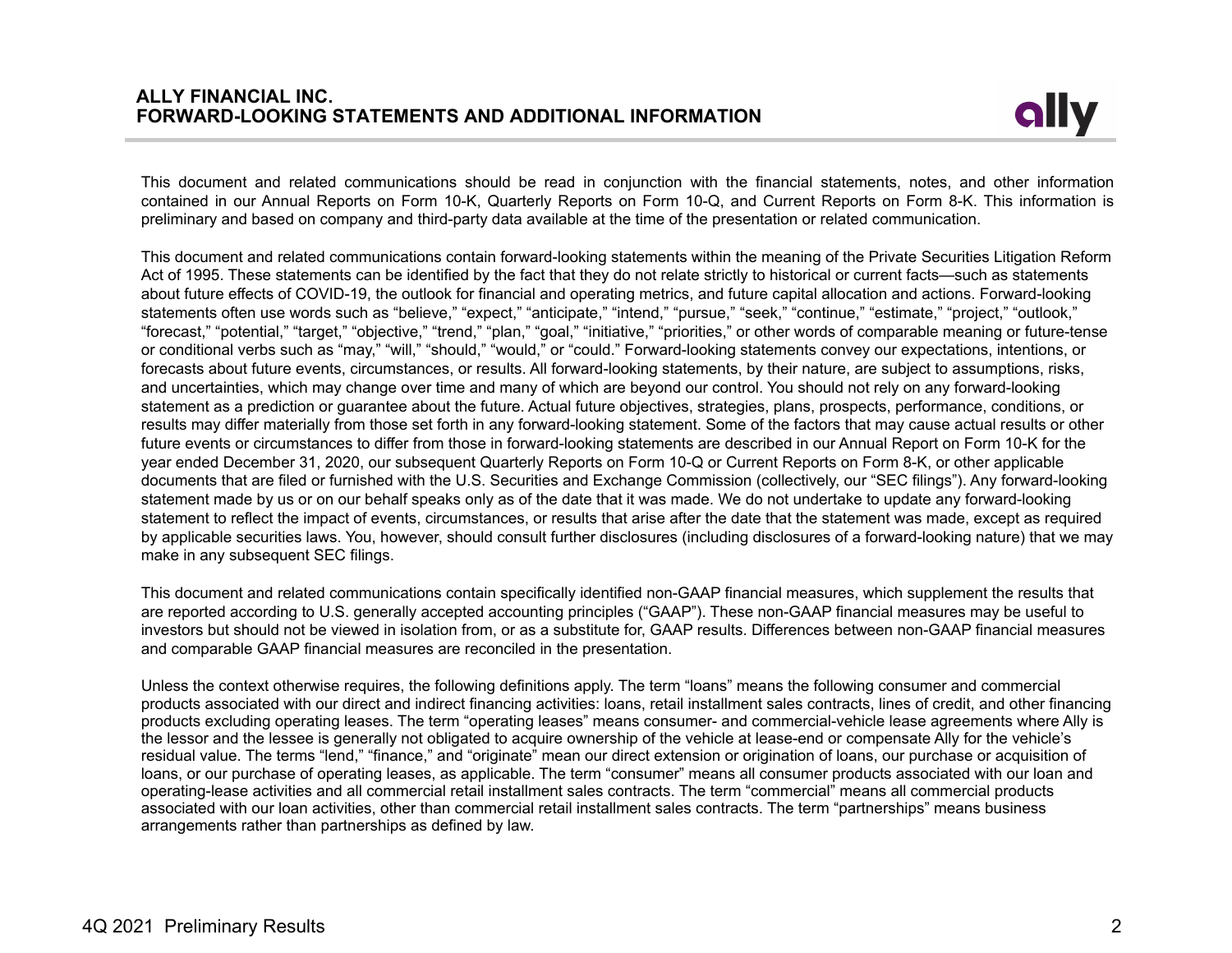

|                                                      | Page(s)        |
|------------------------------------------------------|----------------|
| <b>Consolidated Results</b>                          |                |
| <b>Consolidated Financial Highlights</b>             | 4              |
| <b>Consolidated Income Statement</b>                 | 5              |
| <b>Consolidated Period-End Balance Sheet</b>         | 6              |
| <b>Consolidated Average Balance Sheet</b>            | $\overline{7}$ |
| <b>Segment Detail</b>                                |                |
| <b>Segment Highlights</b>                            | 8              |
| <b>Automotive Finance</b>                            | $9 - 10$       |
| Insurance                                            | 11             |
| Mortgage Finance                                     | 12             |
| <b>Corporate Finance</b>                             | 13             |
| Corporate and Other                                  | 14             |
| <b>Credit Related Information</b>                    | $15 - 16$      |
| <b>Supplemental Detail</b>                           |                |
| Capital                                              | 17             |
| <b>Liquidity and Deposits</b>                        | 18             |
| Net Interest Margin                                  | 19             |
| Ally Bank Consumer Mortgage HFI Portfolios           | 20             |
| Earnings Per Share Related Information               | 21             |
| Adjusted Tangible Book Per Share Related Information | 22             |
| Core ROTCE Related Information                       | 23             |
| Adjusted Efficiency Ratio Related Information        | 24             |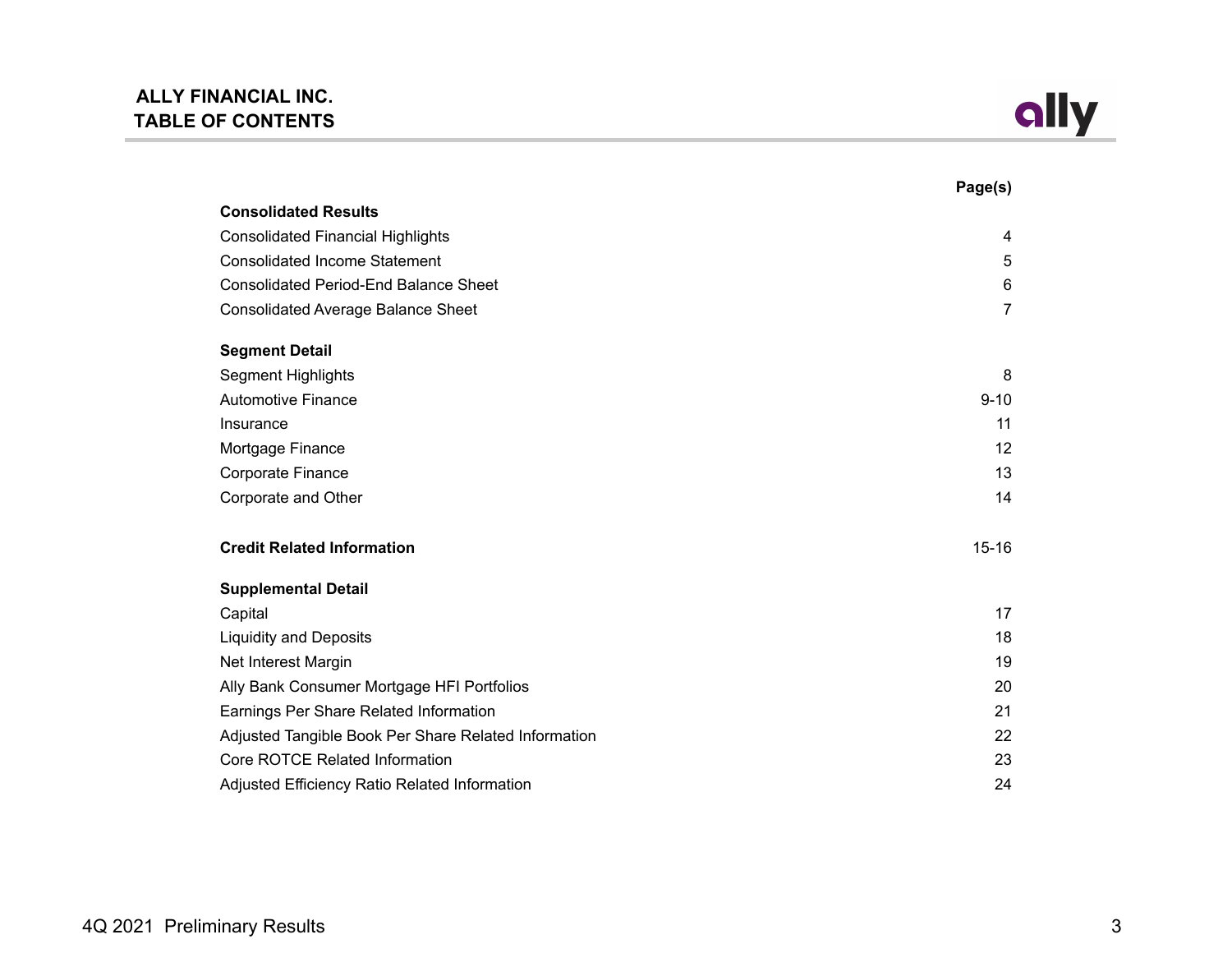## **ALLY FINANCIAL INC. CONSOLIDATED FINANCIAL HIGHLIGHTS**



| (\$ in millions, shares in thousands)                                        |               |          |               | <b>QUARTERLY TRENDS</b> |    |                          |               |               | <b>CHANGE VS.</b> |    |           |    |         |             | <b>FULL YEAR</b> |               |
|------------------------------------------------------------------------------|---------------|----------|---------------|-------------------------|----|--------------------------|---------------|---------------|-------------------|----|-----------|----|---------|-------------|------------------|---------------|
| <b>Selected Income Statement Data</b>                                        |               | 4Q 21    | 3Q 21         | 2Q 21                   |    | 1Q 21                    | 4Q 20         |               | 3Q 21             |    | 4Q 20     |    | FY 2021 |             | FY 2020          | <b>CHANGE</b> |
| Net financing revenue (excluding Core OID) <sup>(1)</sup>                    | $\mathcal{S}$ | 1,663    | \$<br>1,603   | \$<br>1,556             | \$ | 1,382                    | \$<br>1,312   | $\mathcal{S}$ | 60                | S  | 351       | S  | 6,205   | $\mathbb S$ | 4,739            | \$<br>1,466   |
| Core OID                                                                     |               | (9)      | (9)           | (9)                     |    | (10)                     | (9)           |               | $\theta$          |    | $\cal O$  |    | (38)    |             | (36)             | (2)           |
| Net financing revenue (as reported)                                          |               | 1,654    | 1,594         | 1,547                   |    | 1,372                    | 1,303         |               | 60                |    | 351       |    | 6,167   |             | 4,703            | 1,464         |
| Other revenue (adjusted) <sup>(1)</sup>                                      |               | 533      | 507           | 588                     |    | 548                      | 567           |               | 26                |    | (33)      |    | 2.177   |             | 1,954            | 223           |
| Change in fair value of equity securities (2)                                |               | 21       | (65)          | 19                      |    | 17                       | 111           |               | 86                |    | (90)      |    | (7)     |             | 29               | (37)          |
| Repositioning <sup>(2)</sup>                                                 |               | (9)      | (52)          | (70)                    |    | $\overline{\phantom{0}}$ |               |               | 42                |    | (9)       |    | (131)   |             | $\mathcal O$     | (131)         |
| Other revenue (as reported)                                                  |               | 545      | 391           | 538                     |    | 565                      | 678           |               | 154               |    | (133)     |    | 2,039   |             | 1,983            | 56            |
| Provision for loan losses                                                    |               | 210      | 76            | (32)                    |    | (13)                     | 102           |               | 134               |    | 108       |    | 241     |             | 1,439            | (131)         |
| Total noninterest expense <sup>(3)</sup>                                     |               | 1,090    | 1,002         | 1,075                   |    | 943                      | 1,023         |               | 88                |    | 67        |    | 4,110   |             | 3,833            | 277           |
| Pre-tax income from continuing operations                                    |               | 899      | 907           | 1.042                   |    | 1,007                    | 856           |               | (8)               |    | 43        |    | 3.855   |             | 1,414            | 2.441         |
| Income tax expense                                                           |               | 241      | 195           | 143                     |    | 211                      | 169           |               | 46                |    | 72        |    | 790     |             | 328              | 462           |
| Income from discontinued operations, net of tax                              |               | (6)      |               |                         |    |                          |               |               | (6)               |    | (6)       |    | (5)     |             | (1)              | (4)           |
| <b>Net Income</b>                                                            | s.            | 652      | \$<br>712     | \$<br>900               | \$ | 796                      | \$<br>687     | \$            | (60)              | \$ | (35)      | \$ | 3,060   | \$          | 1,085            | \$<br>1,975   |
| <b>Preferred Dividends</b>                                                   |               | 28       | 29            |                         |    |                          |               |               | (1)               |    | 28        |    | 57      |             |                  | 57            |
| Net income attributable to common shareholders                               | \$            | 624      | \$<br>683     | \$<br>900               | s. | 796                      | \$<br>687     | \$            | (59)              | \$ | (63)      | \$ | 3,003   | \$          | 1,085            | \$<br>1,918   |
| Core Pre-Provision Net Revenue (4)                                           | s.            | 1,107    | \$<br>1,108   | \$<br>1,070             | \$ | 987                      | \$<br>856     | \$            | (2)               | \$ | 251       | \$ | 4,271   | \$          | 2,909            | \$<br>1,362   |
| Selected Balance Sheet Data (Period-End)                                     |               |          |               |                         |    |                          |               |               |                   |    |           |    |         |             |                  |               |
| Total assets                                                                 | \$            | 182,350  | \$<br>179,184 | \$<br>180,470           | \$ | 181,879                  | \$<br>182,165 | \$            | 3,166             | \$ | 185       |    |         |             |                  |               |
| Consumer loans                                                               |               | 98,226   | 95,052        | 90,649                  |    | 87,391                   | 89,202        |               | 3,174             |    | 9,024     |    |         |             |                  |               |
| Commercial loans                                                             |               | 24,042   | 19,419        | 21,568                  |    | 25,685                   | 29,332        |               | 4,623             |    | (5, 290)  |    |         |             |                  |               |
| Allowance for loan losses                                                    |               | (3, 267) | (3, 148)      | (3, 126)                |    | (3, 152)                 | (3,283)       |               | (119)             |    | 16        |    |         |             |                  |               |
| Deposits                                                                     |               | 141,558  | 139,444       | 139,104                 |    | 139,585                  | 137,036       |               | 2,114             |    | 4,522     |    |         |             |                  |               |
| Total equity<br><b>Common Share Count</b>                                    |               | 17,050   | 17,289        | 17,530                  |    | 14,625                   | 14,703        |               | (239)             |    | 2,347     |    |         |             |                  |               |
| Weighted average basic                                                       |               | 345,870  | 359,179       | 370,412                 |    | 375,229                  | 376,081       |               | (13, 309)         |    | (30, 211) |    | 362,583 |             | 375,629          | (13,047)      |
| Weighted average diluted                                                     |               | 348,666  | 361,855       | 373,029                 |    | 377,529                  | 378,424       |               | (13, 189)         |    | (29, 757) |    | 365,180 |             | 377,101          | (11, 921)     |
| Issued shares outstanding (period-end)<br>Per Common Share Data              |               | 337,941  | 349,599       | 362,639                 |    | 371,805                  | 374,674       |               | (11,658)          |    | (36, 734) |    |         |             |                  |               |
| Earnings per share (basic)                                                   | \$            | 1.80     | \$<br>1.90    | \$<br>2.43              | \$ | 2.12                     | \$<br>1.83    | \$            | (0.10)            | \$ | (0.02)    | \$ | 8.44    | \$          | 2.89             | \$<br>5.55    |
| Earnings per share (diluted)                                                 |               | 1.79     | 1.89          | 2.41                    |    | 2.11                     | 1.82          |               | (0.10)            |    | (0.03)    |    | 8.22    |             | 2.88             | 5.35          |
| Adjusted earnings per share (1)                                              |               | 2.02     | 2.16          | 2.33                    |    | 2.09                     | 1.60          |               | (0.14)            |    | 0.42      |    | 8.61    |             | 3.03             | 5.59          |
| Book value per share                                                         |               | 43.58    | 42.81         | 41.93                   |    | 39.34                    | 39.24         |               | 0.77              |    | 4.33      |    |         |             |                  |               |
| Tangible book value per share (5)                                            |               | 40.79    | 41.75         | 40.90                   |    | 38.32                    | 38.22         |               | (0.96)            |    | 2.57      |    |         |             |                  |               |
| Adjusted tangible book value per share (5)<br><b>Select Financial Ratios</b> |               | 38.73    | 39.72         | 38.83                   |    | 36.16                    | 36.05         |               | (0.99)            |    | 2.67      |    |         |             |                  |               |
| Net interest margin (as reported)                                            |               | 3.80%    | 3.66%         | 3.55%                   |    | 3.16%                    | 2.90%         |               |                   |    |           |    | 3.54%   |             | 2.65%            |               |
| Net interest margin (ex. Core OID) <sup>(1)</sup>                            |               | 3.82%    | 3.68%         | 3.57%                   |    | 3.18%                    | 2.92%         |               |                   |    |           |    | 3.56%   |             | 2.67%            |               |
| Cost of funds                                                                |               | 1.06%    | 1.14%         | 1.27%                   |    | 1.42%                    | 1.58%         |               |                   |    |           |    | 1.22%   |             | 2.00%            |               |
| Cost of funds (ex. Core OID) <sup>(1)</sup>                                  |               | 1.03%    | 1.11%         | 1.23%                   |    | 1.38%                    | 1.55%         |               |                   |    |           |    | 1.19%   |             | 1.97%            |               |
| Efficiency Ratio <sup>(6)</sup>                                              |               | 49.6%    | 50.5%         | 51.6%                   |    | 48.7%                    | 51.6%         |               |                   |    |           |    | 50.1%   |             | 57.3%            |               |
| Adjusted efficiency ratio <sup>(6)</sup>                                     |               | 44.4%    | 41.7%         | 44.5%                   |    | 44.4%                    | 49.8%         |               |                   |    |           |    | 43.7%   |             | 50.3%            |               |
| Return on average assets                                                     |               | 1.1%     | 1.6%          | 2.0%                    |    | 1.7%                     | 1.5%          |               |                   |    |           |    | 1.1%    |             | 0.6%             |               |
| Return on average total equity                                               |               | 14.5%    | 15.7%         | 22.4%                   |    | 21.7%                    | 19.1%         |               |                   |    |           |    | 18.5%   |             | 7.7%             |               |
| Return on average tangible common equity                                     |               | 17.6%    | 18.6%         | 24.8%                   |    | 22.3%                    | 19.6%         |               |                   |    |           |    | 20.9%   |             | 7.9%             |               |
| Core ROTCE <sup>(7)</sup><br>Capital Ratios <sup>(8)</sup>                   |               | 22.1%    | 24.2%         | 26.7%                   |    | 24.1%                    | 18.7%         |               |                   |    |           |    | 24.3%   |             | 9.1%             |               |
| Common Equity Tier 1 (CET1) capital ratio                                    |               | 10.3%    | 11.2%         | 11.3%                   |    | 11.1%                    | 10.6%         |               |                   |    |           |    |         |             |                  |               |
| Tier 1 capital ratio                                                         |               | 11.9%    | 12.8%         | 13.1%                   |    | 12.8%                    | 12.4%         |               |                   |    |           |    |         |             |                  |               |
| Total capital ratio                                                          |               | 13.4%    | 14.6%         | 14.8%                   |    | 14.6%                    | 14.1%         |               |                   |    |           |    |         |             |                  |               |
| Tier 1 leverage ratio                                                        |               | 9.7%     | 10.0%         | 10.0%                   |    | 9.8%                     | 9.4%          |               |                   |    |           |    |         |             |                  |               |

*(1) Represents a non-GAAP financial measure. For more details refer to page 21.*

*(2) See page 25 for methodology and detail.*

(3) Including but not limited to employee related expenses, commissions and provision for losses and loss adjustment expense related to the insurance business, information technology expenses, servicing expenses, facilitie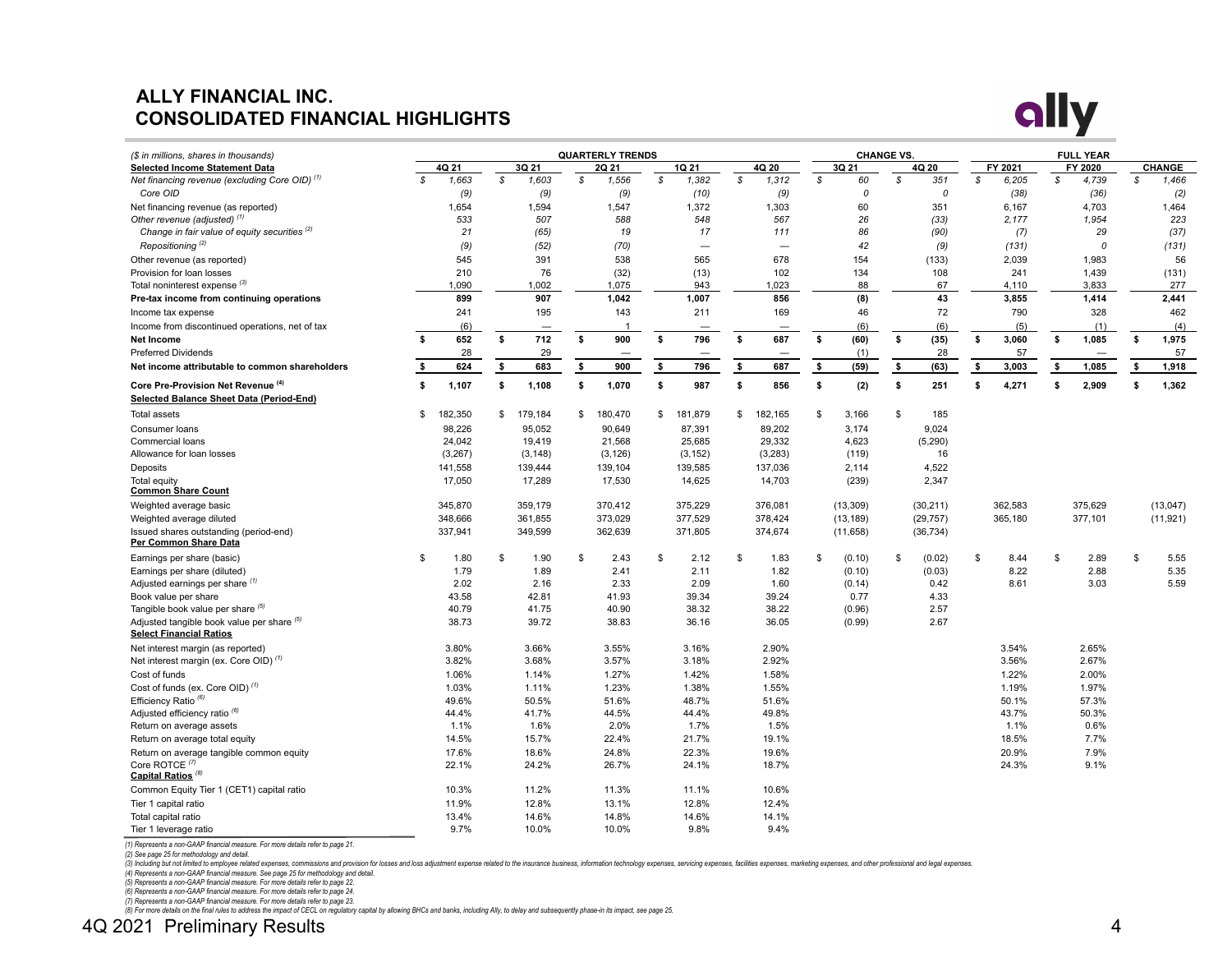# **ALLY FINANCIAL INC. CONSOLIDATED INCOME STATEMENT**



|                                                          |    |                          |     |                          |              | <b>QUARTERLY TRENDS</b>  |          |                          |              |            |    | <b>CHANGE VS.</b> |                    |                          |    |              |    | <b>FULL YEAR</b> |              |                |
|----------------------------------------------------------|----|--------------------------|-----|--------------------------|--------------|--------------------------|----------|--------------------------|--------------|------------|----|-------------------|--------------------|--------------------------|----|--------------|----|------------------|--------------|----------------|
| (\$ in millions)                                         |    | 4Q 21                    |     | 3Q 21                    |              | 2Q 21                    |          | 1Q 21                    |              | 4Q 20      |    | 3Q 21             |                    | 4Q 20                    |    | FY 2021      |    | FY 2020          |              | CHANGE         |
| Financing revenue and other interest income              |    |                          |     |                          |              |                          |          |                          |              |            |    |                   |                    |                          |    |              |    |                  |              |                |
| Interest and fees on finance receivables and loans       | \$ | 1,679                    | S   | 1,619                    | \$           | 1,588                    | <b>S</b> | 1,582                    | <b>S</b>     | 1,607      | \$ | 60                | \$                 | 72                       | \$ | 6,468        | \$ | 6,581            | \$           | (113)          |
| Interest on loans held-for-sale                          |    | $\overline{4}$           |     | 5                        |              | $\overline{4}$           |          | 5                        |              | 6          |    | (1)               |                    | (2)                      |    | 18           |    | 17               |              | $\overline{1}$ |
| Total interest and dividends on investment securities    |    | 162                      |     | 150                      |              | 143                      |          | 124                      |              | 130        |    | 12                |                    | 32                       |    | 579          |    | 692              |              | (113)          |
| Interest-bearing cash                                    |    | $\overline{2}$           |     | 5                        |              | $\boldsymbol{\Delta}$    |          | $\boldsymbol{\Delta}$    |              | $\sqrt{5}$ |    | (3)               |                    | (3)                      |    | 15           |    | 28               |              | (13)           |
| Other earning assets                                     |    | 5                        |     | 5                        |              | 4                        |          | $\overline{7}$           |              | 10         |    | -                 |                    | (5)                      |    | 21           |    | 44               |              | (23)           |
| Operating leases                                         |    | 403                      |     | 393                      |              | 384                      |          | 370                      |              | 365        |    | 10                |                    | 38                       |    | 1,550        |    | 1,435            |              | 115            |
| Total financing revenue and other interest income        |    | 2,255                    |     | 2,177                    |              | 2,127                    |          | 2,092                    |              | 2,123      |    | 78                |                    | 132                      |    | 8,651        |    | 8,797            |              | (146)          |
| Interest expense                                         |    |                          |     |                          |              |                          |          |                          |              |            |    |                   |                    |                          |    |              |    |                  |              |                |
| Interest on deposits                                     |    | 226                      |     | 245                      |              | 268                      |          | 306                      |              | 367        |    | (19)              |                    | (141)                    |    | 1,045        |    | 1,952            |              | (907)          |
| Interest on short-term borrowings                        |    | $\overline{\phantom{0}}$ |     | $\overline{\phantom{0}}$ |              | $\overline{\phantom{0}}$ |          | $\overline{1}$           |              | 3          |    | -                 |                    | (3)                      |    | $\mathbf{1}$ |    | 42               |              | (41)           |
| Interest on long-term debt                               |    | 189                      |     | 191                      |              | 230                      |          | 250                      |              | 274        |    | (2)               |                    | (85)                     |    | 860          |    | 1,249            |              | (389)          |
| Interest on other                                        |    |                          |     | 8                        |              |                          |          | -                        |              |            |    | (8)               |                    | $\overline{\phantom{0}}$ |    | 8            |    | -                |              | 8              |
| Total interest expense                                   |    | 415                      |     | 444                      |              | 498                      |          | 557                      |              | 644        |    | (29)              |                    | (229)                    |    | 1,914        |    | 3,243            |              | (1, 329)       |
| Depreciation expense on operating lease assets           |    | 186                      |     | 139                      |              | 82                       |          | 163                      |              | 176        |    | 47                |                    | 10                       |    | 570          |    | 851              |              | (281)          |
| Net financing revenue (as reported)                      | s. | 1,654                    | \$  | 1,594                    | $\mathbf{s}$ | 1,547                    | \$       | 1,372                    | $\mathbf{s}$ | 1,303      | \$ | 60                | \$                 | 351                      | \$ | 6,167        | \$ | 4,703            | \$           | 1,464          |
| Other revenue                                            |    |                          |     |                          |              |                          |          |                          |              |            |    |                   |                    |                          |    |              |    |                  |              |                |
| Insurance premiums and service revenue earned            |    | 280                      |     | 279                      |              | 278                      |          | 280                      |              | 287        |    | 1                 |                    | (7)                      |    | 1,117        |    | 1,103            |              | 14             |
| Gain on mortgage and automotive loans, net               |    | 14                       |     | 18                       |              | 19                       |          | 36                       |              | 75         |    | (4)               |                    | (61)                     |    | 87           |    | 110              |              | (23)           |
| Loss on extinguishment of debt                           |    | (10)                     |     | (52)                     |              | (73)                     |          | (1)                      |              | (52)       |    | 42                |                    | 42                       |    | (136)        |    | (102)            |              | (34)           |
| Other gain/loss on investments, net                      |    | 73                       |     | 24                       |              | 65                       |          | 123                      |              | 134        |    | 49                |                    | (61)                     |    | 285          |    | 307              |              | (22)           |
| Other income, net of losses                              |    | 188                      |     | 122                      |              | 249                      |          | 127                      |              | 234        |    | 66                |                    | (46)                     |    | 686          |    | 565              |              | 121            |
| <b>Total other revenue</b>                               |    | 545                      |     | 391                      |              | 538                      |          | 565                      |              | 678        |    | 154               |                    | (133)                    |    | 2,039        |    | 1,983            |              | 56             |
| <b>Total net revenue</b>                                 |    | 2,199                    |     | 1,985                    |              | 2,085                    |          | 1,937                    |              | 1,981      |    | 214               |                    | 218                      |    | 8,206        |    | 6,686            |              | 1,520          |
| Provision for loan losses                                |    | 210                      |     | 76                       |              | (32)                     |          | (13)                     |              | 102        |    | 134               |                    | 108                      |    | 241          |    | 1,439            |              | (1, 198)       |
| Noninterest expense                                      |    |                          |     |                          |              |                          |          |                          |              |            |    |                   |                    |                          |    |              |    |                  |              |                |
| Compensation and benefits expense                        |    | 413                      |     | 389                      |              | 446                      |          | 395                      |              | 340        |    | 24                |                    | 73                       |    | 1,643        |    | 1,376            |              | 267            |
| Insurance losses and loss adjustment expenses            |    | 55                       |     | 69                       |              | 74                       |          | 63                       |              | 62         |    | (14)              |                    | (7)                      |    | 261          |    | 363              |              | (102)          |
| Goodwill impairment                                      |    |                          |     | -                        |              | -                        |          | $\overline{\phantom{0}}$ |              | -          |    |                   |                    | —                        |    |              |    | 50               |              | (50)           |
| Other operating expenses                                 |    | 622                      |     | 544                      |              | 555                      |          | 485                      |              | 621        |    | 78                |                    | $\mathbf{1}$             |    | 2,206        |    | 2,044            |              | 162            |
| Total noninterest expense                                |    | 1,090                    |     | 1,002                    |              | 1,075                    |          | 943                      |              | 1,023      |    | 88                |                    | 67                       |    | 4,110        |    | 3,833            |              | 277            |
| Pre-tax income from continuing operations                | s. | 899                      | s.  | 907                      | \$           | 1,042                    | S        | 1,007                    | s.           | 856        | S  | (8)               | ŝ.                 | 43                       | \$ | 3,855        | s. | 1,414            | \$           | 2,441          |
| Income tax expense from continuing operations            |    | 241                      |     | 195                      |              | 143                      |          | 211                      |              | 169        |    | 46                |                    | 72                       |    | 790          |    | 328              |              | 462            |
| Net income from continuing operations                    |    | 658                      |     | 712                      |              | 899                      |          | 796                      |              | 687        |    | (54)              |                    | (29)                     |    | 3,065        |    | 1,086            |              | 1,979          |
| Income / (Loss) from discontinued operations, net of tax |    | (6)                      |     |                          |              |                          |          |                          |              |            |    | (6)               |                    | (6)                      |    | (5)          |    | (1)              |              | (4)            |
| Net income                                               | \$ | 652                      | \$  | 712                      | \$           | 900                      | \$       | 796                      | \$           | 687        | \$ | (60)              | \$                 | (35)                     | \$ | 3,060        | \$ | 1,085            | $\mathbf{s}$ | 1,975          |
| <b>Preferred Dividends</b>                               |    | 28                       |     | 29                       |              |                          |          |                          |              |            |    | (1)               |                    | 28                       |    | 57           |    |                  |              | 57             |
| Net Income Available to Common Shareholders              | \$ | 624                      | \$  | 683                      | \$           | 900                      | \$       | 796                      | \$           | 687        | \$ | (59)              | $\pmb{\mathsf{s}}$ | (63)                     | \$ | 3,003        | \$ | 1,085            | \$           | 1,918          |
| <b>Core Pre-Tax Income Walk</b>                          |    |                          |     |                          |              |                          |          |                          |              |            |    |                   |                    |                          |    |              |    |                  |              |                |
| Net financing revenue (ex. OID) <sup>(1)</sup>           | \$ | 1,663                    | \$  | 1,603                    | \$           | 1,556                    | Ŝ.       | 1,382                    | - \$         | 1,312      | S  | 60                | s                  | 351                      | \$ | 6,205        | \$ | 4,739            | \$           | 1,466          |
| Adjusted other revenue (1)                               |    | 533                      |     | 507                      |              | 588                      |          | 548                      |              | 567        |    | 26                |                    | (33)                     |    | 2,177        |    | 1,954            |              | 223            |
| Provision for credit losses                              |    | 113                      |     | 76                       |              | (32)                     |          | (13)                     |              | 102        |    | 37                |                    | 11                       |    | 144          |    | 1,439            |              | (1, 295)       |
| Adjusted noninterest expense (1)                         |    | 1,090                    |     | 1,002                    |              | 1,075                    |          | 943                      |              | 1,023      |    | 88                |                    | 67                       |    | 4,110        |    | 3,783            |              | 327            |
| Core pre-tax income (2)                                  | Ŝ. | 994                      | s.  | 1,032                    | s.           | 1,102                    | \$       | 1,000                    | s.           | 754        | \$ | (39)              | \$                 | 240                      | s. | 4,128        | s. | 1,470            | s.           | 2,657          |
| Core OID                                                 |    | (9)                      |     | (9)                      |              | (9)                      |          | (10)                     |              | (9)        |    |                   |                    |                          |    | (38)         |    | (36)             |              | (2)            |
| Change in the fair value of equity securities (3)        |    | 21                       |     | (65)                     |              | 19                       |          | 17                       |              | 111        |    | 86                |                    | (90)                     |    | (7)          |    | 29               |              | (37)           |
| Repositioning <sup>(3)</sup>                             |    | (107)                    |     | (52)                     |              | (70)                     |          |                          |              |            |    | (55)              |                    | (107)                    |    | (228)        |    | (50)             |              | (178)          |
| Pre-tax income from continuing operations                | \$ | 899                      | \$. | 907                      | \$           | 1.042                    | \$.      | 1.007                    | \$.          | 856        | \$ | (8)               | \$                 | 43                       | \$ | 3.855        | \$ | 1.414            | \$           | 2.441          |

(1) Represents a non-GAAP financial measure. For more details refer to page 21.<br>(2) Represents a non-GAAP financial measure. See page 25 for methodology and detail.<br>(3) See page 25 for methodology and detail.

## 4Q 2021 Preliminary Results 5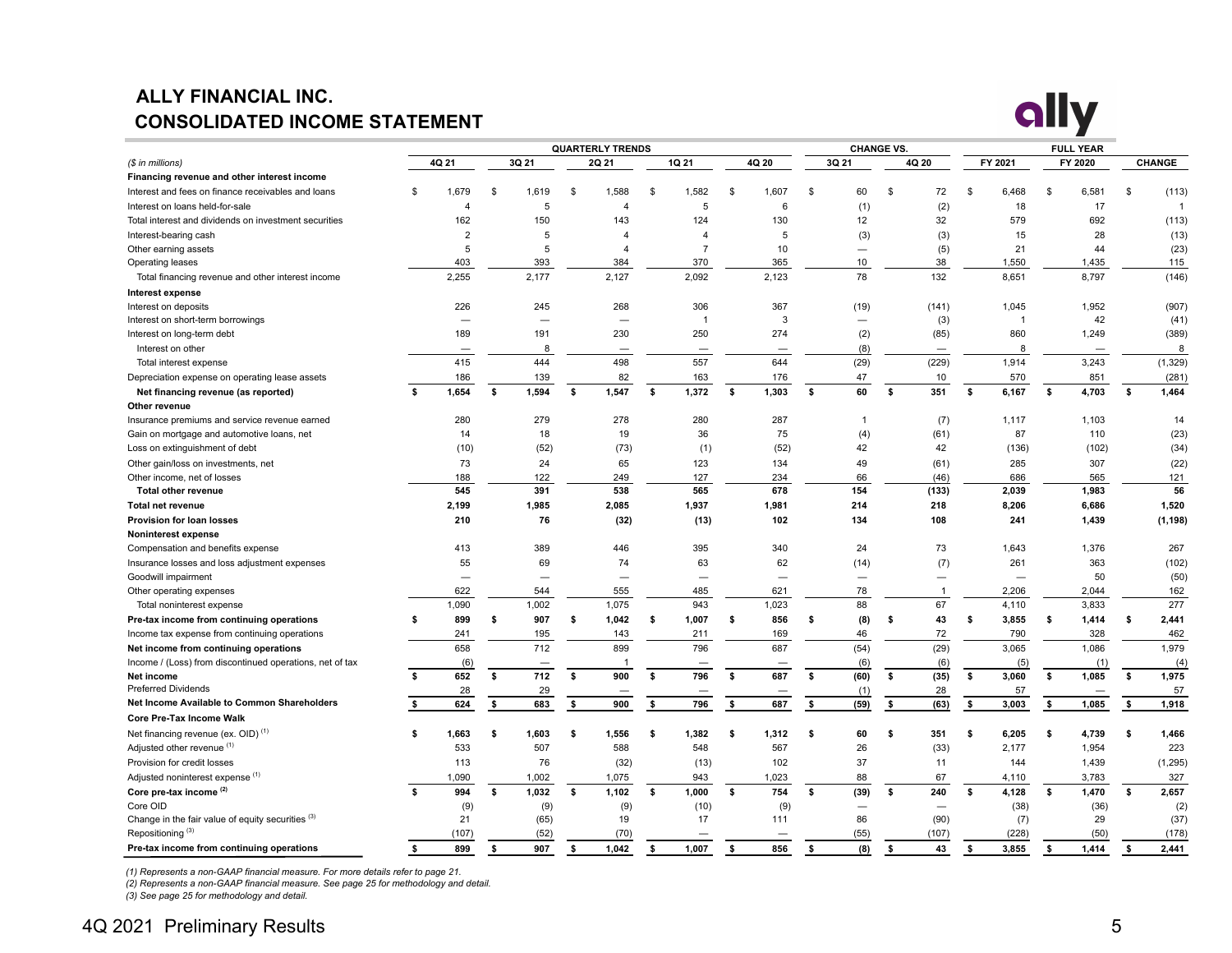## <span id="page-5-0"></span>**ALLY FINANCIAL INC. CONSOLIDATED PERIOD-END BALANCE SHEET**



| (\$ in millions)                                |               |               | <b>QUARTERLY TRENDS</b> |               |               | <b>CHANGE VS.</b> |                |
|-------------------------------------------------|---------------|---------------|-------------------------|---------------|---------------|-------------------|----------------|
| Assets                                          | 4Q 21         | 3Q 21         | 2Q 21                   | 1Q 21         | 4Q 20         | 3Q 21             | 4Q 20          |
| Cash and cash equivalents                       |               |               |                         |               |               |                   |                |
| Noninterest-bearing                             | \$<br>502     | \$<br>636     | \$<br>653               | \$<br>747     | \$<br>724     | \$<br>$(134)$ \$  | (222)          |
| Interest-bearing                                | 4,560         | 10,279        | 13,011                  | 15,031        | 14,897        | (5,719)           | (10, 337)      |
| Total cash and cash equivalents                 | 5,062         | 10,915        | 13,664                  | 15,778        | 15,621        | (5,853)           | (10, 559)      |
| Investment securities <sup>(1)</sup>            | 35,859        | 35,317        | 36,313                  | 35,711        | 32,154        | 542               | 3,705          |
| Loans held-for-sale, net                        | 549           | 456           | 409                     | 630           | 406           | 93                | 143            |
| Finance receivables and loans, net              | 122,268       | 114,471       | 112,217                 | 113,076       | 118,534       | 7,797             | 3,734          |
| Allowance for loan losses                       | (3,267)       | (3, 148)      | (3, 126)                | (3, 152)      | (3, 283)      | (119)             | 16             |
| Total finance receivables and loans, net        | 119,001       | 111,323       | 109,091                 | 109,924       | 115,251       | 7,678             | 3,750          |
| Investment in operating leases, net             | 10,862        | 10,969        | 10,715                  | 9,944         | 9,639         | (107)             | 1,223          |
| Premiums receivables and other insurance assets | 2,724         | 2,752         | 2,773                   | 2,725         | 2,679         | (28)              | 45             |
| Other assets                                    | 8,293         | 7,452         | 7,505                   | 7,167         | 6,415         | 841               | 1,878          |
| <b>Total assets</b>                             | 182,350       | \$<br>179,184 | \$<br>180,470           | \$<br>181,879 | 182,165       | \$<br>3,166       | \$<br>185      |
| <b>Liabilities</b>                              |               |               |                         |               |               |                   |                |
| Deposit liabilities                             |               |               |                         |               |               |                   |                |
| Noninterest-bearing                             | \$<br>150     | \$<br>167     | \$<br>149               | \$<br>155     | \$<br>128     | \$<br>(17)        | \$<br>22       |
| Interest-bearing                                | 141,408       | 139,277       | 138,955                 | 139,430       | 136,908       | 2,131             | 4,500          |
| Total deposit liabilities                       | 141,558       | 139,444       | 139,104                 | 139,585       | 137,036       | 2,114             | 4,522          |
| Short-term borrowings                           |               |               |                         |               | 2,136         |                   | (2, 136)       |
| Long-term debt                                  | 17,029        | 14,946        | 16,896                  | 20,503        | 22,006        | 2,083             | (4, 977)       |
| Interest payable                                | 210           | 422           | 365                     | 453           | 412           | (212)             | (202)          |
| Unearned insurance premiums and service revenue | 3,514         | 3,537         | 3,536                   | 3,487         | 3,438         | (23)              | 76             |
| Accrued expense and other liabilities           | 2,989         | 3,546         | 3,039                   | 3,226         | 2,434         | (557)             | 555            |
| <b>Total liabilities</b>                        | \$<br>165,300 | \$<br>161,895 | \$<br>162,940           | \$<br>167,254 | \$<br>167,462 | \$<br>3,405       | \$<br>(2, 162) |
| <b>Equity</b>                                   |               |               |                         |               |               |                   |                |
| Common stock and paid-in capital (2)            | \$<br>16,483  | \$<br>17,050  | \$<br>17,716            | \$<br>18,153  | \$<br>18,350  | \$<br>(567)       | \$<br>(1,867)  |
| Preferred stock                                 | 2,324         | 2,324         | 2,324                   |               |               |                   | 2,324          |
| Accumulated deficit                             | (1, 599)      | (2, 136)      | (2,726)                 | (3, 555)      | (4,278)       | 537               | 2,679          |
| Accumulated other comprehensive income / (loss) | (158)         | 51            | 216                     | 27            | 631           | (209)             | (789)          |
| Total equity                                    | 17,050        | 17,289        | 17,530                  | 14,625        | 14,703        | (239)             | 2,347          |
| <b>Total liabilities and equity</b>             | \$<br>182,350 | \$<br>179,184 | \$<br>180,470           | \$<br>181,879 | \$<br>182,165 | \$<br>3,166       | \$<br>185      |

*(1) Includes held-to-maturity securities.*

*(2) Includes Treasury stock.*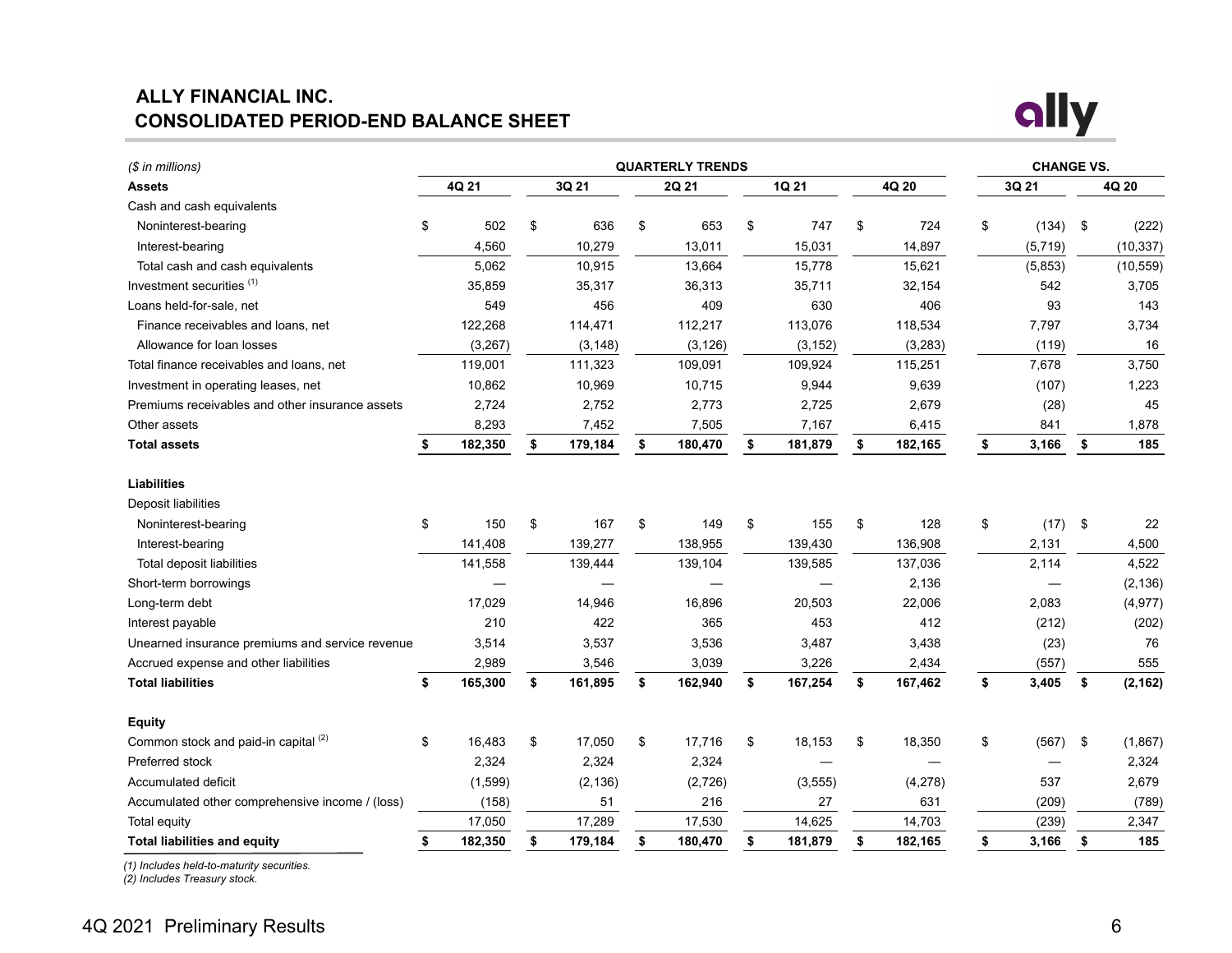### **ALLY FINANCIAL INC. CONSOLIDATED AVERAGE BALANCE SHEET (1)**



*(\$ in millions)*

|                                                           |              |              | <b>QUARTERLY TRENDS</b> |              |              |                | <b>CHANGE VS.</b> |              | <b>FULL YEAR</b> |                |
|-----------------------------------------------------------|--------------|--------------|-------------------------|--------------|--------------|----------------|-------------------|--------------|------------------|----------------|
| <b>Assets</b>                                             | 4Q 21        | 3Q 21        | 2Q 21                   | 1Q 21        | 4Q 20        | 3Q 21          | 4Q 20             | FY 2021      | FY 2020          | <b>CHANGE</b>  |
| Interest-bearing cash and cash equivalents                | 6,532<br>\$. | \$<br>13,055 | \$<br>16,564            | \$<br>15,363 | \$<br>17,758 | \$<br>(6, 523) | \$(11,226)        | \$<br>12,855 | \$<br>13,985     | \$<br>(1, 130) |
| Investment securities and other earning assets            | 36,809       | 35,193       | 36,462                  | 34,694       | 33,107       | 1,616          | 3,702             | 35,793       | 32,516           | 3,277          |
| Loans held-for-sale, net                                  | 461          | 464          | 454                     | 570          | 635          | (3)            | (174)             | 487          | 399              | 88             |
| Total finance receivables and loans, net (2)              | 118,135      | 112,907      | 110,961                 | 115,665      | 117,422      | 5,228          | 713               | 114,420      | 120,991          | (6, 571)       |
| Investment in operating leases, net                       | 10,951       | 10,919       | 10,355                  | 9,831        | 9,587        | 32             | 1,364             | 10,518       | 9,264            | 1,254          |
| Total interest earning assets                             | 172,888      | 172,538      | 174,796                 | 176,123      | 178,509      | 350            | (5,621)           | 174,073      | 177,155          | (3,082)        |
| Noninterest-bearing cash and cash equivalents             | 505          | 526          | 494                     | 531          | 505          | (21)           |                   | 514          | 473              | 41             |
| Other assets                                              | 9,568        | 9,328        | 8,978                   | 8,502        | 8,112        | 240            | 1,456             | 9,098        | 8,021            | 1,077          |
| Allowance for loan losses                                 | (3, 168)     | (3, 152)     | (3, 172)                | (3, 280)     | (3, 363)     | (16)           | 195               | (3, 193)     | (3, 149)         | (44)           |
| <b>Total assets</b>                                       | \$179,793    | \$179,240    | \$181,096               | \$181,876    | \$183,763    | 553            | (3,970)           | \$180,491    | \$182,501        | (2,010)        |
| <b>Liabilities</b>                                        |              |              |                         |              |              |                |                   |              |                  |                |
| Interest-bearing deposit liabilities                      |              |              |                         |              |              |                |                   |              |                  |                |
| Retail deposit liabilities                                | \$132,706    | \$130,414    | \$128,787               | \$125,715    | \$122,166    | 2,292<br>\$    | \$<br>10,540      | \$129,427    | \$114,062        | \$<br>15,365   |
| Other interest-bearing deposit liabilities <sup>(3)</sup> | 7,172        | 8,670        | 10,446                  | 11,851       | 13,327       | (1, 498)       | (6, 155)          | 9,520        | 15,030           | (5, 510)       |
| Total Interest-bearing deposit liabilities                | 139,878      | 139,084      | 139,233                 | 137,566      | 135,493      | 794            | 4,385             | 138,947      | 129,092          | 9,855          |
| Short-term borrowings                                     |              |              |                         | 814          | 2,350        |                | (2,350)           | 201          | 3,721            | (3,520)        |
| Long-term debt $(4)$                                      | 15,493       | 15,487       | 18,411                  | 21,173       | 24,103       | 6              | (8,610)           | 17,620       | 29,058           | (11, 438)      |
| Total interest-bearing liabilities <sup>(4)</sup>         | 155,371      | 154,571      | 157,644                 | 159,553      | 161,946      | 800            | (6, 575)          | 156,768      | 161,871          | (5, 103)       |
| Noninterest-bearing deposit liabilities                   | 165          | 160          | 149                     | 152          | 149          | 5              | 16                | 157          | 146              | 11             |
| <b>Other liabilities</b>                                  | 6,731        | 6,852        | 6,802                   | 7,038        | 6,819        | (121)          | (88)              | 6,855        | 6,195            | 660            |
| <b>Total liabilities</b>                                  | \$162,267    | \$161,583    | \$164,595               | \$166,743    | \$168,914    | 684<br>S       | (6, 647)          | \$163,780    | \$168,212        | (4, 432)<br>S. |
| <b>Equity</b>                                             |              |              |                         |              |              |                |                   |              |                  |                |
| Total equity                                              | 17,526<br>S  | S<br>17,657  | 16,501<br>\$            | \$<br>15,133 | S.<br>14,849 | S<br>(131)     | 2,677<br>S        | \$<br>16,711 | \$<br>14,289     | S<br>2,422     |
| <b>Total liabilities and equity</b>                       | \$179,793    | \$179,240    | \$181,096               | \$181,876    | \$183,763    | 553<br>\$      | (3,970)           | \$180,491    | \$182,501        | (2,010)<br>\$  |
|                                                           |              |              |                         |              |              |                |                   |              |                  |                |

*(1) Average balances are calculated using a combination of monthly and daily average methodologies.*

*(2) Nonperforming finance receivables and loans are included in the average balances net of unearned income, unamortized premiums and discounts, and deferred fees and costs.*

*(3) Includes brokered (inclusive of sweep deposits) and other deposits (inclusive of mortgage escrow, and other deposits).*

*(4) Includes average Core OID balance of \$889 million in 4Q 2021, \$905 million in 3Q 2021, \$989 million in 2Q 2021, \$1,023 million in 1Q 2021, and \$1,032 million in 4Q 2020.*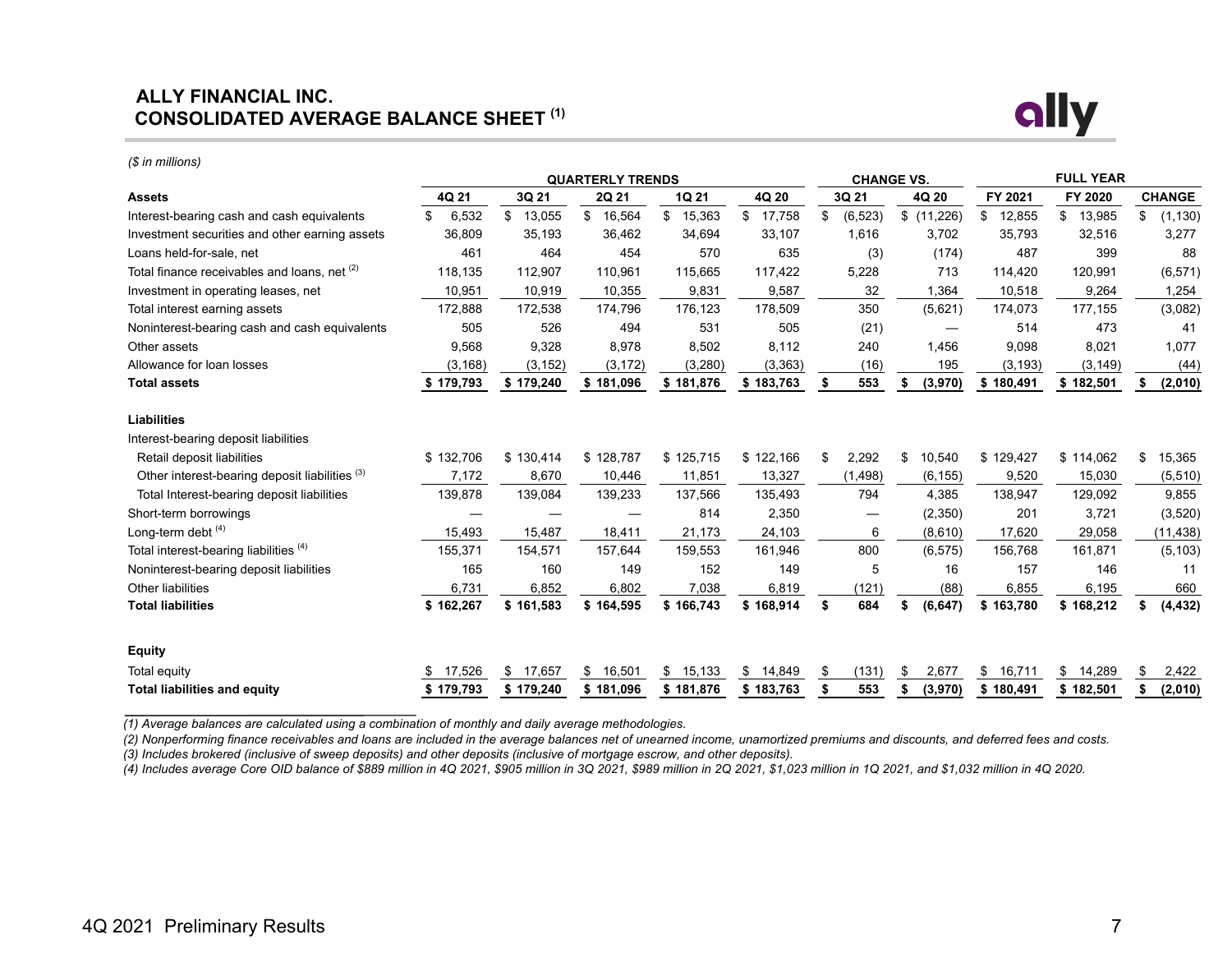## **ALLY FINANCIAL INC. SEGMENT HIGHLIGHTS**



#### *(\$ in millions)*

|                                                   |           |    |       |   | <b>QUARTERLY TRENDS</b> |     |              |    |       | <b>CHANGE VS.</b> |           |             | <b>FULL YEAR</b>      |                |
|---------------------------------------------------|-----------|----|-------|---|-------------------------|-----|--------------|----|-------|-------------------|-----------|-------------|-----------------------|----------------|
| Pre-tax Income / (Loss)                           | 4Q 21     |    | 3Q 21 |   | 2Q 21                   |     | <b>1Q 21</b> |    | 4Q 20 | 3Q 21             | 4Q 20     | FY 2021     | FY 2020               | <b>CHANGE</b>  |
| <b>Automotive Finance</b>                         | \$<br>839 | \$ | 825   | S | 917                     | \$  | 803          | \$ | 563   | \$<br>14          | \$<br>276 | \$<br>3,384 | $$^{\circ}$ 1<br>.285 | 2,099          |
| Insurance                                         | 91        |    | 24    |   | 87                      |     | 141          |    | 183   | 67                | (92)      | 343         | 284                   | 59             |
| <b>Dealer Financial Services</b>                  | 930       |    | 849   |   | 1,004                   |     | 944          |    | 746   | 81                | 184       | 3,727       | 1,569                 | 2,158          |
| Corporate Finance                                 | 73        |    | 61    |   | 95                      |     | 53           |    | 64    | 12                | 9         | 282         | 88                    | 194            |
| Mortgage Finance                                  | 3         |    | 6     |   |                         |     | 23           |    |       | (3)               | (4)       | 32          | 53                    | (21)           |
| Corporate and Other <sup>(1)</sup>                | (107)     |    | (9)   |   | (57)                    |     | (13)         |    | 39    | (98)              | (146)     | (186)       | (296)                 | 110            |
| Pre-tax income from continuing operations         | 899       | S  | 907   |   | \$1,042                 | \$1 | .007         | S  | 856   | \$<br>(8)         | 43        | 3,855<br>S  | \$1,414               | 2,441          |
| Core OID <sup>(2)</sup>                           | 9         |    | 9     |   | 9                       |     | 10           |    | 9     |                   |           | 38          | 36                    | $\overline{2}$ |
| Change in the fair value of equity securities (3) | (21)      |    | 65    |   | (19)                    |     | (17)         |    | (111) | (86)              | 90        |             | (29)                  | 37             |
| Repositioning <sup>(4)</sup>                      | 107       |    | 52    |   | 70                      |     |              |    |       | 55                | 107       | 228         | 50                    | 178            |
| Core pre-tax income (4)                           | 994       | S  | 1,032 |   | \$1,102                 |     | 1,000        |    | 754   | (39)              | 240       | 4,128<br>S  | 1,470<br>\$           | 2,657          |

(1) Corporate and Other includes the impact of centralized asset and liability management, corporate overhead allocation activities, the legacy mortgage portfolio, Ally Invest activity, Ally Lending activity and the Credit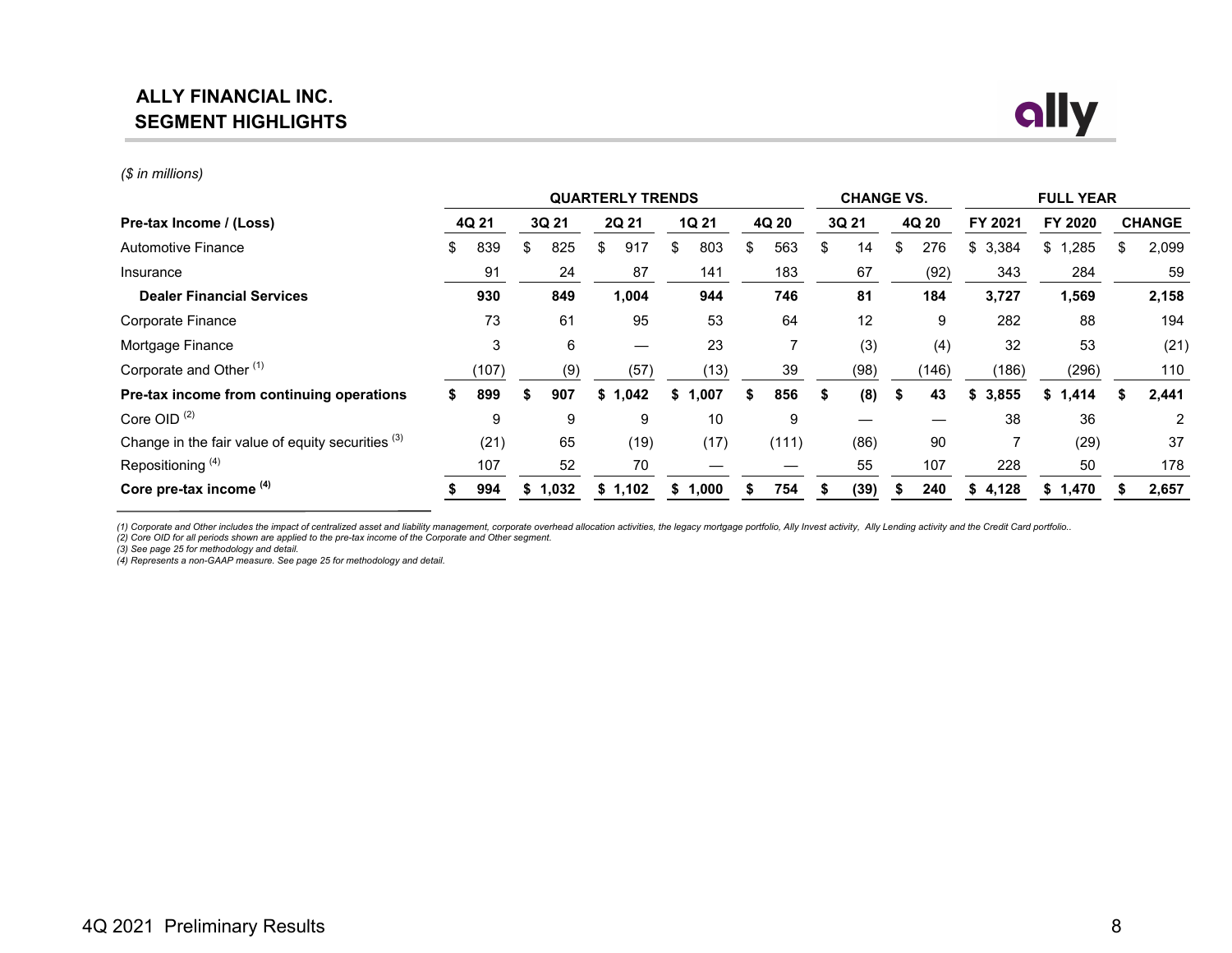## **ALLY FINANCIAL INC. AUTOMOTIVE FINANCE - CONDENSED FINANCIAL STATEMENTS**



*(\$ in millions)* **QUARTERLY TRENDS CHANGE VS. FULL YEAR Income Statement 4Q 21 3Q 21 2Q 21 1Q 21 4Q 20 3Q 21 4Q 20 FY 2021 FY 2020 CHANGE Net financing revenue** Consumer \$ 1,339 \$ 1,320 \$ 1,288 \$ 1,251 \$ 1,261 \$ 19 \$ 78 \$ 5,198 \$ 4,931 \$ 267 Commercial 116 112 125 161 163 4 (47) 514 833 (319) Operating leases 403 393 384 370 365 10 38 1,550 1,435 115 Other interest income  $\qquad \qquad \qquad \qquad \qquad \qquad \qquad \qquad \qquad \qquad \qquad \qquad \qquad$  1  $\qquad \qquad \qquad \qquad$  5  $\qquad \qquad$  (5) Total financing revenue and other interest income  $1,858$   $1,825$   $1,797$   $1,782$   $1,790$  33 68 7,262 7,204 58 Interest expense 331 357 382 413 461 (26) (130) 1,483 2,069 (586) Depreciation expense on operating lease assets: Depreciation expense on operating lease assets (ex. remarketing) 251 226 210 226 242 25 10 914 978 (64) Remarketing gains / (losses) 65 86 128 64 66 (21) (--) 344 127 217 Total depreciation expense on operating lease assets 186 139 82 163 176 47 10 570 851 (281) Net financing revenue 1,341 1,329 1,333 1,206 1,153 12 188 5,209 4,284 925 **Other revenue** Total other revenue 67 61 61 62 56 6 11 251 204 47 **Total net revenue** 1,408 1,390 1,394 1,268 1,209 18 199 5,460 4,488 972 **Provision for credit losses** 45 53 (23) (22) 86 (8) (41) 53 1,236 (1,183) **Noninterest expense** Compensation and benefits 156 136 136 136 144 145 134 10 12 571 549 22 Other operating expenses 2001 2012 378 378 376 356 342 426 2 48 426 448 1,452 1,418 34 Total noninterest expense 1988 1,967 560 524 512 500 487 560 560 52,023 1,967 56 **Pre-tax Income \$ 839 \$ 825 \$ 917 \$ 803 \$ 563 \$ 14 \$ 276 \$ 3,384 \$ 1,285 \$ 2,099 Memo: Net lease revenue** Operating lease revenue 100 1403 \$ 403 \$ 393 \$ 384 \$ 370 \$ 365 \$ 10 \$ 38 \$ 1,550 \$ 1,435 \$ 115 Depreciation expense on operating lease assets (ex. remarketing) 251 226 210 226 242 25 10 914 978 (64) Remarketing gains (losses), net of repo valuation 100 100 100 65 86 128 64 66 (21) — 344 127 217 Total depreciation expense on operating lease assets 186 139 82 163 176 47 10 570 851 (281) **Net lease revenue \$ 217 \$ 254 \$ 302 \$ 207 \$ 189 \$ (37) \$ 28 \$ 980 \$ 584 \$ 396 Balance Sheet (Period-End)** Cash, trading and investment securities  $\begin{array}{ccccccccccccc}\n\text{S} & \text{S} & \text{S} & \text{S} & \text{S} & \text{S} & \text{S} & \text{S} & \text{S} & \text{S} & \text{S} & \text{S} & \text{S} & \text{S} & \text{S} & \text{S} & \text{S} & \text{S} & \text{S} & \text{S} & \text{S} & \text{S} & \text{S} & \text{S} & \text{S} & \text{S} & \text{S} & \text{S} & \$ Consumer loans 78,289 77,683 75,827 73,826 73,443 606 4,846 Commercial loans 16,074 12,587 15,219 19,208 23,141 3,487 (7,067) Allowance for loan losses (2,802) (2,851) (2,848) (2,867) (2,986) 49 184 Total finance receivables and loans, net 12,037 and 31,561 97,419 88,198 90,167 93,598 4,142 (2,037) Investment in operating leases, net 10,862 10,969 10,715 9,944 9,639 (107) 1,223 Other assets 1,207 1,206 1,226 1,432 1,534 1 (327) **Total assets \$ 103,653 \$ 99,617 \$ 100,162 \$ 101,566 \$ 104,794 \$ 4,036 \$ (1,141)**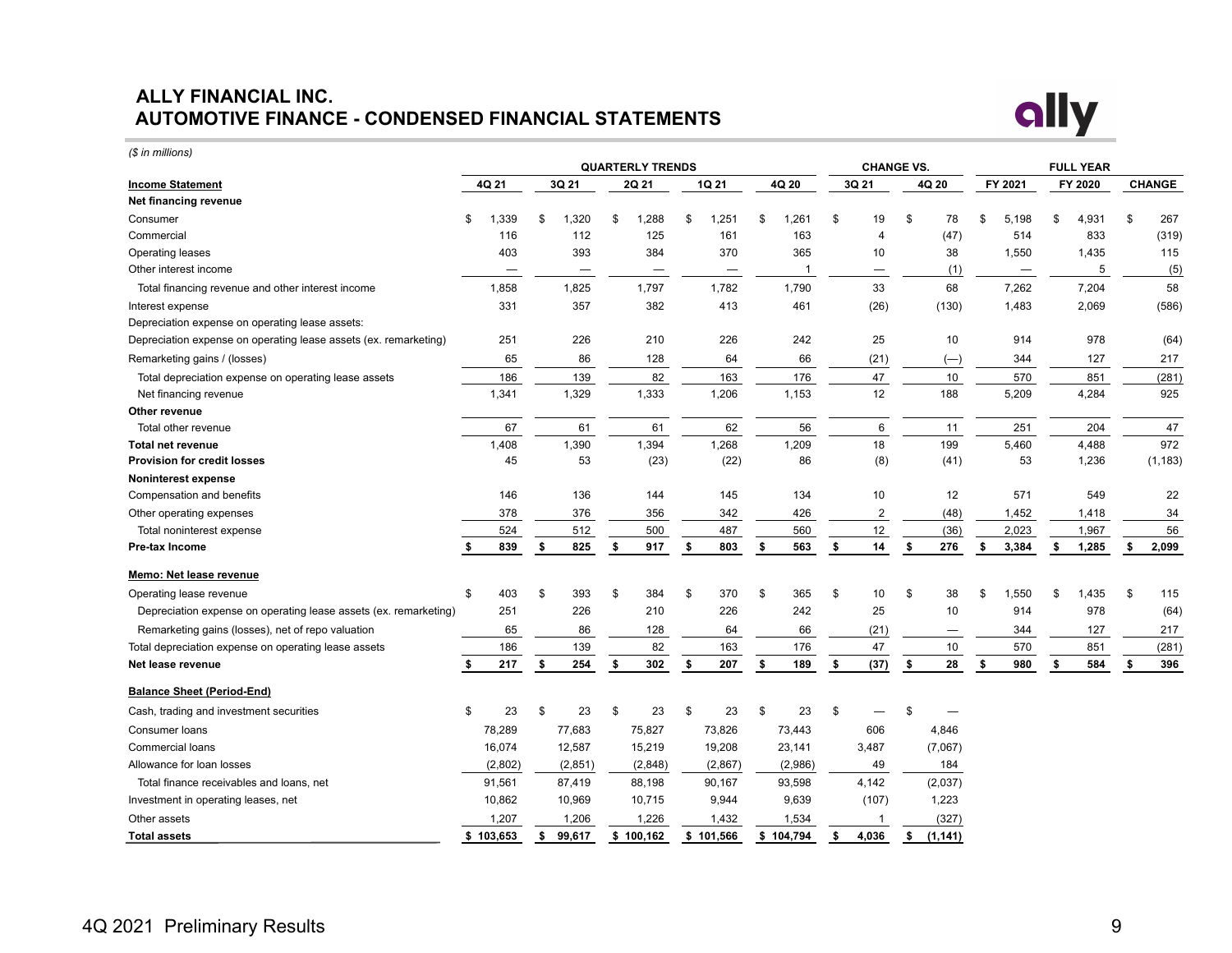## **ALLY FINANCIAL INC. AUTOMOTIVE FINANCE - KEY STATISTICS**



|                                                               |             |             | <b>QUARTERLY TRENDS</b> |             |             | <b>CHANGE VS.</b>        |             |            | <b>FULL YEAR</b> |               |
|---------------------------------------------------------------|-------------|-------------|-------------------------|-------------|-------------|--------------------------|-------------|------------|------------------|---------------|
|                                                               | 4Q 21       | 3Q 21       | 2Q 21                   | 1Q 21       | 4Q 20       | 3Q 21                    | 4Q 20       | FY 2021    | FY 2020          | <b>CHANGE</b> |
| U.S. Consumer Originations (1) (\$ in billions)               |             |             |                         |             |             |                          |             |            |                  |               |
| Retail standard - new vehicle GM                              | \$<br>0.8   | \$<br>0.9   | \$<br>$1.2$             | \$<br>1.0   | \$<br>1.1   | \$<br>(0.1)              | \$<br>(0.3) | \$<br>3.9  | \$<br>3.8        | \$<br>0.1     |
| Retail standard - new vehicle Stellantis                      | 1.0         | 1.1         | 1.2                     | 1.0         | 1.0         | $\overline{\phantom{0}}$ | 0.1         | 4.2        | 3.4              | 0.8           |
| Retail standard - new vehicle Growth                          | 1.0         | 1.2         | 1.5                     | 1.1         | 1.1         | (0.1)                    | (0.1)       | 4.8        | 3.9              | 0.9           |
| Used vehicle                                                  | 7.0         | 7.8         | 7.3                     | 5.7         | 4.7         | (0.8)                    | 2.3         | 27.7       | 19.3             | 8.4           |
| Lease                                                         | 0.9         | 1.3         | 1.8                     | 1.4         | 1.2         | (0.3)                    | (0.2)       | 5.4        | 4.6              | 0.8           |
| Retail subvented                                              | 0.1         | 0.1         | 0.0                     | 0.0         | 0.0         | 0.0                      | 0.0         | 0.2        | 0.1              | 0.1           |
| Total originations                                            | \$<br>10.9  | \$<br>12.3  | \$<br>12.9              | \$<br>10.2  | \$<br>9.1   | \$<br>(1.4)              | \$<br>1.8   | \$<br>46.3 | \$<br>35.1       | \$<br>11.1    |
| <b>U.S. Consumer Originations - FICO Score</b>                |             |             |                         |             |             |                          |             |            |                  |               |
| Super Prime (740+)                                            | \$<br>2.2   | \$<br>2.6   | \$<br>2.8               | \$<br>2.2   | \$<br>2.1   | \$<br>(0.4)              | \$<br>0.1   | \$<br>9.7  | \$<br>8.1        | \$<br>1.6     |
| Prime (660-739)                                               | 4.3         | 4.9         | 5.1                     | 4.2         | 3.7         | (0.6)                    | 0.6         | 18.5       | 13.8             | 4.7           |
| Prime/Near (620-659)                                          | 2.6         | 3.0         | 3.1                     | 2.3         | 2.0         | (0.4)                    | 0.7         | 11.1       | 7.5              | 3.6           |
| Non Prime (540-619)                                           | 1.0         | 1.0         | 1.0                     | 0.8         | 0.6         | (0.1)                    | 0.3         | 3.8        | 3.0              | 0.8           |
| Sub Prime (0-539)                                             | 0.1         | 0.1         | 0.1                     | 0.1         | 0.1         | —                        |             | 0.5        | 0.5              |               |
| No FICO (Primarily CSG) <sup>2</sup>                          | 0.7         | 0.7         | 0.7                     | 0.6         | 0.6         | 0.1                      | 0.1         | 2.7        | 2.2              | 0.5           |
| Total originations                                            | \$<br>10.9  | \$<br>12.3  | \$<br>12.9              | \$<br>10.2  | \$<br>9.1   | \$<br>(1.4)              | \$<br>1.8   | \$<br>46.3 | \$<br>35.1       | \$<br>11.1    |
| U.S. Consumer Retail Originations - Average FICO              |             |             |                         |             |             |                          |             |            |                  |               |
| New vehicle                                                   | 697         | 694         | 691                     | 693         | 698         | 2                        | (2)         | 693        | 698              | (4)           |
| Used vehicle                                                  | 679         | 679         | 678                     | 681         | 684         | (1)                      | (6)         | 679        | 682              | (3)           |
| Total retail originations                                     | 684         | 683         | 682                     | 685         | 690         | $\overline{\phantom{0}}$ | (6)         | 683        | 687              | (4)           |
| <b>U.S. Market</b>                                            |             |             |                         |             |             |                          |             |            |                  |               |
| Light vehicle sales (SAAR - units in millions)                | 12.8        | 13.3        | 16.9                    | 16.8        | 16.2        | (0.6)                    | (3.4)       | 15.0       | 14.5             | 0.5           |
| Light vehicle sales (quarterly - units in millions)           | 3.2         | 3.4         | 4.4                     | 3.9         | 4.2         | (0.1)                    | (0.9)       | 14.9       | 14.5             | 0.4           |
| <b>Dealer Engagement</b>                                      |             |             |                         |             |             |                          |             |            |                  |               |
| Total Active Dealers <sup>3</sup>                             | 21,076      | 20,353      | 19,650                  | 18,986      | 18,716      | 723                      | 2,360       | 21,076     | 18,716           | 2,360         |
| Total Application Volume (000s)                               | 2,933       | 3,258       | 3,529                   | 3,286       | 2,805       | (326)                    | 128         | 13,006     | 12,131           | 875           |
| Ally U.S. Commercial Outstandings EOP (\$ in billions)        |             |             |                         |             |             |                          |             |            |                  |               |
| Floorplan outstandings                                        | \$<br>11.1  | \$<br>7.6   | \$<br>10.0              | \$<br>13.5  | \$<br>17.3  | \$<br>3.5                | \$<br>(6.1) |            |                  |               |
| Dealer loans and other                                        | 4.9         | 5.0         | 5.2                     | 5.7         | 5.9         | 0.0                      | (0.9)       |            |                  |               |
| <b>Total Commercial outstandings</b>                          | \$<br>16.1  | \$<br>12.6  | \$<br>15.2              | \$<br>19.2  | \$<br>23.1  | \$<br>3.5                | \$<br>(7.1) |            |                  |               |
|                                                               |             |             |                         |             |             |                          |             |            |                  |               |
| <b>U.S. Off-Lease Remarketing</b>                             |             |             |                         |             |             |                          |             |            |                  |               |
| Off-lease vehicles terminated - on-balance sheet (# in units) | 27,977      | 34,475      | 34,768                  | 30,488      | 30,480      | (6, 498)                 | (2,503)     | 127,708    | 106,601          | 21,107        |
| Average gain / (loss) per vehicle                             | \$<br>2.339 | \$<br>2.495 | \$<br>3.684             | \$<br>2.114 | \$<br>2.150 | \$<br>(156)              | \$<br>189   | \$2.693    | \$1.193          | \$<br>1.500   |
| Total gain / (loss) (\$ in millions)                          | \$<br>65    | \$<br>86    | \$<br>128               | \$<br>64    | \$<br>66    | \$<br>(21)               | \$(0)       | \$<br>344  | \$<br>127        | \$<br>217     |

*(1) Some standard rate loan originations contain manufacturer sponsored cash back rebate incentives. Some lease originations contain rate subvention. While Ally may jointly develop marketing programs for these originations, Ally does not have exclusive rights to such originations under operating agreements with manufacturers.*

*(2) Commercial Services Group (CSG) are business customers. Average annualized credit losses of 35-40 bps on CSG loans from 2016 through 2021*

*(3) Active Dealers include those who utilize one or more of Ally's products including consumer and commercial lending, SmartAuction or Commercial Services Group*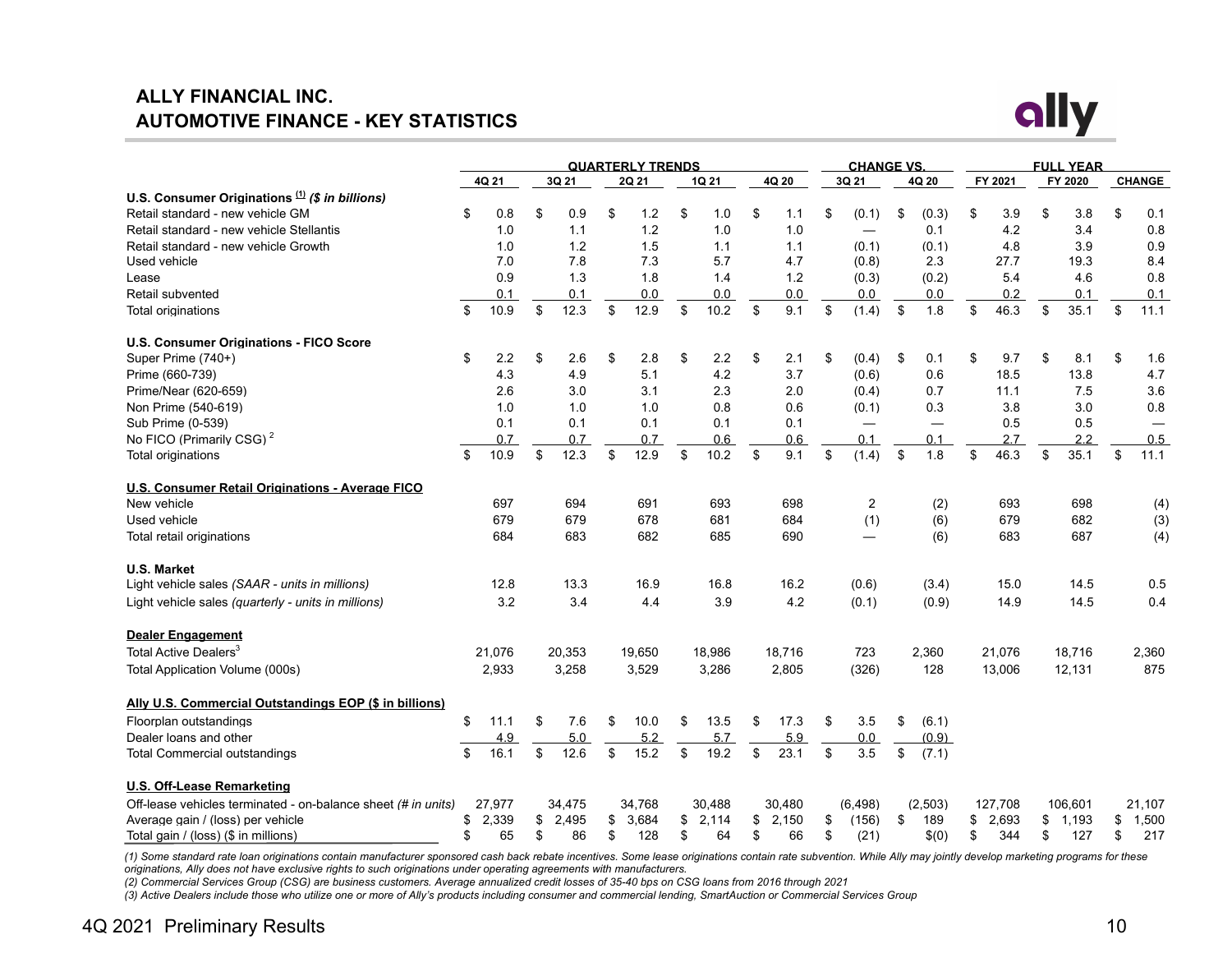## **ALLY FINANCIAL INC. INSURANCE - CONDENSED FINANCIAL STATEMENTS AND KEY STATISTICS**



*(\$ in millions)*

|                                                                         |      |        |    |                |    | <b>QUARTERLY TRENDS</b> |     |              |                |                |    | <b>CHANGE VS.</b>        |    |                |                |    | <b>FULL YEAR</b> |    |                |
|-------------------------------------------------------------------------|------|--------|----|----------------|----|-------------------------|-----|--------------|----------------|----------------|----|--------------------------|----|----------------|----------------|----|------------------|----|----------------|
| Income Statement (GAAP View)                                            |      | 4Q 21  |    | 3Q 21          |    | 2Q 21                   |     | 1Q 21        |                | 4Q 20          |    | 3Q 21                    |    | 4Q 20          | FY 2021        |    | FY 2020          |    | <b>CHANGE</b>  |
| Net financing revenue                                                   |      |        |    |                |    |                         |     |              |                |                |    |                          |    |                |                |    |                  |    |                |
| Total interest and fees on finance receivables and loans <sup>(1)</sup> | \$   | 4      |    | 3              | £. | 3                       | \$. | 4            | $\mathfrak{s}$ |                | \$ |                          | \$ | 3              | \$<br>14       | \$ |                  | £. | 13             |
| Interest and dividends on investment securities                         |      | 26     |    | 25             |    | 26                      |     | 25           |                | 26             |    | $\overline{1}$           |    |                | 102            |    | 107              |    | (5)            |
| Interest bearing cash                                                   |      |        |    | $\overline{1}$ |    |                         |     |              |                | $\overline{1}$ |    | (1)                      |    | (1)            | $\overline{1}$ |    | 14               |    | (13)           |
| Total financing revenue and other interest revenue                      |      | 30     |    | 29             |    | 29                      |     | 29           |                | 28             |    | $\overline{1}$           |    | $\overline{2}$ | 117            |    | 122              |    | (5)            |
| Interest expense                                                        |      | 15     |    | 15             |    | 14                      |     | 14           |                | 20             |    |                          |    | (5)            | 58             |    | 80               |    | (22)           |
| Net financing revenue                                                   |      | 15     |    | 14             |    | 15                      |     | 15           |                | 8              |    | $\overline{1}$           |    | $\overline{7}$ | 59             |    | 42               |    | 17             |
| Other revenue                                                           |      |        |    |                |    |                         |     |              |                |                |    |                          |    |                |                |    |                  |    |                |
| Insurance premiums and service revenue earned                           |      | 280    |    | 279            |    | 278                     |     | 280          |                | 287            |    | $\overline{1}$           |    | (7)            | 1,117          |    | 1,103            |    | 14             |
| Other gain / (loss) on investments, net                                 |      | 56     |    | $\overline{1}$ |    | 61                      |     | 98           |                | 131            |    | 55                       |    | (75)           | 216            |    | 220              |    | (4)            |
| Other income, net of losses                                             |      | 3      |    | 3              |    | 5                       |     | $\mathbf{1}$ |                | 3              |    | $\qquad \qquad -$        |    |                | 12             |    | 11               |    | $\mathbf{1}$   |
| Total other revenue                                                     |      | 339    |    | 283            |    | 344                     |     | 379          |                | 421            |    | 56                       |    | (82)           | 1,345          |    | 1,334            |    | 11             |
| <b>Total net revenue</b>                                                |      | 354    |    | 297            |    | 359                     |     | 394          |                | 429            |    | 57                       |    | (75)           | 1,404          |    | 1,376            |    | 28             |
| Noninterest expense                                                     |      |        |    |                |    |                         |     |              |                |                |    |                          |    |                |                |    |                  |    |                |
| Compensation and benefits expense                                       |      | 23     |    | 23             |    | 24                      |     | 22           |                | 20             |    | $\overline{\phantom{0}}$ |    | 3              | 92             |    | 82               |    | 10             |
| Insurance losses and loss adjustment expenses                           |      | 55     |    | 69             |    | 74                      |     | 63           |                | 62             |    | (14)                     |    | (7)            | 261            |    | 363              |    | (102)          |
| Other operating expenses                                                |      | 185    |    | 181            |    | 174                     |     | 168          |                | 164            |    | $\overline{4}$           |    | 21             | 708            |    | 647              |    | 61             |
| Total noninterest expense                                               |      | 263    |    | 273            |    | 272                     |     | 253          |                | 246            |    | (10)                     |    | 17             | 1,061          |    | 1,092            |    | (31)           |
| Pre-tax Income                                                          |      | 91     |    | 24             | \$ | 87                      | \$  | 141          | \$             | 183            | \$ | 67                       | \$ | (92)           | 343            | -S | 284              |    | 59             |
| Memo: Income Statement (Managerial View)                                |      |        |    |                |    |                         |     |              |                |                |    |                          |    |                |                |    |                  |    |                |
| Insurance premiums and other income                                     |      |        |    |                |    |                         |     |              |                |                |    |                          |    |                |                |    |                  |    |                |
| Insurance premiums and service revenue earned                           | \$   | 280    | \$ | 279            | \$ | 278                     | \$  | 280          | \$             | 287            | \$ | $\overline{1}$           | \$ | (7)            | \$<br>1,117    | \$ | 1,103            | \$ | 14             |
| Investment income (adjusted) <sup>(2)</sup>                             |      | 47     |    | 80             |    | 56                      |     | 102          |                | 28             |    | (33)                     |    | 19             | 285            |    | 231              |    | 53             |
| Other income                                                            |      | 3      |    | 3              |    | 5                       |     |              |                | 3              |    | $\qquad \qquad -$        |    |                | 12             |    | 11               |    | $\overline{1}$ |
| Total insurance premiums and other income                               |      | 330    |    | 362            |    | 339                     |     | 383          |                | 318            |    | (32)                     |    | 12             | 1,414          |    | 1,345            |    | 68             |
| <b>Expense</b>                                                          |      |        |    |                |    |                         |     |              |                |                |    |                          |    |                |                |    |                  |    |                |
| Insurance losses and loss adjustment expenses                           |      | 55     |    | 69             |    | 74                      |     | 63           |                | 62             |    | (14)                     |    | (7)            | 261            |    | 363              |    | (102)          |
| Acquisition and underwriting expenses                                   |      |        |    |                |    |                         |     |              |                |                |    |                          |    |                |                |    |                  |    |                |
| Compensation and benefit expense                                        |      | 23     |    | 23             |    | 24                      |     | 22           |                | 20             |    |                          |    | 3              | 92             |    | 82               |    | 10             |
| Insurance commission expense                                            |      | 147    |    | 142            |    | 138                     |     | 136          |                | 133            |    | 4                        |    | 14             | 563            |    | 516              |    | 47             |
| Other expense                                                           |      | 38     |    | 39             |    | 36                      |     | 32           |                | 31             |    | (0)                      |    | $\overline{7}$ | 145            |    | 131              |    | 14             |
| Total acquistion and underwriting expense                               |      | 208    |    | 204            |    | 198                     |     | 190          |                | 184            |    | $\overline{4}$           |    | 24             | 800            |    | 729              |    | 71             |
| Total expense                                                           |      | 263    |    | 273            |    | 272                     |     | 253          |                | 246            |    | (10)                     |    | 17             | 1,061          |    | 1,092            |    | (31)           |
| Core pre-tax income (2)                                                 |      | 67     |    | 89             |    | 67                      |     | 130          |                | 72             |    | (22)                     |    | (5)            | 353            |    | 253              |    | 99             |
| Change in the fair value of equity securities <sup>(2)</sup>            |      | 24     |    | (65)           |    | 20                      |     | 11           |                | 111            |    | 89                       |    | (87)           | (10)           |    | 31               |    | (40)           |
| Income before income tax expense                                        |      | 91     | \$ | 24             | \$ | 87                      | \$  | 141          | \$             | 183            | S. | 67                       | s. | (92)           | 343            | \$ | 284              |    | 59             |
| <b>Balance Sheet (Period-End)</b>                                       |      |        |    |                |    |                         |     |              |                |                |    |                          |    |                |                |    |                  |    |                |
| Cash and investment securities                                          | \$   | 5,530  | \$ | 5,503          | \$ | 5,738                   | \$  | 5,706        | \$             | 5,421          | \$ | 27                       | \$ | 109            |                |    |                  |    |                |
| Intercompany loans <sup>(1)</sup>                                       |      | 923    |    | 898            |    | 697                     |     | 591          |                | 830            |    | 25                       |    | 93             |                |    |                  |    |                |
| Premiums receivable and other insurance assets                          |      | 2,735  |    | 2,761          |    | 2,782                   |     | 2,738        |                | 2,693          |    | (26)                     |    | 42             |                |    |                  |    |                |
| Other assets                                                            |      | 193    |    | 192            |    | 177                     |     | 186          |                | 193            |    | $\mathbf{1}$             |    |                |                |    |                  |    |                |
| <b>Total assets</b>                                                     | - \$ | 9,381  | -S | 9.354          | \$ | 9,394                   | S.  | 9.221        | S.             | 9.137          | S. | 27                       | Ŝ. | 244            |                |    |                  |    |                |
| <b>Key Statistics</b>                                                   |      |        |    |                |    |                         |     |              |                |                |    |                          |    |                |                |    |                  |    |                |
| Total written premiums and revenue (3)                                  | \$   | 268    | \$ | 295            | \$ | 301                     | \$  | 333          | \$             | 312            | \$ | (27)                     | \$ | (44)           | \$<br>1,197    | \$ | 1,229            | \$ | (32)           |
| Loss ratio $(4)$                                                        |      | 19.5 % |    | 24.4 %         |    | 26.3 %                  |     | 22.4 %       |                | 21.6 %         |    |                          |    |                | 23.1 %         |    | 32.6 %           |    |                |
| Underwriting expense ratio <sup>(5)</sup>                               |      | 73.4 % |    | 72.0 %         |    | 70.4 %                  |     | 67.1 %       |                | 63.5 %         |    |                          |    |                | 70.7 %         |    | 65.4 %           |    |                |
| <b>Combined ratio</b>                                                   |      | 92.9 % |    | 96.4 %         |    | 96.7%                   |     | 89.5 %       |                | 85.1 %         |    |                          |    |                | 93.9 %         |    | 98.0 %           |    |                |
|                                                                         |      |        |    |                |    |                         |     |              |                |                |    |                          |    |                |                |    |                  |    |                |

(1) Intercompany activity represents excess liquidity placed with corporate segment<br>(2)Represents a non-GAAP financial measure. See page 25 for methodology and detail.<br>(3) Written premiums are net of ceded premium for rein

(4) Loss Ratio is calculated as Insurance losses and loss adjustment expenses divided by Insurance permiums and service revenue earned and Other Income, net of losses.<br>(5) Underwriting Expense Ratio is calculated as Compen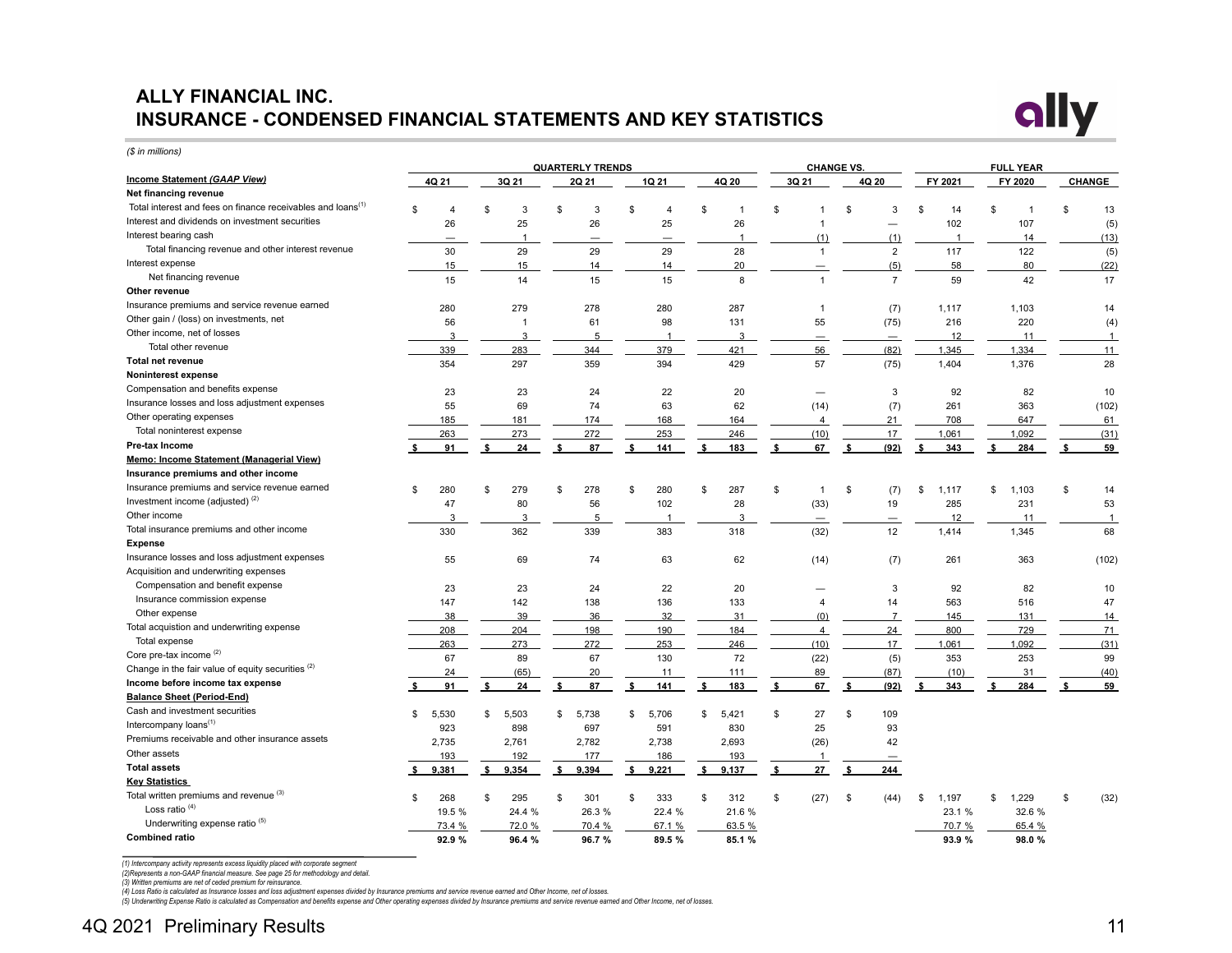#### **ALLY FINANCIAL INC. MORTGAGE FINANCE - CONDENSED FINANCIAL STATEMENTS**



*(\$ in millions)*

|                                                   |           |                |    | <b>QUARTERLY TRENDS</b> |          |                      |    | <b>CHANGE VS.</b> |             |           | <b>FULL YEAR</b> |               |
|---------------------------------------------------|-----------|----------------|----|-------------------------|----------|----------------------|----|-------------------|-------------|-----------|------------------|---------------|
| <b>Income Statement</b>                           | 4Q 21     | 3Q 21          |    | 2Q 21                   | 1Q 21    | 4Q 20                |    | 3Q 21             | 4Q 20       | FY 2021   | FY 2020          | <b>CHANGE</b> |
| Net financing revenue                             |           |                |    |                         |          |                      |    |                   |             |           |                  |               |
| Total financing revenue and other interest income | \$<br>119 | \$<br>106      | \$ | 89                      | \$<br>93 | \$<br>101            | \$ | 13                | \$<br>18    | \$<br>407 | \$<br>487        | \$<br>(80)    |
| Interest expense                                  | 77        | 70             |    | 66                      | 70       | 81                   |    | $\overline{7}$    | (4)         | 283       | 369              | (86)          |
| Net financing revenue                             | 42        | 36             |    | 23                      | 23       | 20                   |    | 6                 | 22          | 124       | 118              | 6             |
| Gain on mortgage loans, net                       | 14        | 18             |    | 19                      | 36       | 33                   |    | (4)               | (19)        | 87        | 93               | (6)           |
| Other income, net of losses                       | (1)       | $\mathbf{1}$   |    | 3                       | 4        | 4                    |    | (2)               | (5)         | 7         | 9                | (2)           |
| Total other revenue                               | 13        | 19             |    | 22                      | 40       | 37                   |    | (6)               | (24)        | 94        | 102              | (8)           |
| <b>Total net revenue</b>                          | 55        | 55             |    | 45                      | 63       | 57                   |    |                   | (2)         | 218       | 220              | (2)           |
| <b>Provision for loan losses</b>                  | 1         | $\overline{2}$ |    |                         | (4)      | 3                    |    | (1)               | (2)         | (1)       | $\overline{7}$   | (8)           |
| <b>Noninterest expense</b>                        |           |                |    |                         |          |                      |    |                   |             |           |                  |               |
| Compensation and benefits expense                 | 6         | 5              |    | 5                       | 6        | 5                    |    |                   | 1           | 22        | 22               |               |
| Other operating expense                           | 45        | 42             |    | 40                      | 38       | 42                   |    | 3                 | 3           | 165       | 138              | 27            |
| Total noninterest expense                         | 51        | 47             |    | 45                      | 44       | 47                   |    | 4                 | 4           | 187       | 160              | 27            |
| Pre-tax Income                                    | 3         | \$<br>6        | S  | —                       | \$<br>23 | \$<br>$\overline{7}$ | \$ | (3)               | \$<br>(4)   | \$<br>32  | 53               | \$<br>(21)    |
| <b>Balance Sheet (Period-End)</b>                 |           |                |    |                         |          |                      |    |                   |             |           |                  |               |
| Finance receivables and loans, net:               |           |                |    |                         |          |                      |    |                   |             |           |                  |               |
| Consumer loans                                    | \$17,644  | \$16,059       |    | \$13,629                | \$12,445 | \$14,632             | \$ | 1,585             | \$<br>3,012 |           |                  |               |
| Allowance for loan losses                         | (19)      | (17)           |    | (15)                    | (16)     | (21)                 |    | (2)               | 2           |           |                  |               |
| Total finance receivables and loans, net          | 17,625    | 16,042         |    | 13,614                  | 12,429   | 14,611               |    | 1,583             | 3,014       |           |                  |               |
| Other assets                                      | 222       | 286            |    | 251                     | 494      | 278                  |    | (64)              | (56)        |           |                  |               |
| <b>Total assets</b>                               | \$17.847  | \$16.328       |    | \$13,865                | \$12,923 | \$14.889             | S. | 1.519             | \$<br>2,958 |           |                  |               |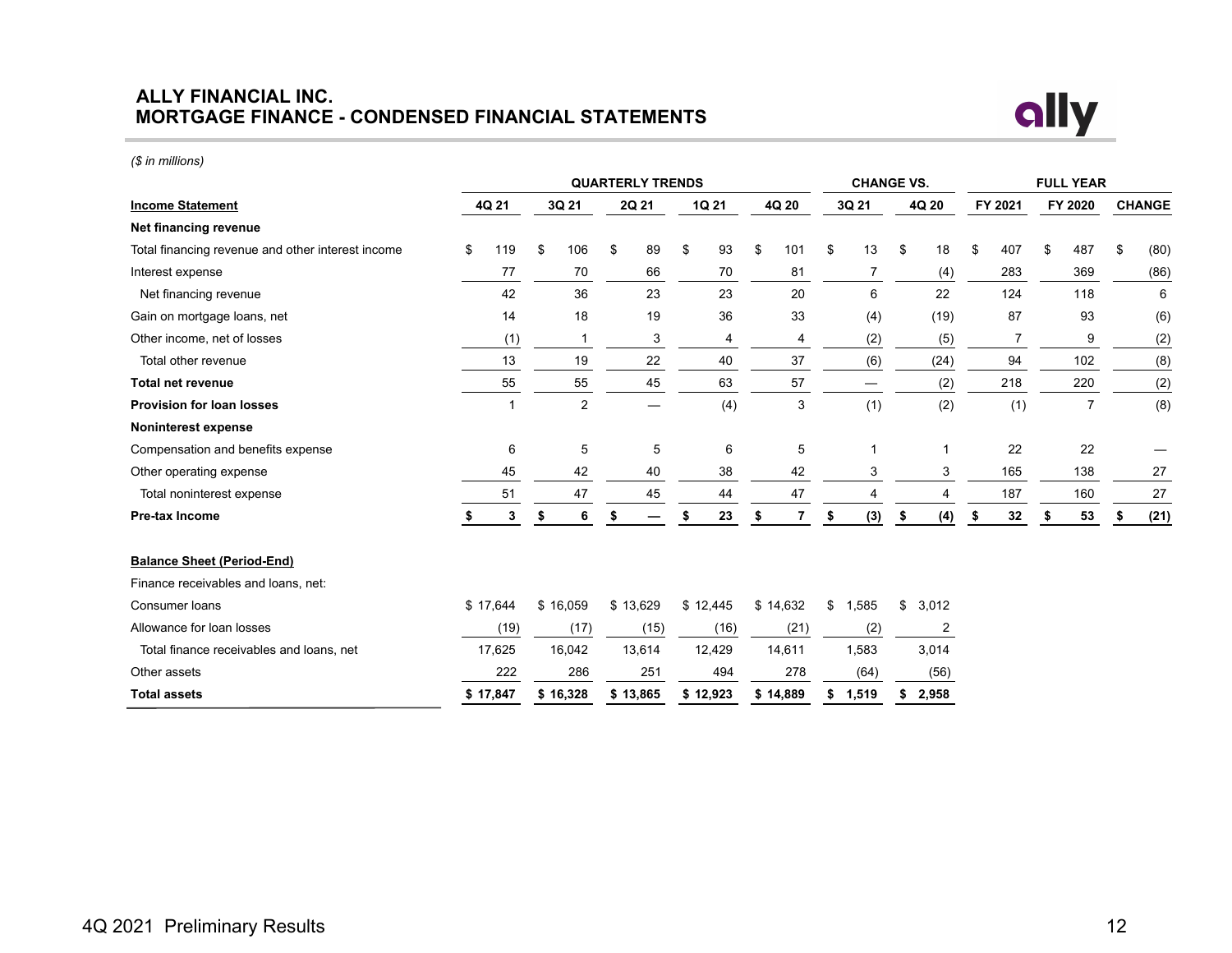#### **ALLY FINANCIAL INC. CORPORATE FINANCE - CONDENSED FINANCIAL STATEMENTS**



#### **QUARTERLY TRENDS CHANGE VS. FULL YEAR Income Statement 4Q 21 3Q 21 2Q 21 1Q 21 4Q 20 3Q 21 4Q 20 FY 2021 FY 2020 CHANGE Net financing revenue** Total financing revenue and other interest income \$ 93 \$ 86 \$ 86 \$ 80 \$ 89 \$ 7 \$ 4 \$ 345 \$ 360 \$ (15) Interest expense 10 9 9 10 1 — 37 61 (24) Net financing revenue 83 77 77 71 79 6 4 308 299 9 Total other revenue 53 16 33 26 17 37 36 128 45 83 **Total net revenue** 136 93 110 97 96 43 40 436 344 92 **Provision for loan losses** 33 5 (13) 13 9 28 24 38 149 (111) **Noninterest expense** Compensation and benefits expense 18 15 17 20 14 3 4 70 62 8 Other operating expense 12 12 12 11 11 9 — 3 46 45 1 Total noninterest expense and the same control of the same control of the same control of the same control of the same control of the same control of the same control of the same control of the same control of the same con **Pre-tax Income \$ 73 \$ 61 \$ 95 \$ 53 \$ 64 \$ 12 \$ 9 \$ 282 \$ 88 \$ 194**  Change in the fair value of equity securities  $(1)$  2 (1) 1 (5) (1) 3 2 (4) 1 (5)  $Core$  pre-tax income  $^{(2)}$  278 189 189 189 75 60 96 48 63 15 11 278 89 189 **Balance Sheet (Period-End)** Equity securities \$ 11 \$ 14 \$ 12 \$ 14 \$ 7 \$ (3) \$ 4 Loans held for sale 305 305 305 215 184 229 205 90 100 Commercial loans 7,770 6,609 6,157 6,285 6,006 1,161 1,764 Allowance for loan losses (215) (183) (178) (187) (189) (32) (26) Total finance receivables and loans, net 7,555 6,426 5,979 6,098 5,817 1,129 1,738 Other assets 79 74 71 80 79 5 — **Total assets \$ 7,950 \$ 6,729 \$ 6,246 \$ 6,421 \$ 6,108 \$ 1,221 \$ 1,842**

*(1) See page 25 for methodology and detail.*

*(\$ in millions)*

*(2) Represents a non-GAAP financial measure.See page 25 for methodology and detail.*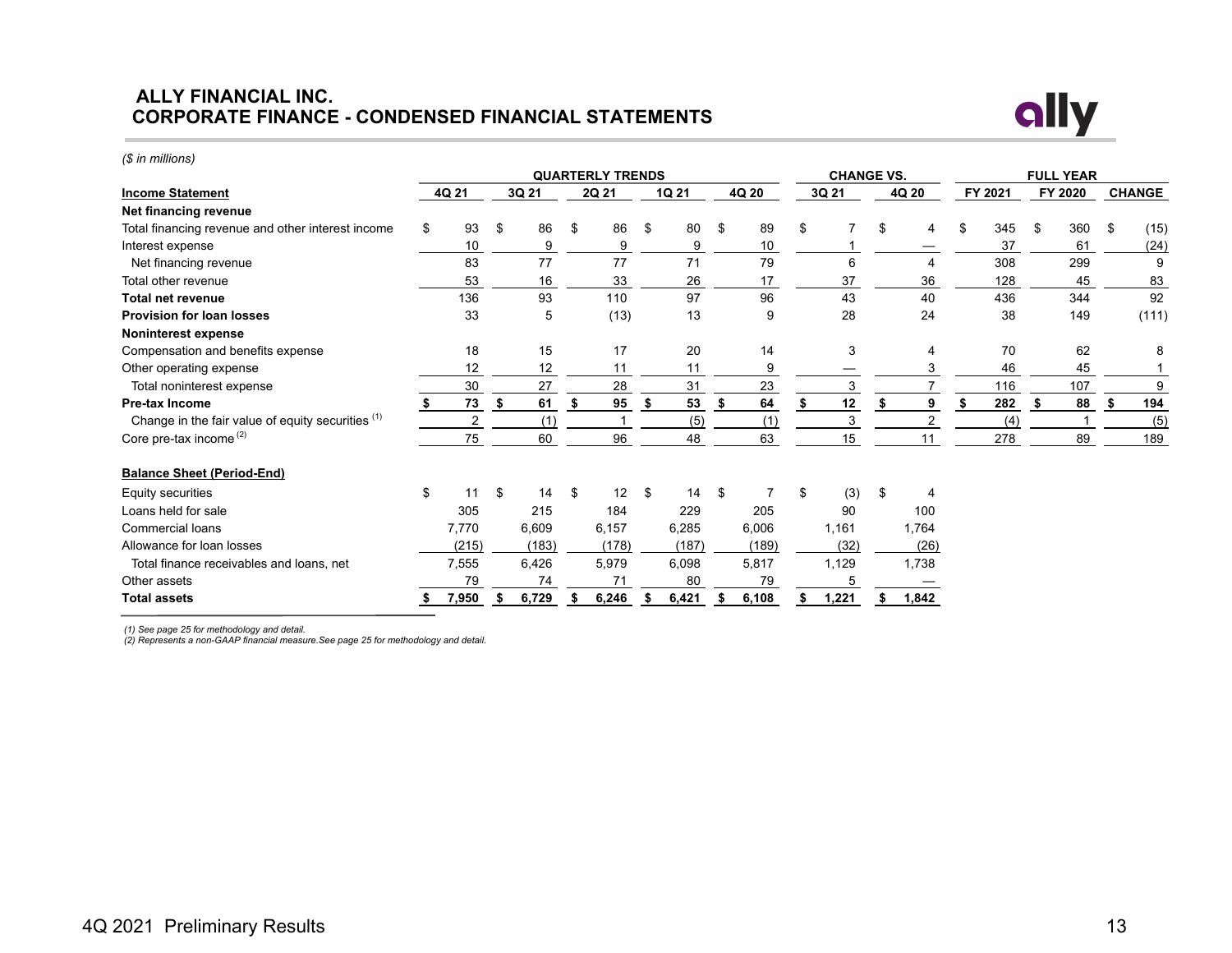## **ALLY FINANCIAL INC. CORPORATE AND OTHER - CONDENSED FINANCIAL STATEMENTS**



| $$$ in millions)                                       |                                |              | <b>QUARTERLY TRENDS</b> |            |                 | <b>CHANGE VS.</b>        |                          |             |      | <b>FULL YEAR</b> |     |                |
|--------------------------------------------------------|--------------------------------|--------------|-------------------------|------------|-----------------|--------------------------|--------------------------|-------------|------|------------------|-----|----------------|
| <b>Income Statement</b>                                | 4Q 21                          | 3Q 21        | 2Q 21                   | 1Q 21      | 4Q 20           | 3Q 21                    | 4Q 20                    | FY 2021     |      | FY 2020          |     | <b>CHANGE</b>  |
| Net financing revenue                                  |                                |              |                         |            |                 |                          |                          |             |      |                  |     |                |
| Total financing revenue and other interest income      | \$<br>155                      | 131<br>\$    | -\$<br>126              | -\$<br>108 | \$<br>115       | -\$<br>24                | \$<br>40                 | \$<br>520   | - \$ | 624              | -\$ | (104)          |
| Interest expense                                       | (18)                           | (7)          | 27                      | 51         | 72              | (11)                     | (90)                     | 53          |      | 664              |     | (611)          |
| Net financing revenue / (loss)                         | 173                            | 138          | 99                      | 57         | 43              | 35                       | 130                      | 467         |      | (40)             |     | 507            |
| Other revenue                                          |                                |              |                         |            |                 |                          |                          |             |      |                  |     |                |
| Loss on extinguishment of debt                         | (10)                           | (52)         | (73)                    | (1)        | (52)            | 42                       | 42                       | (136)       |      | (102)            |     | (34)           |
| Other gain on investments, net                         | 17                             | 22           | 5                       | 20         |                 | (5)                      | 16                       | 64          |      | 88               |     | (24)           |
| Gain/(loss) on mortgage and automotive loans, net      | $\qquad \qquad \longleftarrow$ |              |                         |            | 42              |                          | (42)                     |             |      | 17               |     | (17)           |
| Other income, net of losses (1)                        | 66                             | 42           | 146                     | 39         | 156             | 24                       | (90)                     | 293         |      | 295              |     | (2)            |
| Total other revenue                                    | 73                             | 12           | 78                      | 58         | 147             | 61                       | (74)                     | 221         |      | 298              |     | (77)           |
| <b>Total net revenue</b>                               | 246                            | 150          | 177                     | 115        | 190             | 96                       | 56                       | 688         |      | 258              |     | 430            |
| <b>Provision for loan losses</b>                       | 131                            | 16           | 4                       |            | $\overline{4}$  | 115                      | 127                      | 151         |      | 47               |     | 104            |
| <b>Noninterest expense</b>                             |                                |              |                         |            |                 |                          |                          |             |      |                  |     |                |
| Compensation and benefits expense                      | 220                            | 210          | 256                     | 202        | 167             | 10                       | 53                       | 888         |      | 661              |     | 227            |
| Goodwill impairment                                    |                                |              |                         |            |                 | $\overline{\phantom{0}}$ | $\overline{\phantom{0}}$ |             |      | 50               |     | (50)           |
| Other operating expense <sup>(2)</sup>                 | $\overline{2}$                 | (67)         | (26)                    | (74)       | (20)            | 69                       | 22                       | (165)       |      | (204)            |     | 39             |
| Total noninterest expense                              | 222                            | 143          | 230                     | 128        | 147             | 79                       | 75                       | 723         |      | 507              |     | 216            |
| Pre-tax (loss) income                                  | (107)<br>\$                    | (9)<br>\$    | (57)<br>\$              | (13)<br>\$ | \$<br>39        | (98)<br>\$               | \$<br>(146)              | \$<br>(186) | - 5  | (296)            | \$  | 110            |
| Change in the fair value of equity securities (3)      | -1                             | $\mathbf{1}$ | (1)                     |            |                 |                          | -1                       |             |      |                  |     |                |
| Core OID <sup>(4)</sup>                                | 9                              | 9            | 9                       | 10         | 9               |                          |                          | 38          |      | 36               |     | $\overline{2}$ |
| Repositioning <sup>(3)</sup>                           | 107                            | 52           | 70                      |            |                 | 55                       | 107                      | 228         |      | 50               |     | 178            |
| Core pre-tax income / (loss) $(4)$                     | 10<br>\$                       | 52<br>\$     | 21<br>\$                | (3)<br>\$  | \$<br>48        | (42)<br>\$               | \$<br>(38)               | \$<br>81    | S    | (210)            | -\$ | 291            |
| <b>Balance Sheet (Period-End)</b>                      |                                |              |                         |            |                 |                          |                          |             |      |                  |     |                |
| Cash, trading and investment securities                | \$35,357                       | \$40,692     | \$44,204                | \$45,746   | \$<br>42,324    | \$ (5,335)               | \$<br>(6,967)            |             |      |                  |     |                |
| Loans held-for-sale                                    | 164                            | 139          | 128                     | 117        | 110             | 25                       | 54                       |             |      |                  |     |                |
| Consumer loans                                         | 2,293                          | 1,310        | 1,193                   | 1,120      | 1,127           | 983                      | 1,166                    |             |      |                  |     |                |
| <b>Commercial loans</b>                                | 198                            | 223          | 192                     | 192        | 185             | (25)                     | 13                       |             |      |                  |     |                |
| Intercompany loans <sup>(5)</sup>                      | (923)                          | (898)        | (697)                   | (591)      | (830)           | (25)                     | (93)                     |             |      |                  |     |                |
| Allowance for loan losses                              | (231)                          | (97)         | (85)                    | (82)       | (87)            | (134)                    | (144)                    |             |      |                  |     |                |
| Total finance receivables and loans, net               | 1,337                          | 538          | 603                     | 639        | 395             | 799                      | 942                      |             |      |                  |     |                |
| Other assets                                           | 6.661                          | 5.787        | 5.868                   | 5.246      | 4.408           | 874                      | 2.253                    |             |      |                  |     |                |
| <b>Total assets</b>                                    | \$43,519                       | \$47,156     | \$50,803                | \$51,748   | \$<br>47,237    | \$ (3,637)               | \$ (3,718)               |             |      |                  |     |                |
| Core OID Amortization Schedule <sup>(4)</sup>          | 2022                           | 2023         | 2024                    | 2025       | 2026 & After    |                          |                          |             |      |                  |     |                |
| Remaining Core OID amortization expense <sup>(6)</sup> | \$<br>42                       | \$<br>49     | \$<br>57                | \$<br>66   | $Avq = $113/vr$ |                          |                          |             |      |                  |     |                |

*(1) Includes the impact of centralized asset and liability management, corporate overhead allocation activities, the legacy mortgage portfolio, Ally Invest activity, and Ally Lending activity.*

(2) Other operating expenses includes corporate overhead allocated to the other business segments. Amounts of corporate overhead allocated were \$294 million for 4Q21, \$290 million for 3Q21, \$268 million for 2Q21, \$268 mill *1Q21, and \$254 million for 4Q20. The receiving business segment records the allocation of corporate overhead expense within other operating expenses.*

*(3) See page 25 for methodology and detail. .*

*(4) Represents a non-GAAP financial measure. See page 25 for methodology and detail.* 

(5) Intercompany loan related to activity between Insurance and Corporate for liquidity purposes.<br>(6) Forecast values reflect the completion of a three-part exercise to retire a total of \$2.6B trust preferred securities.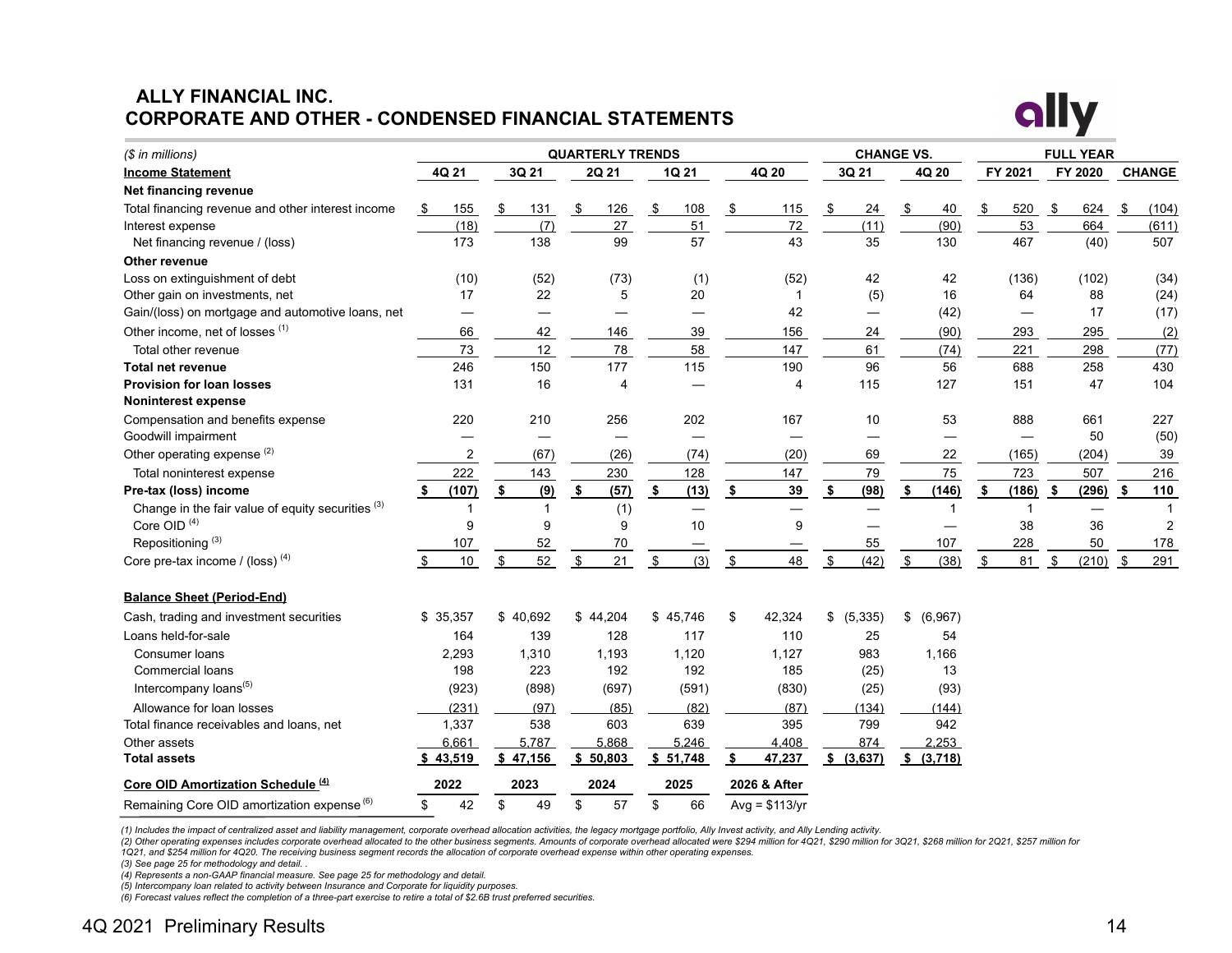#### **ALLY FINANCIAL INC. CREDIT RELATED INFORMATION**



|                                                                     |             |             |    | <b>QUARTERLY TRENDS</b> |    |           |    |           |    | <b>CHANGE VS.</b> |             | <b>FULL YEAR</b> |    |         |    |               |
|---------------------------------------------------------------------|-------------|-------------|----|-------------------------|----|-----------|----|-----------|----|-------------------|-------------|------------------|----|---------|----|---------------|
| <b>Asset Quality - Consolidated (1)</b>                             | 4Q 21       | 3Q 21       |    | 2Q 21                   |    | 1Q 21     |    | 4Q 20     |    | 3Q 21             | 4Q 20       | FY 2021          |    | FY 2020 |    | <b>CHANGE</b> |
| Ending loan balance                                                 | \$122,261   | \$114,463   |    | \$112,209               |    | \$113,068 |    | \$118,526 | \$ | 7,798             | \$<br>3,735 |                  |    |         |    |               |
| 30+ Accruing DPD                                                    | \$<br>1,793 | \$<br>1,591 | S  | 1,291                   | \$ | 1,122     | \$ | 1,914     | \$ | 202               | \$<br>(121) |                  |    |         |    |               |
| 30+ Accruing DPD %                                                  | 1.47%       | 1.39%       |    | 1.15%                   |    | 0.99%     |    | 1.61%     |    |                   |             |                  |    |         |    |               |
| 60+ Accruing DPD                                                    | \$<br>401   | \$<br>308   | \$ | 247                     | \$ | 244       | \$ | 438       | \$ | 93                | \$<br>(37)  |                  |    |         |    |               |
| 60+ Accruing DPD %                                                  | 0.33%       | 0.27%       |    | 0.22%                   |    | 0.22%     |    | 0.37%     |    |                   |             |                  |    |         |    |               |
| Non-performing loans (NPLs)                                         | \$<br>1,436 | \$<br>1,285 | \$ | 1,283                   | \$ | 1,439     | \$ | 1,522     | \$ | 151               | \$<br>(86)  |                  |    |         |    |               |
| Net charge-offs (NCOs)                                              | \$<br>103   | \$<br>54    | \$ | (6)                     | \$ | 118       | \$ | 198       | \$ | 49                | \$<br>(95)  | \$<br>269        | \$ | 764     | \$ | (495)         |
| Net charge-off rate <sup>(2)</sup>                                  | 0.35%       | 0.19%       |    | (0.02)%                 |    | 0.41%     |    | 0.67%     |    |                   |             | 0.23%            |    | 0.63%   |    |               |
| Provision for loan losses                                           | \$<br>210   | \$<br>76    | \$ | (32)                    | \$ | (13)      | \$ | 102       | \$ | 134               | \$<br>108   | \$<br>241        |    | \$1,439 | \$ | (1, 198)      |
| Allowance for loan losses (ALLL)                                    | \$<br>3,267 | \$<br>3,148 | \$ | 3,126                   | \$ | 3,152     | \$ | 3,283     | \$ | 119               | \$<br>(16)  |                  |    |         |    |               |
| ALLL as % of Loans (3) (4)                                          | 2.67%       | 2.75%       |    | 2.79%                   |    | 2.79%     |    | 2.78%     |    |                   |             |                  |    |         |    |               |
| ALLL as % of NPLs (3)                                               | 227%        | 245%        |    | 244%                    |    | 219%      |    | 216%      |    |                   |             |                  |    |         |    |               |
| ALLL as % of NCOs <sup>(3)</sup>                                    | 792%        | 1448%       |    | n/m                     |    | 667%      |    | 414%      |    |                   |             |                  |    |         |    |               |
| US Auto Delinguencies - HFI Retail Contract \$'s                    |             |             |    |                         |    |           |    |           |    |                   |             |                  |    |         |    |               |
| 30+ Delinquent contract \$                                          | \$<br>1,677 | \$<br>1,427 | \$ | 1,218                   | \$ | 1,059     | \$ | 1,834     | \$ | 250               | \$<br>(157) |                  |    |         |    |               |
| % of retail contract \$ outstanding                                 | 2.14%       | 1.83%       |    | 1.60%                   |    | 1.43%     |    | 2.49%     |    |                   |             |                  |    |         |    |               |
| 60+ Delinguent contract \$                                          | \$<br>378   | \$<br>298   | \$ | 241                     | \$ | 233       | \$ | 428       | \$ | 80                | \$<br>(50)  |                  |    |         |    |               |
| % of retail contract \$ outstanding                                 | 0.48%       | 0.38%       |    | 0.32%                   |    | 0.32%     |    | 0.58%     |    |                   |             |                  |    |         |    |               |
| U.S. Auto Annualized Net Charge-Offs - HFI Retail Contract \$'s     |             |             |    |                         |    |           |    |           |    |                   |             |                  |    |         |    |               |
| Net charge-offs                                                     | \$<br>94    | \$<br>51    | \$ | (5)                     | \$ | 97        | \$ | 186       | \$ | 43                | \$<br>(92)  | \$<br>237        | \$ | 702     | \$ | (465)         |
| % of avg. HFI assets (2)                                            | 0.48%       | 0.27%       |    | $(0.03)$ %              |    | 0.53%     |    | 1.01%     |    |                   |             | 0.31%            |    | 0.96%   |    |               |
| U.S. Auto Annualized Net Charge-Offs - HFI Commercial Contract \$'s |             |             |    |                         |    |           |    |           |    |                   |             |                  |    |         |    |               |
| Net charge-offs                                                     | \$<br>(0)   | \$<br>(0)   | \$ |                         | S  |           | S  | 7         | £. |                   | \$<br>(7)   |                  |    |         | \$ | (14)          |
| % of avg. HFI assets <sup>(2)</sup>                                 | $(0.01)\%$  | $(0.01)\%$  |    | $-$ %                   |    | $-\%$     |    | 0.12%     |    |                   |             | $-%$             |    | 0.05%   |    |               |

*(1) Loans within this table are classified as held-for-investment recorded at amortized cost as these loans are included in our allowance for loan losses.*

(2) Net charge-off ratios are calculated as annualized net charge-offs divided by average outstanding finance recievables and loans excluding loans measured at fair value, conditional repurchase loans and loans held-for-sa

(3) ALLL coverage ratios are based on the allowance for loan losses related to loans held-for-investment excluding those loans held at fair value as a percentage of the unpaid principal balance, net of premiums and discoun

*(4) Excludes (\$37) million of fair value adjustment for loans in hedge accounting relationships in 4Q21, \$78 million in 3Q21, \$124 million in 2Q21, \$173 million in 1Q21 and \$225 million in 4Q20.*

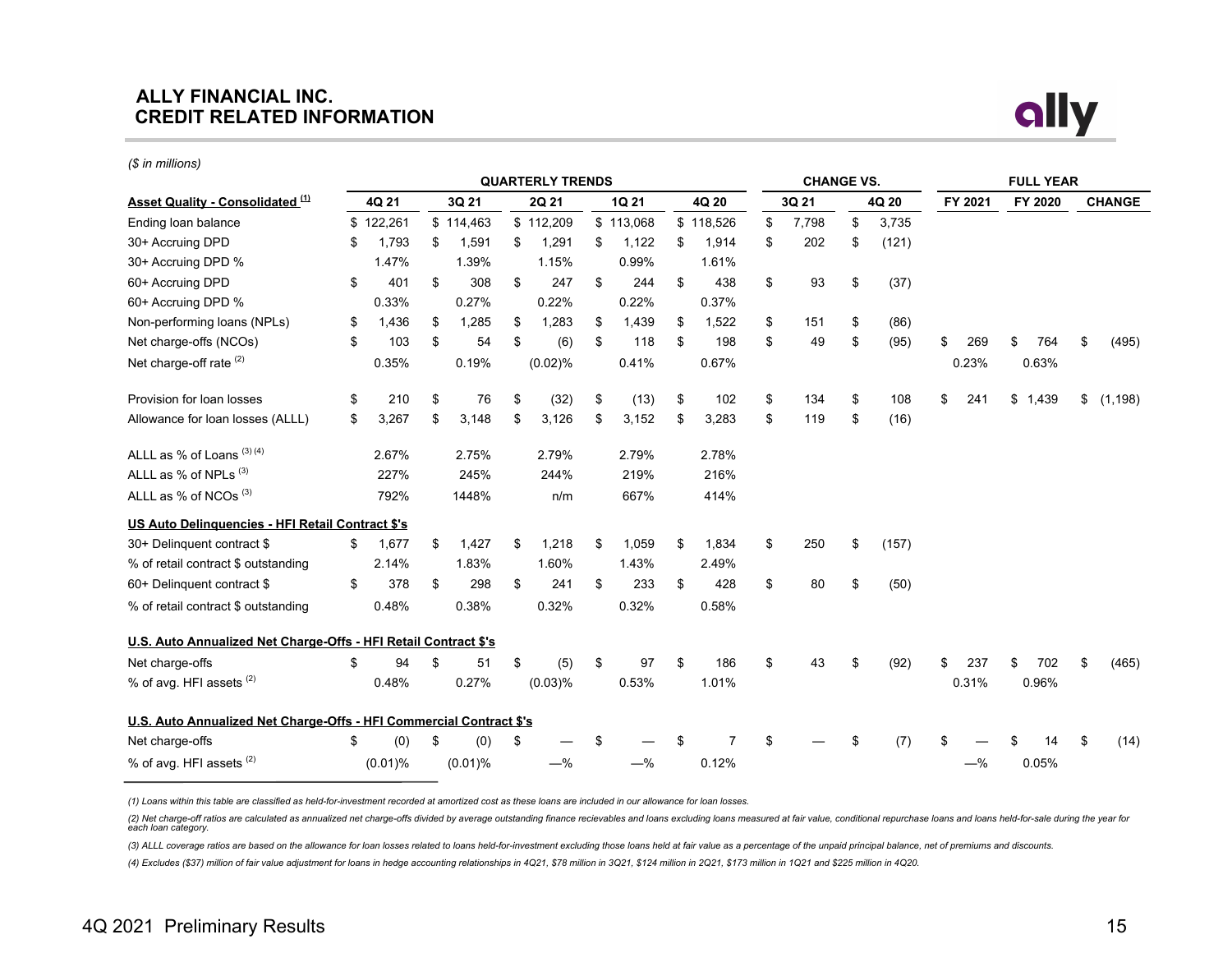#### **ALLY FINANCIAL INC. CREDIT RELATED INFORMATION, CONTINUED**



| (\$ in millions)<br>Automotive Finance <sup>(1)</sup> |              |              | <b>QUARTERLY TRENDS</b> |              |        |                      |                |       | <b>CHANGE VS.</b> |         |
|-------------------------------------------------------|--------------|--------------|-------------------------|--------------|--------|----------------------|----------------|-------|-------------------|---------|
| <b>Consumer</b>                                       | 4Q 21        | 3Q 21        | 2Q 21                   |              | 1Q 21  | 4Q 20                |                | 3Q 21 |                   | 4Q 20   |
| Allowance for loan losses                             | \$<br>2,769  | \$<br>2,810  | \$<br>2,802             | \$           | 2,809  | \$<br>2,902          | \$             | (41)  | \$                | (133)   |
| Total consumer loans <sup>(2)</sup>                   | \$<br>78,252 | \$<br>77,761 | \$<br>75,951            | \$           | 73,998 | \$<br>73,668         | \$             | 491   | \$                | 4,584   |
| Coverage ratio <sup>(3)</sup>                         | 3.54%        | 3.62%        | 3.70%                   |              | 3.80%  | 3.95%                |                |       |                   |         |
| Commercial                                            |              |              |                         |              |        |                      |                |       |                   |         |
| Allowance for loan losses                             | \$<br>33     | \$<br>41     | \$<br>46                | \$           | 58     | \$<br>84             | \$             | (8)   | \$                | (51)    |
| <b>Total commercial loans</b>                         | \$<br>16,074 | \$<br>12,587 | \$<br>15,219            | \$           | 19,208 | \$<br>23,141         | \$             | 3,487 | \$                | (7,067) |
| Coverage ratio                                        | 0.21%        | 0.32%        | 0.30%                   |              | 0.30%  | 0.36%                |                |       |                   |         |
|                                                       |              |              |                         |              |        |                      |                |       |                   |         |
| Mortgage <sup>(1)</sup>                               |              |              |                         |              |        |                      |                |       |                   |         |
| <b>Consumer</b>                                       |              |              |                         |              |        |                      |                |       |                   |         |
| Mortgage Finance                                      |              |              |                         |              |        |                      |                |       |                   |         |
| Allowance for loan losses                             | \$<br>19     | \$<br>17     | \$<br>15                | \$           | 16     | \$<br>21             | \$             | 2     | \$                | (2)     |
| Total consumer loans                                  | \$<br>17.644 | \$<br>16.059 | \$<br>13,629            | \$           | 12,445 | \$<br>14,632         | \$             | 1,585 | \$                | 3,012   |
| Coverage ratio                                        | 0.11%        | 0.11%        | 0.11%                   |              | 0.13%  | 0.15%                |                |       |                   |         |
| Mortgage - Legacy                                     |              |              |                         |              |        |                      |                |       |                   |         |
| Allowance for loan losses                             | \$<br>8      | \$<br>8      | \$<br>9                 | \$           | 10     | \$<br>12             | \$             |       | \$                | (4)     |
| Total consumer loans                                  | \$<br>368    | \$<br>396    | \$<br>429               | \$           | 458    | \$<br>495            | \$             | (28)  | \$                | (127)   |
| Coverage ratio                                        | 2.05%        | 2.04%        | 2.16%                   |              | 2.19%  | 2.40%                |                |       |                   |         |
| <b>Total Mortgage</b>                                 |              |              |                         |              |        |                      |                |       |                   |         |
| Allowance for loan losses                             | \$<br>27     | \$<br>25     | \$<br>24                | \$           | 26     | \$<br>33             | \$             | 2     | \$                | (6)     |
| Total consumer loans                                  | \$<br>18,012 | \$<br>16,455 | \$<br>14,058            | \$           | 12,903 | \$<br>15,127         | \$             | 1,557 | \$                | 2,885   |
| Coverage ratio                                        | 0.15%        | 0.15%        | 0.18%                   |              | 0.20%  | 0.22%                |                |       |                   |         |
|                                                       |              |              |                         |              |        |                      |                |       |                   |         |
| Consumer Other - Ally Lending (1) (4)                 |              |              |                         |              |        |                      |                |       |                   |         |
| Allowance for loan losses                             | \$<br>102    | \$<br>86     | \$<br>72                | \$           | 69     | \$<br>73             | \$             | 16    | \$                | 29      |
| Total consumer loans                                  | \$<br>1,002  | \$<br>828    | \$<br>632               | \$           | 482    | \$<br>399            | $$\mathbb{S}$$ | 174   | \$                | 603     |
| Coverage ratio                                        | 10.20%       | 10.34%       | 11.39%                  |              | 14.33% | 18.38%               |                |       |                   |         |
| Consumer Other - Fair Square (1) (5)                  |              |              |                         |              |        |                      |                |       |                   |         |
| Allowance for loan losses                             | \$<br>119    |              |                         |              |        |                      | \$             | 119   | \$                | 119     |
| Total consumer loans                                  | \$<br>953    |              |                         |              |        |                      | $\mathfrak s$  | 953   | \$                | 953     |
| Coverage ratio                                        | 12.44%       |              |                         |              |        |                      |                |       |                   |         |
| Corporate Finance <sup>(1)</sup>                      |              |              |                         |              |        |                      |                |       |                   |         |
| Allowance for loan losses                             | \$<br>215    | \$<br>183    | \$<br>178               | \$           | 187    | \$<br>189            | \$             | 32    | \$                | 26      |
| Total commercial loans                                | \$<br>7.770  | \$<br>6.609  | \$<br>6.157             | \$           | 6.285  | \$<br>6.006          | \$             | 1.161 | \$                | 1.764   |
| Coverage ratio                                        | 2.77%        | 2.78%        | 2.90%                   |              | 2.98%  | 3.14%                |                |       |                   |         |
|                                                       |              |              |                         |              |        |                      |                |       |                   |         |
| Corporate and Other <sup>(1)</sup>                    |              |              |                         |              |        |                      |                |       |                   |         |
| Allowance for loan losses                             | \$<br>2      | \$<br>3      | \$<br>4                 | \$           | 3      | \$<br>$\overline{2}$ | \$             | (1)   | \$                |         |
| <b>Total commercial loans</b>                         | \$<br>198    | \$<br>223    | \$<br>192               | $\mathbb{S}$ | 192    | \$<br>185            | \$             | (25)  | \$                | 13      |
| Coverage ratio                                        | 1.36%        | 1.36%        | 1.36%                   |              | 1.36%  | 1.36%                |                |       |                   |         |

(1) ALLL coverage ratios are based on the domestic allowance as a percentage of finance receivables and loans reported at their gross carrying value, which includes the principal amount outstanding, net of unearned income,

*(2) Includes (\$37) million of fair value adjustment for loans in hedge accounting relationships in 4Q21, \$78 million in 3Q21, \$124 million in 2Q21, \$173 million in 1Q21 and \$225 million in 4Q20.*

*(3) Excludes (\$37) million of fair value adjustment for loans in hedge accounting relationships in 4Q21, \$78 million in 3Q21, \$124 million in 2Q21, \$173 million in 1Q21 and \$225 million in 4Q20.*

*(4) Represents Health Credit Services (HCS) which Ally acquired in 4Q19 (now Ally Lending).*

*(5) Credit card lending portfolio*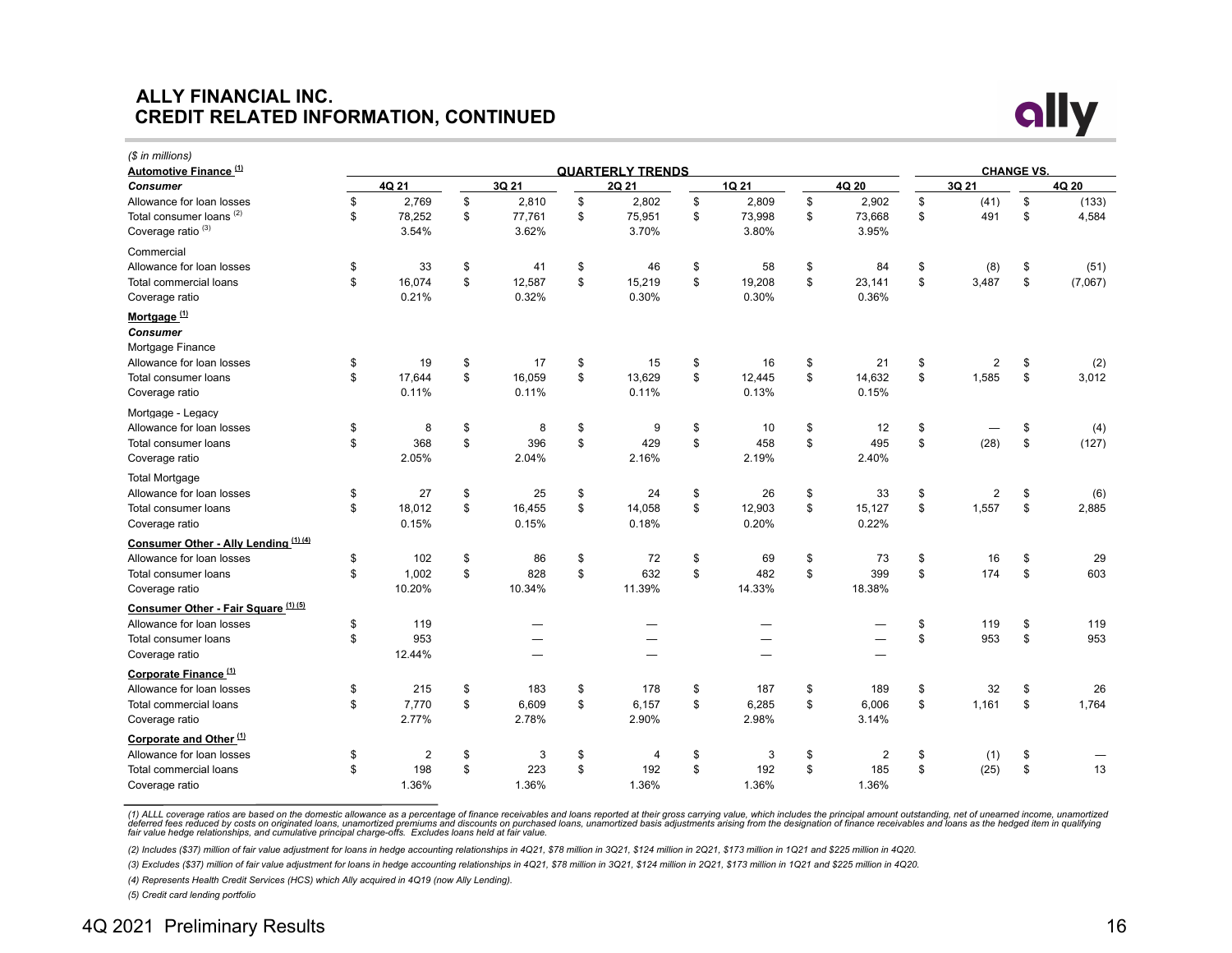## <span id="page-16-0"></span>**ALLY FINANCIAL INC. CAPITAL**



| (\$ in billions)                                                                       | <b>QUARTERLY TRENDS</b> |       |    |       |    |       |       |       | <b>CHANGE VS.</b> |                          |    |                          |    |       |
|----------------------------------------------------------------------------------------|-------------------------|-------|----|-------|----|-------|-------|-------|-------------------|--------------------------|----|--------------------------|----|-------|
| Capital                                                                                |                         | 4Q 21 |    | 3Q 21 |    | 2Q 21 | 1Q 21 |       | 4Q 20             |                          |    | 3Q 21                    |    | 4Q 20 |
| Risk-weighted assets                                                                   | \$                      | 146.7 | \$ | 140.0 | \$ | 138.8 | \$    | 138.8 | \$                | 139.8                    | \$ | 6.7                      | \$ | 6.9   |
| Common Equity Tier 1 (CET1) capital ratio                                              |                         | 10.3% |    | 11.2% |    | 11.3% |       | 11.1% |                   | 10.6%                    |    |                          |    |       |
| Tier 1 capital ratio                                                                   |                         | 11.9% |    | 12.8% |    | 13.1% |       | 12.8% |                   | 12.4%                    |    |                          |    |       |
| Total capital ratio                                                                    |                         | 13.4% |    | 14.6% |    | 14.8% |       | 14.6% |                   | 14.1%                    |    |                          |    |       |
| Tangible common equity / Tangible assets (1)(2)                                        |                         | 7.6%  |    | 8.2%  |    | 8.2%  |       | 7.8%  |                   | 7.9%                     |    |                          |    |       |
| Tangible common equity / Risk-weighted assets (1)                                      |                         | 9.4%  |    | 10.4% |    | 10.7% |       | 10.3% |                   | 10.2%                    |    |                          |    |       |
| Shareholders' equity                                                                   | \$                      | 17.1  | \$ | 17.3  | \$ | 17.5  | \$    | 14.6  | \$                | 14.7                     | \$ | (0.2)                    | \$ | 2.4   |
| add: CECL phase-in adjustment                                                          |                         | 1.2   |    | 1.2   |    | 1.1   |       | 1.2   |                   | 1.2                      |    |                          |    |       |
| less: Certain AOCI items and other adjustments                                         |                         | (0.8) |    | (0.5) |    | (0.6) |       | (0.4) |                   | (1.0)                    |    | (0.3)                    |    | 0.2   |
| Preferred equity                                                                       |                         | (2.3) |    | (2.3) |    | (2.3) |       |       |                   |                          |    | —                        |    | (2.3) |
| <b>Common Equity Tier 1 capital</b>                                                    | \$                      | 15.1  | \$ | 15.7  | \$ | 15.7  | \$    | 15.4  | \$                | 14.9                     | \$ | (0.6)                    | \$ | 0.2   |
| Common Equity Tier 1 capital                                                           | \$                      | 15.1  | \$ | 15.7  | \$ | 15.7  | \$    | 15.4  | \$                | 14.9                     | \$ | (0.6)                    | \$ | 0.2   |
| add: Preferred equity                                                                  |                         | 2.3   |    | 2.3   |    | 2.3   |       |       |                   |                          |    |                          |    | 2.3   |
| Trust preferred securities                                                             |                         |       |    |       |    | 0.2   |       | 2.5   |                   | 2.5                      |    |                          |    | (2.5) |
| less: Other adjustments                                                                |                         | (0.1) |    | (0.1) |    | (0.1) |       | (0.1) |                   | (0.1)                    |    |                          |    |       |
| Tier 1 capital                                                                         | \$                      | 17.4  | \$ | 17.9  | \$ | 18.2  | \$    | 17.8  | \$                | 17.3                     | \$ | (0.5)                    | \$ | 0.1   |
| Tier 1 capital                                                                         | \$                      | 17.4  | \$ | 17.9  | \$ | 18.2  | \$    | 17.8  | \$                | 17.3                     | \$ | (0.5)                    | \$ | 0.1   |
| add: Qualifying subordinated debt                                                      |                         | 0.6   |    | 0.8   |    | 0.8   |       | 0.8   |                   | 0.8                      |    | (0.2)                    |    | (0.2) |
| Allowance for loan and lease losses includible in Tier 2 capital and other adjustments |                         | 1.7   |    | 1.6   |    | 1.6   |       | 1.6   |                   | 1.7                      |    | 0.1                      |    |       |
| <b>Total capital</b>                                                                   | \$                      | 19.7  | \$ | 20.4  | \$ | 20.6  | \$    | 20.2  | \$                | 19.8                     | \$ | (0.7)                    | \$ | (0.1) |
| Total shareholders' equity                                                             | \$                      | 17.1  | \$ | 17.3  | \$ | 17.5  | \$    | 14.6  | \$                | 14.7                     | \$ | (0.2)                    | \$ | 2.4   |
| less: Preferred equity                                                                 |                         | (2.3) |    | (2.3) |    | (2.3) |       |       |                   | $\overline{\phantom{0}}$ |    | $\overline{\phantom{0}}$ |    | (2.3) |
| Goodwill and intangible assets, net of deferred tax liabilities                        |                         | (0.9) |    | (0.4) |    | (0.4) |       | (0.4) |                   | (0.4)                    |    | (0.5)                    |    | (0.5) |
| Tangible common equity (1)                                                             | \$                      | 13.8  | \$ | 14.6  | \$ | 14.8  | \$    | 14.2  | \$                | 14.3                     | \$ | (0.8)                    | \$ | (0.5) |
| <b>Total assets</b>                                                                    | \$                      | 182.4 | \$ | 179.2 | \$ | 180.5 | \$    | 181.9 | \$                | 182.2                    | \$ | 3.2                      | \$ | 0.2   |
| less: Goodwill and intangible assets, net of deferred tax liabilities                  |                         | (0.9) |    | (0.4) |    | (0.4) |       | (0.4) |                   | (0.4)                    |    | (0.5)                    |    | (0.5) |
| Tangible assets <sup>(2)</sup>                                                         | \$                      | 181.4 | \$ | 178.8 | \$ | 180.1 | \$    | 181.5 | \$                | 181.8                    | \$ | 2.6                      | \$ | (0.4) |

*Note: Numbers may not foot due to rounding*

*(1) Represents a non-GAAP financial measure. See page 25 for methodology and detail.*

*(2) Represents a non-GAAP financial measure. Ally defines tangible assets as total assets less goodwill and intangible assets, net of deferred tax liabilities.*

*For more details on the final rules to address the impact of CECL on regulatory capital by allowing BHCs and banks, including Ally, to delay and subsequently phase-in its impact, see page 25.*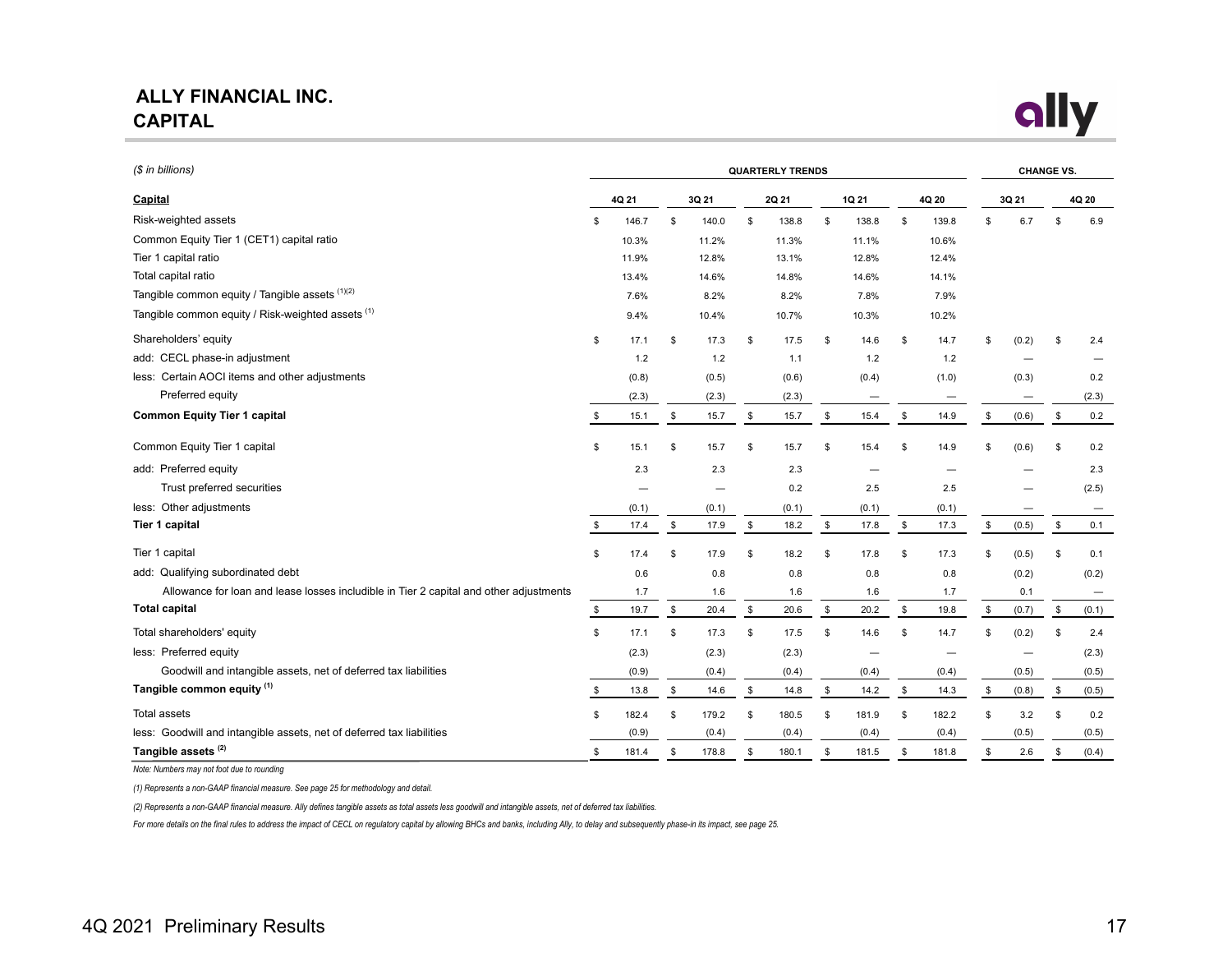# **ALLY FINANCIAL INC. LIQUIDITY AND DEPOSITS**



|                                                          |           |      | <b>CHANGE VS.</b> |           |    |           |    |           |       |           |       |              |    |          |
|----------------------------------------------------------|-----------|------|-------------------|-----------|----|-----------|----|-----------|-------|-----------|-------|--------------|----|----------|
| <b>Consolidated Available Liquidity (\$ in billions)</b> | 4Q 21     |      |                   | 3Q 21     |    | 2Q 21     |    | 1Q 21     | 4Q 20 |           | 3Q 21 |              |    | 4Q 20    |
| Liquid cash and cash equivalents <sup>(1)</sup>          | \$        | 4.4  | \$                | 10.1      | \$ | 13.0      | \$ | 15.2      | \$    | 14.9      | \$    | (5.7)        | \$ | (10.5)   |
| Highly liquid securities <sup>(2)</sup>                  |           | 26.8 |                   | 26.7      |    | 28.4      |    | 28.0      |       | 24.8      |       | 0.1          |    | 2.0      |
| Current committed unused capacity                        |           |      |                   | 0.1       |    | 0.2       |    | 0.4       |       | 0.6       |       | (0.1)        |    | (0.6)    |
| <b>Total current available liquidity</b>                 | s.        | 31.2 | \$                | 36.9      | \$ | 41.6      | \$ | 43.6      | S     | 40.3      | s.    | (5.7)        | S  | (9.1)    |
| <b>Unsecured Long-Term Debt Maturity Profile</b>         |           | 2022 |                   | 2023      |    | 2024      |    | 2025      | 2026  |           |       | 2027 & After |    |          |
| Consolidated remaining maturities <sup>(3)</sup>         | \$        | 1.1  | \$                | 2.0       | \$ | 1.5       | \$ | 2.3       | \$    |           | \$    | 3.1          |    |          |
| <b>Ally Bank Deposits</b>                                |           |      |                   |           |    |           |    |           |       |           |       |              |    |          |
| <b>Key Deposit Statistics</b>                            |           |      |                   |           |    |           |    |           |       |           |       |              |    |          |
| Average retail CD maturity (months)                      | 20.3      |      |                   | 20.2      |    | 20.1      |    | 20.0      |       | 19.7      |       | 0.1          |    | 0.6      |
| Average retail deposit rate                              | 0.61%     |      |                   | 0.64%     |    | 0.69%     |    | 0.81%     |       | 0.97%     |       |              |    |          |
| End of Period Deposit Levels (\$ in millions)            |           |      |                   |           |    |           |    |           |       |           |       |              |    |          |
| Retail                                                   | \$134,672 |      |                   | \$131,590 |    | \$129,222 |    | \$128,371 |       | \$124,357 | \$    | 3,082        |    | \$10,315 |
| Brokered & other                                         | 6,886     |      |                   | 7,854     |    | 9,882     |    | 11,215    |       | 12,680    |       | (968)        |    | (5, 794) |
| <b>Total deposits</b>                                    | \$141,558 |      |                   | \$139,445 |    | \$139,104 |    | \$139,585 |       | \$137,036 | \$    | 2,113        |    | 4,521    |
| <b>Deposit Mix</b>                                       |           |      |                   |           |    |           |    |           |       |           |       |              |    |          |
| Retail CD                                                | 26%       |      |                   | 27%       |    | 28%       |    | 30%       |       | 33%       |       |              |    |          |
| MMA/OSA/Checking                                         | 70%       |      |                   | 67%       |    | 65%       |    | 62%       |       | 58%       |       |              |    |          |
| <b>Brokered</b>                                          | 5%        |      |                   | 6%        |    | 7%        |    | 8%        |       | 9%        |       |              |    |          |

*(1) May include the restricted cash accumulation for retained notes maturing within the following 30 days and returned to Ally on the distribution date*

*(2) Includes unencumbered UST, Agency debt, Agency MBS, and highly liquid Corporates*

*(3) Excludes retail notes and trust preferred securities; as of 12/31/2021. Reflects notional value of outstanding bond. Excludes total GAAP OID and capitalized transaction costs.*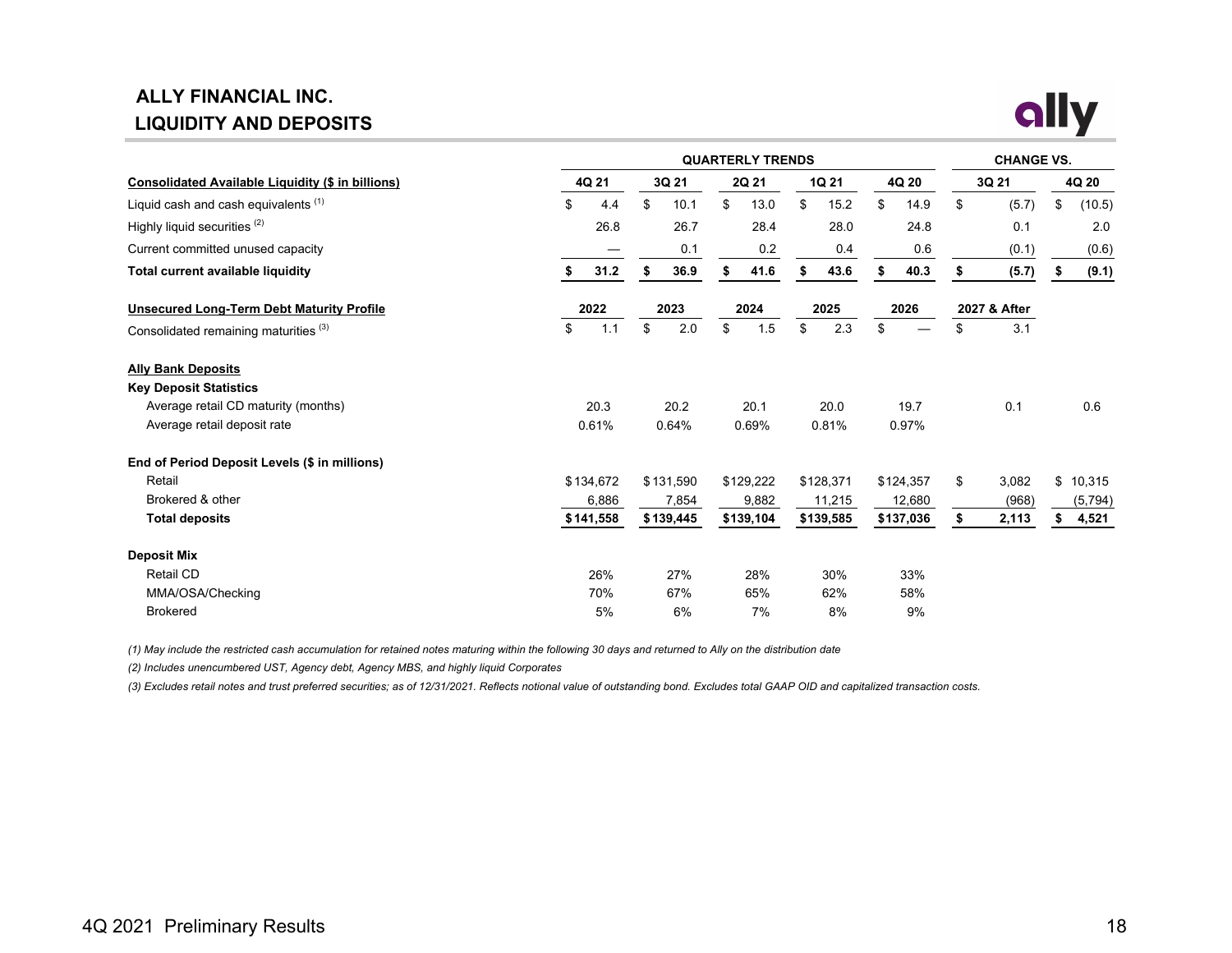#### **ALLY FINANCIAL INC. NET INTEREST MARGIN**



| (\$ in millions)                                                       |               |                          | <b>QUARTERLY TRENDS</b>  |                          |                          |             | <b>CHANGE VS.</b> | <b>FULL YEAR</b> |                          |                |  |  |  |
|------------------------------------------------------------------------|---------------|--------------------------|--------------------------|--------------------------|--------------------------|-------------|-------------------|------------------|--------------------------|----------------|--|--|--|
| <b>Average Balance Details</b>                                         | 4Q 21         | 3Q 21                    | 2Q 21                    | 1Q 21                    | 4Q 20                    | 3Q 21       | 4Q 20             | FY 2021          | FY 2020                  | CHANGE         |  |  |  |
| Retail Auto Loans                                                      | 77,979<br>\$  | \$<br>76,557             | \$<br>74,662             | \$<br>73,500             | 73,401<br>\$             | \$<br>1,422 | \$<br>4,578       | \$<br>75,689     | \$<br>72,805             | \$<br>2,884    |  |  |  |
| Auto Lease (net of dep)                                                | 10,951        | 10,919                   | 10,355                   | 9,831                    | 9,587                    | 32          | 1,364             | 10,518           | 9,264                    | 1,254          |  |  |  |
| Dealer Floorplan                                                       | 9,539         | 8,849                    | 10,825                   | 15,612                   | 16,573                   | 689         | (7,034)           | 11,183           | 19,308                   | (8, 125)       |  |  |  |
| <b>Other Dealer Loans</b>                                              | 4,829         | 5,038                    | 5,507                    | 5,729                    | 5,844                    | (209)       | (1,015)           | 5,273            | 5,740                    | (467)          |  |  |  |
| <b>Corporate Finance</b>                                               | 7,147         | 6,735                    | 6,383                    | 6,338                    | 6,203                    | 412         | 946               | 6,653            | 6,265                    | 388            |  |  |  |
| Mortgage <sup>(1)</sup>                                                | 17,533        | 15,125                   | 13,179                   | 14,310                   | 15,445                   | 2,408       | 2,088             | 15,046           | 16,812                   | (1,766)        |  |  |  |
| Consumer Other - Ally Lending <sup>(2)</sup>                           | 923           | 728                      | 537                      | 444                      | 366                      | 195         | 557               | 660              | 275                      | 385            |  |  |  |
| Consumer Other - Fair Square <sup>(3)</sup>                            | 309           | $\overline{\phantom{0}}$ | $\overline{\phantom{0}}$ | $\overline{\phantom{0}}$ | $\overline{\phantom{0}}$ | 309         | 309               | 78               | $\overline{\phantom{0}}$ | 78             |  |  |  |
| Cash and Cash Equivalents                                              | 6,532         | 13,055                   | 16,564                   | 15,363                   | 17,758                   | (6, 524)    | (11, 226)         | 12,855           | 13,985                   | (1, 130)       |  |  |  |
| <b>Investment Securities and Other</b>                                 | 37,146        | 35,532                   | 36,784                   | 34,996                   | 33,331                   | 1,614       | 3,815             | 36,118           | 32,976                   | 3,142          |  |  |  |
| <b>Total Earning Assets</b>                                            | \$172,888     | \$172,538                | \$174,796                | \$176,123                | \$178,509                | \$<br>350   | \$<br>(5,621)     | \$174,073        | \$177,155                | \$<br>(3,082)  |  |  |  |
| <b>Interest Revenue</b>                                                | 2,069         | 2,038                    | 2,044                    | 1,929                    | 1,947                    | 31          | 122               | 8,081            | 7,946                    | 135            |  |  |  |
| Unsecured Debt (ex. Core OID balance) (4)(7)                           | \$<br>10,061  | \$<br>9,787              | \$<br>11,737             | \$<br>12,910             | \$<br>12,735             | 274<br>\$   | \$<br>(2,674)     | \$11,113         | 12,216<br>\$             | \$<br>(1, 103) |  |  |  |
| <b>Secured Debt</b>                                                    | 1,331         | 1,675                    | 2,618                    | 3,793                    | 5,289                    | (344)       | (3,958)           | 2,346            | 7,181                    | (4, 835)       |  |  |  |
| Deposits <sup>(5)</sup>                                                | 140,043       | 139,244                  | 139,382                  | 137,718                  | 135,642                  | 799         | 4,401             | 139,104          | 129,238                  | 9,866          |  |  |  |
| Other Borrowings <sup>(6)</sup>                                        | 4,990         | 4,929                    | 5,044                    | 6,307                    | 9,462                    | 61          | (4, 471)          | 5,313            | 14,426                   | (9, 113)       |  |  |  |
| Total Funding Sources (ex. Core OID balance) <sup>(4)</sup>            | 156,425<br>\$ | \$155,635                | \$158,781                | \$160,728                | \$163,128                | 790<br>\$   | \$<br>(6, 703)    | \$157,876        | \$163,061                | \$<br>(5, 185) |  |  |  |
| Interest Expense (ex. Core OID) <sup>(4)</sup>                         | 406           | 435                      | 488                      | 547                      | 636                      | (28)        | (230)             | 1,876            | 3,207                    | (1, 331)       |  |  |  |
| Net Financing Revenue (ex. Core OID) <sup>(4)</sup>                    | 1,663<br>\$   | \$<br>1,603              | \$<br>1,556              | 1,382<br>\$              | 1,312<br>\$              | 60<br>\$    | \$<br>351         | 6,205<br>\$      | 4,739<br>\$              | 1,466<br>\$    |  |  |  |
| Net Interest Margin (yield details)                                    |               |                          |                          |                          |                          |             |                   |                  |                          |                |  |  |  |
| Retail Auto Loan                                                       | 6.61%         | 6.62%                    | 6.70%                    | 6.66%                    | 6.57%                    | $(0.01)\%$  | 0.04%             | 6.65%            | 6.54%                    | 0.11%          |  |  |  |
| Retail Auto Loan (excl. hedge impact)                                  | 6.81%         | 6.84%                    | 6.92%                    | 6.90%                    | 6.83%                    | (0.03)%     | (0.02)%           | 6.87%            | 6.77%                    | 0.10%          |  |  |  |
| Auto Lease (net of dep)                                                | 7.88%         | 9.21%                    | 11.67%                   | 8.57%                    | 7.82%                    | $(1.33)\%$  | 0.06%             | 9.32%            | 6.30%                    | 3.02%          |  |  |  |
| Dealer Floorplan                                                       | 2.98%         | 3.18%                    | 3.31%                    | 3.17%                    | 3.07%                    | $(0.21)\%$  | (0.09)%           | 3.17%            | 3.44%                    | (0.27)%        |  |  |  |
| <b>Other Dealer Loans</b>                                              | 4.10%         | 4.16%                    | 4.18%                    | 4.36%                    | 4.11%                    | (0.07)%     | $(0.01)\%$        | 4.21%            | 4.21%                    | $-$ %          |  |  |  |
| Corporate Finance                                                      | 5.15%         | 5.12%                    | 5.37%                    | 5.14%                    | 5.69%                    | 0.02%       | (0.54)%           | 5.19%            | 5.74%                    | $(0.55)$ %     |  |  |  |
| Mortgage                                                               | 2.77%         | 2.83%                    | 2.80%                    | 2.74%                    | 2.74%                    | $(0.06)\%$  | 0.03%             | 2.79%            | 3.09%                    | $(0.30)\%$     |  |  |  |
| Consumer Other - Ally Lending <sup>(2)</sup>                           | 12.89%        | 13.86%                   | 14.44%                   | 14.95%                   | 16.68%                   | (0.97)%     | (3.79)%           | 13.82%           | 15.80%                   | (1.98)%        |  |  |  |
| Consumer Other - Fair Square <sup>(3)</sup>                            | 18.11%        | $-%$                     | $-$ %                    | $-%$                     | $-%$                     | 18.11%      | 18.11%            | 18.11%           | $-$ %                    | 18.11%         |  |  |  |
| Cash and Cash Equivalents                                              | 0.14%         | 0.14%                    | 0.10%                    | 0.10%                    | 0.10%                    | $-$ %       | 0.04%             | 0.12%            | 0.20%                    | (0.08)%        |  |  |  |
| Investment Securities and Other                                        | 1.81%         | 1.76%                    | 1.63%                    | 1.55%                    | 1.70%                    | 0.05%       | 0.11%             | 1.60%            | 2.38%                    | (0.78)%        |  |  |  |
| <b>Total Earning Assets</b>                                            | 4.75%         | 4.68%                    | 4.69%                    | 4.44%                    | 4.34%                    | 0.07%       | 0.41%             | 4.64%            | 4.49%                    | 0.15%          |  |  |  |
| Unsecured Debt (ex. Core OID & Core OID balance) (4)(7)                | 5.02%         | 5.19%                    | 5.33%                    | 5.42%                    | 5.45%                    | (0.17)%     | (0.43)%           | 5.25%            | 5.89%                    | (0.64)%        |  |  |  |
| <b>Secured Debt</b>                                                    | 5.91%         | 4.29%                    | 4.44%                    | 3.35%                    | 3.07%                    | 1.62%       | 2.84%             | 4.19%            | 2.84%                    | 1.35%          |  |  |  |
| Deposits <sup>(5)</sup>                                                | 0.64%         | 0.70%                    | 0.77%                    | 0.90%                    | 1.08%                    | $(0.06)\%$  | (0.44)%           | 0.75%            | 1.51%                    | (0.76)%        |  |  |  |
| Other Borrowings <sup>(6)</sup>                                        | 2.59%         | 3.42%                    | 2.81%                    | 2.47%                    | 2.18%                    | $(0.83)\%$  | 0.41%             | 2.80%            | 2.29%                    | 0.51%          |  |  |  |
| Total Funding Sources (ex. Core OID & Core OID balance) <sup>(4)</sup> | 1.03%         | 1.11%                    | 1.23%                    | 1.38%                    | 1.55%                    | (0.08)%     | $(0.52)\%$        | 1.19%            | 1.97%                    | (0.78)%        |  |  |  |
| NIM (as reported)                                                      | 3.80%         | 3.66%                    | 3.55%                    | 3.16%                    | 2.90%                    | 0.14%       | 0.90%             | 3.54%            | 2.65%                    | 0.89%          |  |  |  |
| NIM (ex. Core OID & Core OID balance) (4)                              | 3.82%         | 3.68%                    | 3.57%                    | 3.18%                    | 2.92%                    | 0.14%       | 0.90%             | 3.56%            | 2.67%                    | 0.89%          |  |  |  |

(1) 'Mortgage includes held-for-investment (HFI) loans from the Mortgage Finance segment and the HFI legacy mortgage portfolio in run-off at the Corporate and Other segment.<br>(2) Unsecured consumer lending from point-of-sal

(3) Credit Card lending portfolio. Fair Square 4Q2021 end of period balance was \$953 million. Average Balance reflects one month of active balances on balance sheet (12/1/2021 12/31/2021) and \$0 for prior months within per

(4) Represents a non-GAAP financial measure. Excludes Core OID from interest expense and Core OID balance from Unsecured Debt.<br>(5) Includes retail, brokered, and other deposits. Other includes sweep deposits and other depo

*(6) Includes Demand Notes (terminated on 3/1/21), FHLB Borrowings, Repurchase Agreements and other. (7) Includes trust preferred securities.*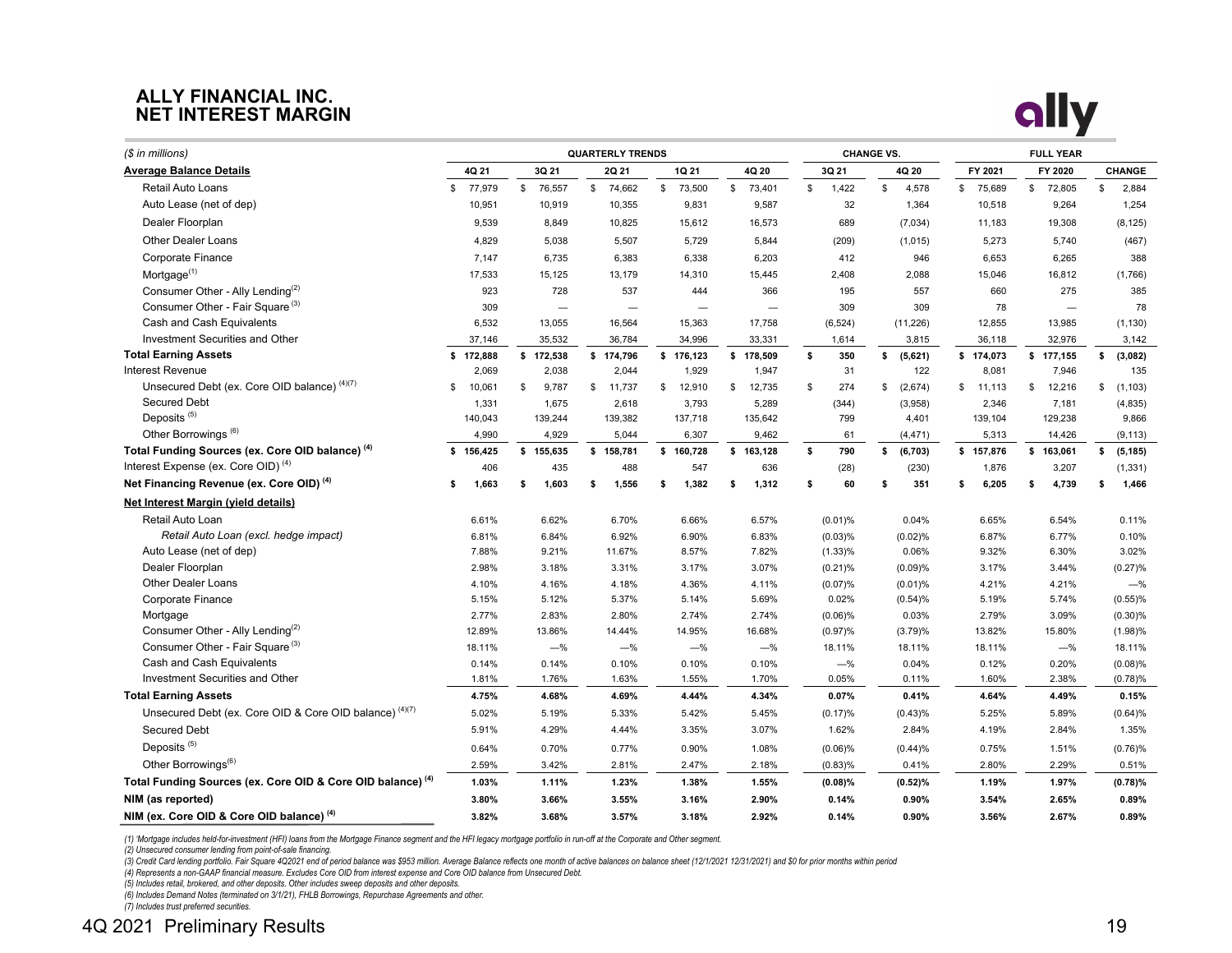## <span id="page-19-0"></span>**ALLY FINANCIAL INC. ALLY BANK CONSUMER MORTGAGE HFI PORTFOLIOS (PERIOD-END)**



| (\$ in billions)                                                          | <b>QUARTERLY TRENDS</b> |       |    |       |               |       |    |       |    |         |  |  |  |  |
|---------------------------------------------------------------------------|-------------------------|-------|----|-------|---------------|-------|----|-------|----|---------|--|--|--|--|
| <b>Mortgage Finance HFI Portfolio</b>                                     |                         | 4Q 21 |    | 3Q 21 |               | 2Q 21 |    | 1Q 21 |    | 4Q 20   |  |  |  |  |
| <b>Loan Value</b>                                                         |                         |       |    |       |               |       |    |       |    |         |  |  |  |  |
| Gross carry value                                                         | \$                      | 17.6  | \$ | 16.1  | \$            | 13.6  | \$ | 12.4  | \$ | 14.6    |  |  |  |  |
| Net carry value                                                           | \$                      | 17.6  | \$ | 16.0  | \$            | 13.6  | \$ | 12.4  | \$ | 14.6    |  |  |  |  |
| <b>Estimated Pool Characteristics</b>                                     |                         |       |    |       |               |       |    |       |    |         |  |  |  |  |
| % Second lien                                                             |                         | 0.0%  |    | 0.0%  |               | 0.0%  |    | 0.0%  |    | $0.0\%$ |  |  |  |  |
| % Interest only                                                           |                         | 0.0%  |    | 0.0%  |               | 0.0%  |    | 0.0%  |    | $0.0\%$ |  |  |  |  |
| % 30+ Day delinquent <sup><math>(1)(2)</math></sup>                       |                         | 0.8%  |    | 1.1%  |               | 0.8%  |    | 0.8%  |    | 0.8%    |  |  |  |  |
| % Low/No documentation                                                    |                         | 0.1%  |    | 0.1%  |               | 0.1%  |    | 0.2%  |    | 0.2%    |  |  |  |  |
| % Non-primary residence                                                   |                         | 3.9%  |    | 4.3%  |               | 4.9%  |    | 4.9%  |    | 4.8%    |  |  |  |  |
| Refreshed FICO(3)                                                         |                         | 776   |    | 776   |               | 776   |    | 775   |    | 776     |  |  |  |  |
| Wtd. Avg. LTV/CLTV <sup>(4)</sup>                                         |                         | 56.9% |    | 57.6% |               | 58.8% |    | 57.5% |    | 60.1%   |  |  |  |  |
| <b>Corporate Other Legacy Mortgage HFI Portfolio</b><br><b>Loan Value</b> |                         |       |    |       |               |       |    |       |    |         |  |  |  |  |
| Gross carry value                                                         | \$                      | 0.4   | \$ | 0.4   | \$            | 0.4   | \$ | 0.5   | \$ | 0.5     |  |  |  |  |
| Net carry value                                                           | \$                      | 0.4   | \$ | 0.4   | $\mathsf{\$}$ | 0.4   | \$ | 0.4   | \$ | 0.5     |  |  |  |  |
| <b>Estimated Pool Characteristics</b>                                     |                         |       |    |       |               |       |    |       |    |         |  |  |  |  |
| % Second lien                                                             |                         | 15.0% |    | 15.6% |               | 16.5% |    | 18.0% |    | 19.8%   |  |  |  |  |
| % Interest only                                                           |                         | 0.1%  |    | 0.2%  |               | 0.1%  |    | 0.1%  |    | 0.1%    |  |  |  |  |
| % 30+ Day delinquent $(1)(2)$                                             |                         | 7.5%  |    | 8.1%  |               | 6.3%  |    | 7.0%  |    | 7.1%    |  |  |  |  |
| % Low/No documentation                                                    |                         | 23.4% |    | 23.3% |               | 23.1% |    | 22.5% |    | 22.2%   |  |  |  |  |
| % Non-primary residence                                                   |                         | 3.5%  |    | 3.6%  |               | 3.2%  |    | 3.7%  |    | 3.6%    |  |  |  |  |
| Refreshed FICO(3)                                                         |                         | 735   |    | 735   |               | 734   |    | 731   |    | 733     |  |  |  |  |
| Wtd. Avg. LTV/CLTV <sup>(4)</sup>                                         |                         | 54.2% |    | 56.0% |               | 61.0% |    | 62.2% |    | 62.8%   |  |  |  |  |

*1) MBA Delinquency buckets were used for First Lien products and OTS Delinquency buckets were used for all others.*

*2) %30+Day Delinquency bucket excludes loans which are current but are in bankruptcy.*

*3) Refreshed FICO includes the entire Bank HFI portfolio, inclusive of SBO. Previously, SBO loans had been excluded from our reporting.*

*4) 1st lien only. Updated home values derived using a combination of appraisals, BPOs, AVMs and MSA level house price indices.*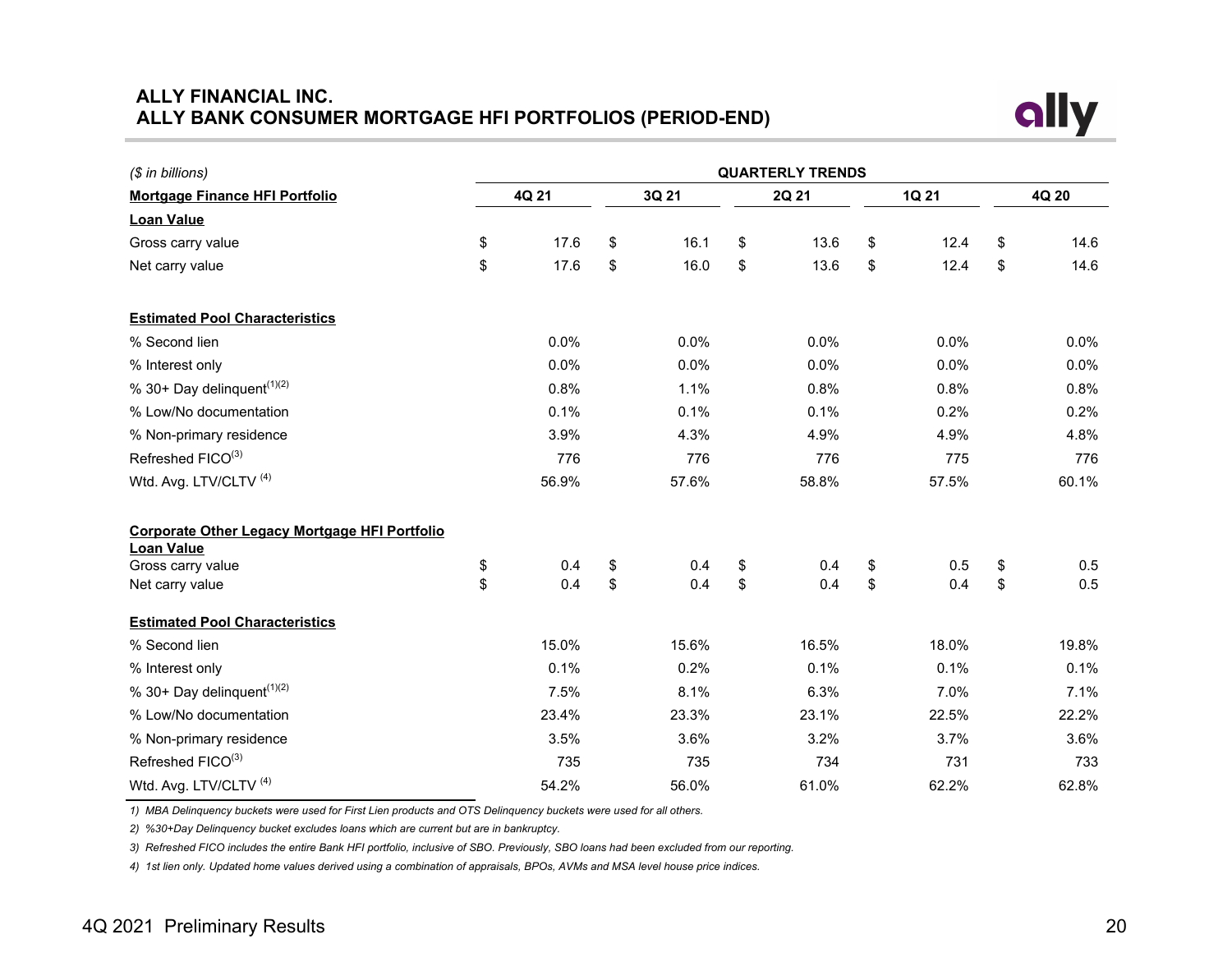### **ALLY FINANCIAL INC. EARNINGS PER SHARE RELATED INFORMATION**



| (\$ in millions, shares in thousands)                                                      |               |     |         | <b>QUARTERLY TRENDS</b> |          |     |              |              |                          |     |                          |    | <b>CHANGE VS</b> |    |           |    | <b>FULL YEAR</b> |      |                   |      |                |
|--------------------------------------------------------------------------------------------|---------------|-----|---------|-------------------------|----------|-----|--------------|--------------|--------------------------|-----|--------------------------|----|------------------|----|-----------|----|------------------|------|-------------------|------|----------------|
| <b>Earnings Per Share Data</b>                                                             |               |     | 4Q 21   |                         | 3Q 21    |     | <b>2Q 21</b> |              | 1Q 21                    |     | 4Q 20                    |    | 3Q 21            |    | 4Q 20     |    | FY 2021          |      | FY 2020           |      | <b>CHANGE</b>  |
| GAAP net income attributable to common shareholders                                        |               | S   | 624     | \$                      | 683      | \$  | 900          | \$           | 796                      | \$  | 687                      | \$ | (59)             | \$ | (63)      | \$ | 3,003            |      | \$ 1,085          | s    | 1,918          |
| Weighted-average common shares outstanding - basic                                         |               |     | 345,870 |                         | 359,179  |     | 370,412      |              | 375,229                  |     | 376,081                  |    | (13, 309)        |    | (30, 211) |    | 362,583          |      | 375,629           |      | (13, 047)      |
| Weighted-average common shares outstanding - diluted                                       |               |     | 348,666 |                         | 361,855  |     | 373,029      |              | 377,529                  |     | 378,424                  |    | (13, 189)        |    | (29, 757) |    | 365,180          |      | 377,101           |      | (11, 921)      |
| Issued shares outstanding (period-end)                                                     |               |     | 337,941 |                         | 349,599  |     | 362,639      |              | 371,805                  |     | 374,674                  |    | (11,658)         |    | (36, 734) |    | 337,941          |      | 374,674           |      | (36, 734)      |
| Net income per share - basic                                                               |               |     | 1.80    | \$                      | 1.90     | s.  | 2.43         | s.           | 2.12                     | s.  | 1.83                     | \$ | (0.10)           | s. | (0.02)    | s. | 8.28             | s.   | 2.89              | s.   | 5.39           |
| Net income per share - diluted                                                             |               | s.  | 1.79    | S.                      | 1.89     | S.  | 2.41         | s.           | 2.11                     | -S  | 1.82                     | s. | (0.10)           | s. | (0.03)    | s. | 8.22             | s.   | 2.88              | -S   | 5.35           |
| Adjusted Earnings per Share ("Adjusted EPS")                                               |               |     |         |                         |          |     |              |              |                          |     |                          |    |                  |    |           |    |                  |      |                   |      |                |
| Numerator                                                                                  |               |     |         |                         |          |     |              |              |                          |     |                          |    |                  |    |           |    |                  |      |                   |      |                |
| GAAP net income attributable to common shareholders                                        |               | s   | 624     | \$                      | 683      | \$. | 900          | \$           | 796                      | £.  | 687                      | £. | (59)             | s  | (63)      | \$ | 3.003            | \$   | 1.085             | s.   | 1,918          |
| Discontinued operations, net of tax                                                        |               |     | 6       |                         |          |     | (1)          |              |                          |     |                          |    | 6                |    | 6         |    | 5                |      | 1                 |      | $\overline{4}$ |
| Core OID                                                                                   |               |     | 9       |                         | 9        |     | 9            |              | 10                       |     | 9                        |    |                  |    |           |    | 38               |      | 36                |      | $\overline{2}$ |
| Change in the fair value of equity securities                                              |               |     | (21)    |                         | 65       |     | (19)         |              | (17)                     |     | (111)                    |    | (86)             |    | 90        |    | $\overline{7}$   |      | (29)              |      | 37             |
| Core OID, repositioning & change in the fair value of equity securities tax (tax rate 21%) |               |     | (20)    |                         | (26)     |     | (13)         |              | $\overline{1}$           |     | 21                       |    | 6                |    | (41)      |    | (57)             |      | (1)               |      | (56)           |
| Repositioning                                                                              |               |     | 107     |                         | 52       |     | 70           |              | $\overline{\phantom{0}}$ |     | $\overline{\phantom{0}}$ |    | 55               |    | 107       |    | 228              |      | 50                |      | 178            |
| Significant discrete tax items                                                             |               |     |         |                         |          |     | (78)         |              |                          |     |                          |    |                  |    |           |    | (78)             |      |                   |      | (78)           |
| Core net income attributable to common shareholders <sup>(1)</sup>                         |               | \$  | 705     | \$                      | 782      | s.  | 868          | s.           | 790                      | \$  | 606                      | \$ | (77)             | \$ | 99        | \$ | 3.146            | s.   | 1.141             | s.   | 2.005          |
| Denominator                                                                                |               |     |         |                         |          |     |              |              |                          |     |                          |    |                  |    |           |    |                  |      |                   |      |                |
| Weighted-average common shares outstanding - diluted                                       |               |     | 348.666 |                         | 361.855  |     | 373.029      |              | 377.529                  |     | 378,424                  |    | (13, 189)        |    | (29, 757) |    | 365.180          |      | 377.101           |      | (11, 921)      |
| Adjusted EPS <sup>(2)</sup>                                                                |               | s   | 2.02    | s                       | 2.16     | s   | 2.33         | s.           | 2.09                     | \$  | 1.60                     | \$ | (0.14)           | \$ | 0.42      | \$ | 8.61             | s    | 3.03              | \$   | 5.59           |
| Core original issue discount (Core OID) amortization expense (1)                           |               | S   | 9       | \$                      | 9        | \$. | 9            | \$.          | 10                       | \$  | 9                        |    |                  |    |           | £  | 38               | - \$ | 36                | - \$ | $\overline{2}$ |
| Other OID                                                                                  |               |     | 3       |                         | 3        |     | 3            |              | 3                        |     | 3                        |    |                  |    |           |    | 11               |      | 13                |      | (2)            |
| GAAP original issue discount amortization expense                                          |               |     | 12      | \$                      | 12       | Ŝ.  | 12           | Ŝ.           | 12                       | ŝ.  | 13                       | \$ | -1               | -S |           | s  | 49               | \$.  | 49                |      |                |
| Core outstanding original issue discount balance (Core OID balance) <sup>(1)</sup>         |               | \$  | (883)   | \$                      | (900)    | \$  | (952)        |              | \$(1,018)                |     | \$(1,027)                | \$ | 17               | \$ | 144       | \$ | (883)            | \$   | (1,027)           | -S   | 144            |
| Other outstanding OID balance                                                              |               |     | (40)    |                         | (29)     |     | (32)         |              |                          |     | (37)                     |    |                  |    |           |    | (40)             |      |                   |      | (3)            |
| GAAP outstanding original issue discount balance                                           |               |     |         |                         |          |     |              |              | (34)                     |     |                          |    | (11)             |    | (3)       |    |                  |      | (37)              |      |                |
|                                                                                            |               | \$  | (923)   | \$                      | (929)    | \$  | (983)        |              | \$(1,052)                |     | \$(1,064)                | \$ | 6                | \$ | 141       | \$ | (923)            |      | \$(1,064)         | -\$  | 141            |
| <b>GAAP net financing revenue</b>                                                          | [A]           | \$  | 1.654   | \$                      | 1.594    | \$  | 1.547        | \$           | 1,372                    | \$  | 1,303                    | \$ | 60               | \$ | 351       | \$ | 6,167            | \$   | 4,703             | \$   | 1,464          |
| Core OID                                                                                   |               |     | 9       |                         | 9        |     | 9            |              | 10                       |     | 9                        |    |                  |    |           |    | 38               |      | 36                |      | 2              |
| Net Financing Revenue (ex. Core OID)                                                       | [B]           | \$  | 1,663   |                         | \$ 1,603 |     | \$ 1,556     |              | \$ 1,382                 |     | \$1,312                  | \$ | 60               | \$ | 351       | \$ | 6,205            |      | \$4,739           |      | \$ 1,466       |
| <b>GAAP Other Revenue</b>                                                                  | [C]           | \$  | 545     | s                       | 391      | -S  | 538          | s            | 565                      | s   | 678                      | \$ | 154              | s  | (133)     | s  | 2.039            | s    | 1.983             | - \$ | 56             |
| Repositioning                                                                              |               |     | 9       |                         | 52       |     | 70           |              |                          |     | $\overline{\phantom{0}}$ |    | (42)             |    | 9         | \$ | 131              | \$   | $\qquad \qquad -$ | \$   | 131            |
| Change in the fair value of equity securities                                              |               |     | (21)    |                         | 65       |     | (19)         |              | (17)                     |     | (111)                    |    | (86)             |    | 90        |    | $\overline{7}$   |      | (29)              |      | 37             |
| <b>Adjusted Other Revenue</b>                                                              | [D]           | - 5 | 533     | \$                      | 507      | \$  | 588          | \$           | 548                      | s   | 567                      | \$ | 26               | \$ | (33)      | \$ | 2,177            | s.   | 1,954             | s.   | 223            |
| <b>GAAP Provision Expense</b>                                                              |               | \$  | 210     | \$                      | 76       | -\$ | (32)         | $\mathbf{s}$ | (13)                     | -\$ | 102                      | \$ | 134              | \$ | 108       | \$ | 241              | \$   | 1,439             | \$   | (1, 198)       |
| Repositioning                                                                              |               |     | (97)    |                         |          |     |              |              |                          |     | $\overline{\phantom{0}}$ |    | (97)             |    | (97)      |    | (97)             |      |                   |      | (97)           |
| <b>Adjusted Provision (ex. Repositioning)</b>                                              |               | \$  | 113     | \$                      | 76       | \$  | (32)         | -\$          | (13)                     | \$  | 102                      | \$ | 37               | \$ | 11        | \$ | 144              | \$   | 1,439             |      | \$(1,295)      |
| <b>GAAP Noninterest expense</b>                                                            | [E]           | s   | 1.090   | s                       | 1.002    | s.  | 1.075        | - \$         | 943                      | \$  | 1.023                    | \$ | 88               | s  | 67        | s  | 4.110            | s    | 3,833             | -S   | 277            |
| Repositioning and other (3)                                                                |               |     |         |                         |          |     |              |              |                          |     |                          |    |                  |    |           |    |                  |      | (50)              |      | 50             |
| <b>Adjusted Noninterest Expense</b>                                                        | [F]           | \$  | 1,090   |                         | \$ 1,002 |     | \$ 1,075     | \$           | 943                      | \$  | 1,023                    | \$ | 88               | \$ | 67        | \$ | 4,110            | \$   | 3,783             | - \$ | 327            |
|                                                                                            |               |     |         |                         |          |     |              |              |                          |     |                          |    |                  |    |           |    |                  |      |                   |      |                |
| <b>Pre-Provision Net Revenue (PPNR)</b>                                                    | $[A]+[C]+[E]$ | \$  | 1,109   | \$                      | 983      | \$  | 1,010        | \$           | 994                      | \$  | 958                      | \$ | 126              | \$ | 151       | \$ | 4,096            | \$   | 2,853             | \$   | 1,243          |
| Core Pre-Provision Net Revenue (PPNR) <sup>(1)</sup>                                       | $[B]+[D]+[F]$ | \$  | 1,107   | \$                      | 1,108    | \$  | 1,070        | \$           | 987                      | \$  | 856                      | \$ | (2)              | \$ | 251       | \$ | 4,271            | \$   | 2,909             | \$   | 1,362          |

*(1) Represents a non-GAAP financial measure. See page 25 for definitions.*

(2) Adjusted earnings per share (Adjusted EPS) is a non-GAAP financial measure that adjusts GAAP EPS for revenue and expense items that are typically strategic in nature or that management otherwise does not view as reflec current period net income as compared to periods prior to 1/1/18 in which such adjustments were recognized through other comprehensive income, a component of equity, and (5) excludes significant discrete tax items that do adjusts for preferred stock capital actions (e.g., Series A and Series G) that have been taken by the company to normalize its capital structure, as applicable for respective periods.<br>(3) Repositioning and other includes a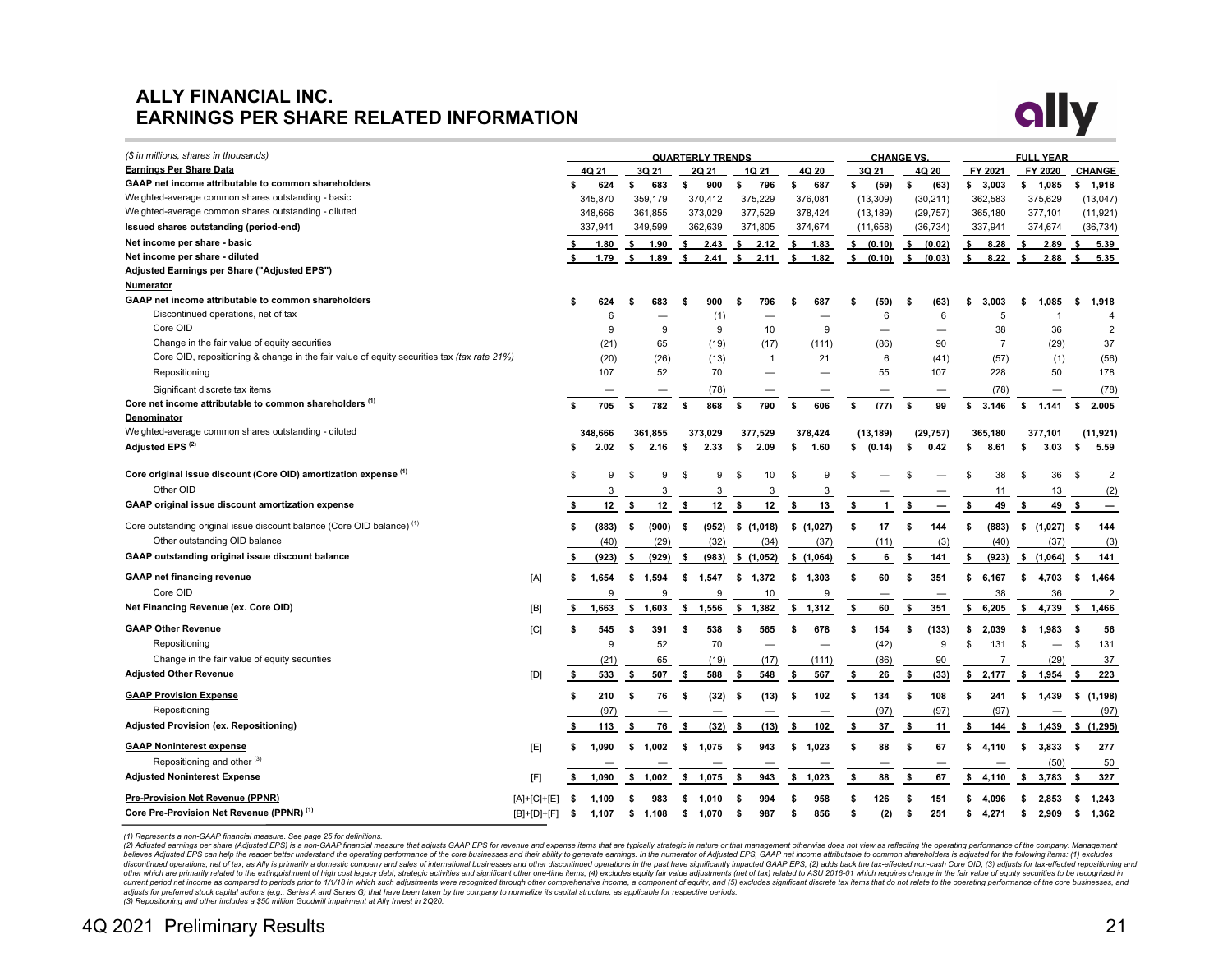## <span id="page-21-0"></span>**ALLY FINANCIAL INC. ADJUSTED TANGIBLE BOOK PER SHARE RELATED INFORMATION**



| (\$ in millions, shares in thousands)                                  |    | <b>QUARTERLY TRENDS</b> |    |          |       |          |       |          |       |         | <b>CHANGE VS.</b> |           |    |           |  |
|------------------------------------------------------------------------|----|-------------------------|----|----------|-------|----------|-------|----------|-------|---------|-------------------|-----------|----|-----------|--|
| Adjusted Tangible Book Value Per Share ("Adjusted TBVPS") Information  |    | 4Q 21                   |    | 3Q 21    | 2Q 21 |          | 1Q 21 |          | 4Q 20 |         |                   | 3Q 21     |    | 4Q 20     |  |
| <b>Numerator</b>                                                       |    |                         |    |          |       |          |       |          |       |         |                   |           |    |           |  |
| <b>GAAP shareholder's equity</b>                                       |    | \$17,050                |    | \$17,289 |       | \$17,530 |       | \$14,625 | \$    | 14,703  | \$                | (239)     | S  | 2,347     |  |
| Preferred equity                                                       |    | (2,324)                 |    | (2,324)  |       | (2,324)  |       |          |       |         |                   |           |    | (2, 324)  |  |
| <b>GAAP common shareholder's equity</b>                                |    | \$14,726                | S. | 14,965   | s.    | 15,206   | S.    | 14,625   | \$    | 14,703  | \$                | (239)     | \$ | 23        |  |
| Goodwill and identifiable intangibles, net of DTLs                     |    | (941)                   |    | (369)    |       | (374)    |       | (378)    |       | (383)   |                   | (572)     |    | (559)     |  |
| Tangible common equity (1)                                             |    | 13,785                  |    | 14,596   |       | 14,832   |       | 14,247   |       | 14,320  |                   | (811)     |    | (536)     |  |
| Tax-effected Core OID balance $(21\% \text{ tax rate})$ <sup>(1)</sup> |    | (698)                   |    | (711)    |       | (752)    |       | (804)    |       | (812)   |                   | 14        |    | 114       |  |
| Adjusted tangible book value (2)                                       | S. | 13,087                  |    | 13,885   | S.    | 14,081   | \$    | 13,443   | \$    | 13,509  | S                 | (798)     |    | (422)     |  |
| <b>Denominator</b>                                                     |    |                         |    |          |       |          |       |          |       |         |                   |           |    |           |  |
| Issued shares outstanding (period-end, thousands)                      |    | 337,941                 |    | 349,599  |       | 362,639  |       | 371,805  |       | 374,674 |                   | (11, 658) |    | (36, 734) |  |
| GAAP shareholder's equity per share                                    | S  | 50.45                   |    | 49.45    |       | 48.34    |       | 39.34    | S.    | 39.24   | \$                | 1.00      |    | 11.21     |  |
| Preferred equity per share                                             |    | (6.88)                  |    | (6.65)   |       | (6.41)   |       |          |       |         |                   | (0.23)    |    | (6.88)    |  |
| GAAP common shareholder's equity per share                             | \$ | 43.58                   |    | 42.81    |       | 41.93    |       | 39.34    | S     | 39.24   | \$                | 0.77      | S  | 4.33      |  |
| Goodwill and identifiable intangibles, net of DTLs per share           |    | (2.79)                  |    | (1.06)   |       | (1.03)   |       | (1.02)   |       | (1.02)  |                   | (1.73)    |    | (1.76)    |  |
| Tangible common equity per share (1)                                   |    | 40.79                   |    | 41.75    |       | 40.90    |       | 38.32    |       | 38.22   |                   | (0.96)    |    | 2.57      |  |
| Tax-effected Core OID balance (21% tax rate) per share (1)             |    | (2.06)                  |    | (2.03)   |       | (2.07)   |       | (2.16)   |       | (2.17)  |                   | (0.03)    |    | 0.10      |  |
| Adjusted tangible book value per share (2)                             | \$ | 38.73                   |    | 39.72    |       | 38.83    |       | 36.16    |       | 36.05   | \$                | (0.99)    |    | 2.67      |  |

*(1) Represents a non-GAAP financial measure. See page 25 for methodology and detail.*

*(2) Adjusted tangible book value per share (Adjusted TBVPS) is a non-GAAP financial measure that reflects the book value of equity attributable to shareholders even if Core OID balance were accelerated immediately through the financial statements. As a result, management believes Adjusted TBVPS provides the reader with an assessment of value that is more conservative than GAAP common shareholder's equity per share. Adjusted TBVPS generally adjusts common equity for (1) goodwill and identifiable intangibles, net of DTLs, and (2) tax-effected Core OID balance to reduce tangible common*  equity in the event the corresponding discounted bonds are redeemed/tendered and (3) Series G discount which reduces tangible common equity as the company has normalized its capital structure, as *applicable for respective periods.*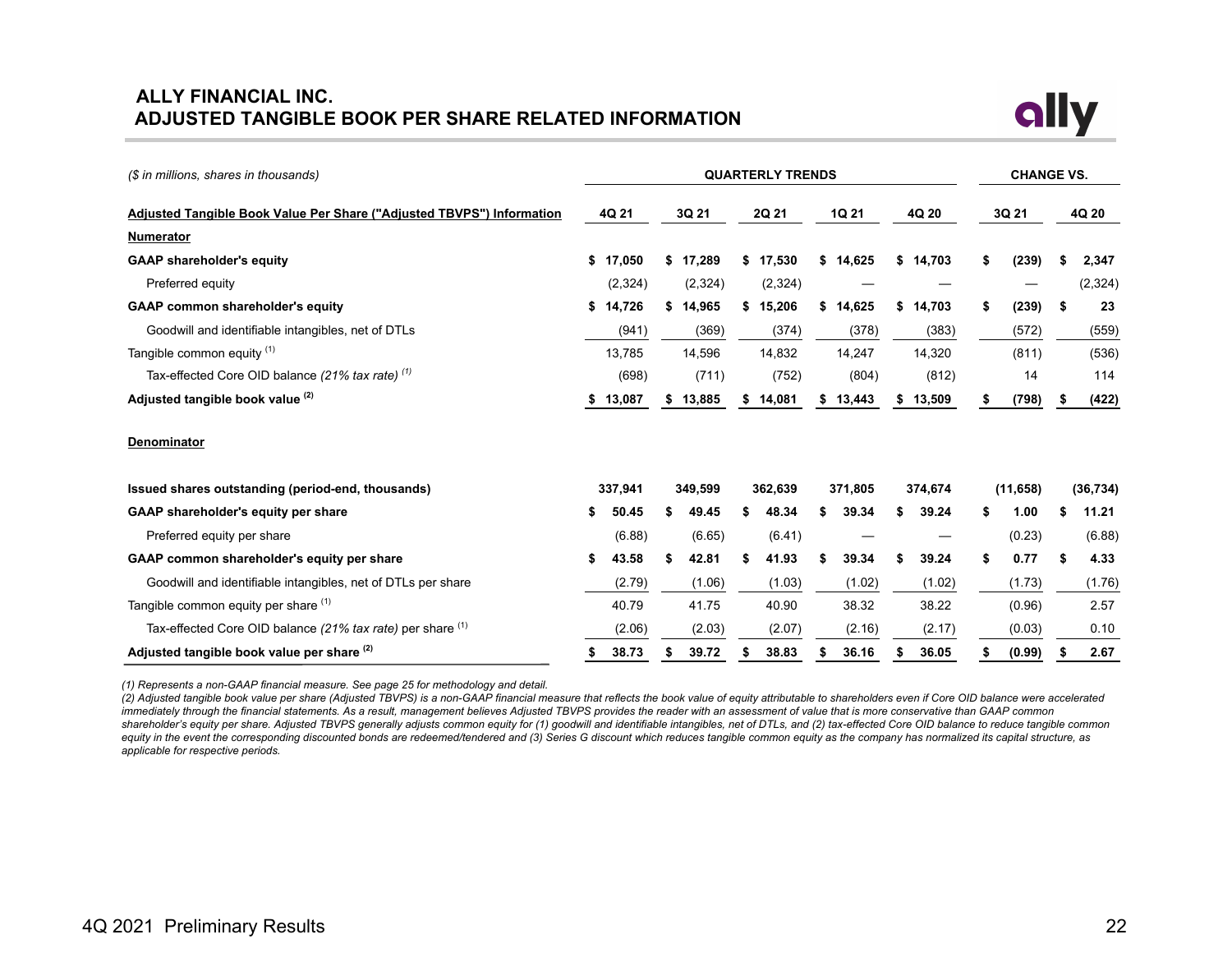## **ALLY FINANCIAL INC. CORE ROTCE RELATED INFORMATION**



| (\$ in millions) unless noted otherwise                                                       |           |           | <b>QUARTERLY TRENDS</b> |           |          |            | <b>CHANGE VS.</b> | <b>FULL YEAR</b> |          |               |  |  |  |
|-----------------------------------------------------------------------------------------------|-----------|-----------|-------------------------|-----------|----------|------------|-------------------|------------------|----------|---------------|--|--|--|
| Core Return on Tangible Common Equity ("Core ROTCE")                                          | 4Q 21     | 3Q 21     | 2Q 21                   | 1Q 21     | 4Q 20    | 3Q 21      | 4Q 20             | FY 2021          | FY 2020  | <b>CHANGE</b> |  |  |  |
| <b>Numerator</b>                                                                              |           |           |                         |           |          |            |                   |                  |          |               |  |  |  |
| GAAP net income attributable to common shareholders                                           | \$<br>624 | 683<br>\$ | 900<br>S                | 796<br>\$ | 687      | (59)<br>\$ | (63)<br>S.        | \$3.003          | \$1.085  | 1,918<br>S    |  |  |  |
| Discontinued operations, net of tax                                                           | 6         |           | (1)                     |           |          | 6          | 6                 | 5                |          | 4             |  |  |  |
| Core OID                                                                                      | 9         | 9         | 9                       | 10        | 9        |            |                   | 38               | 36       | 2             |  |  |  |
| Change in the fair value of equity securities                                                 | (21)      | 65        | (19)                    | (17)      | (111)    | (86)       | 90                | 7                | (29)     | 37            |  |  |  |
| Core OID, repositioning & change in the fair value of<br>equity securities tax (tax rate 21%) | (20)      | (26)      | (13)                    |           | 21       | 18         | (19)              | (57)             | (1)      | (56)          |  |  |  |
| Repositioning                                                                                 | 107       | 52        | 70                      |           |          | 55         | 107               | 228              | 50       | 178           |  |  |  |
| Significant discrete tax items                                                                |           |           | (78)                    |           |          |            |                   | (78)             |          | (78)          |  |  |  |
| Core net income attributable to common shareholders (1)                                       | 705<br>S  | 782       | 868                     | 790<br>\$ | 606      | \$<br>(77) | 99                | \$3.146          | \$1,141  | 2,005         |  |  |  |
| Denominator (average, \$ millions)                                                            |           |           |                         |           |          |            |                   |                  |          |               |  |  |  |
| <b>GAAP shareholder's equity</b>                                                              | \$17,170  | \$17,410  | \$16,078                | \$14,664  | \$14,415 | \$ (240)   | \$2,755           | \$16,239         | \$14,118 | 2,121<br>S.   |  |  |  |
| Preferred equity                                                                              | (2, 324)  | (2, 324)  | (1, 162)                |           |          |            | (2, 324)          | (1, 394)         |          | (1, 394)      |  |  |  |
| Goodwill & identifiable intangibles, net of deferred tax<br>liabilities ("DTLs")              | (655)     | (371)     | (376)                   | (380)     | (385)    | (284)      | (271)             | (489)            | (411)    | (78)          |  |  |  |
| Tangible common equity (1)                                                                    | \$14,190  | \$14,714  | \$14,540                | \$14,284  | \$14,030 | \$ (524)   | \$<br>160         | \$14,356         | \$13,707 | \$<br>649     |  |  |  |
| Core OID balance                                                                              | (892)     | (926)     | (985)                   | (1,023)   | (1,032)  | 34         | 141               | (956)            | (1,046)  | 90            |  |  |  |
| Net deferred tax asset ("DTA")                                                                | (551)     | (866)     | (571)                   | (136)     | (50)     | 314        | (501)             | (451)            | (96)     | (356)         |  |  |  |
| Normalized common equity                                                                      | \$12,747  | \$12,923  | \$12,984                | \$13,125  | \$12,947 | \$ (175)   | \$ (200)          | \$12,949         | \$12,566 | 383<br>S      |  |  |  |
| Core Return on Tangible Common Equity <sup>(2)</sup>                                          | 22.1%     | 24.2%     | 26.7%                   | 24.1%     | 18.7%    |            |                   | 24.3%            | 9.1%     |               |  |  |  |

*(1) Represents a non-GAAP measure. See page 25 for methodology and detail.* 

(2) Core return on tangible common equity (Core ROTCE) is a non-GAAP financial measure that management believes is helpful for readers to better understand the ongoing ability of the company to generate returns on its equi that supports core operations. For purposes of this calculation, tangible common equity is adjusted for Core OID balance and net DTA. Ally's Core net income attributable to common shareholders for purposes of calculating C *is based on the actual effective tax rate for the period adjusted for significant discrete tax items including tax reserve releases, which aligns with the methodology used in calculating adjusted earnings per share.*

<sup>1.</sup> In the numerator of Core ROTCE, GAAP net income attributable to common shareholders is adjusted for discontinued operations net of tax, repositioning and other which is primarily related to the extinguishment of high co legacy debt, strategic activities and significant onetime items, tax-effected Core OID, fair value adjustments (net of tax) related to ASU 2016-01, effective 1/1/2018, which requires change in the fair value of equity secu recognized in current period net income as compared to prior periods in which such adjustments were recognized through other comprehensive income, a component of equity, significant discrete tax items, and preferred stock *actions, as applicable for respective periods..*

*<sup>2.</sup> In the denominator, GAAP shareholder's equity is adjusted for goodwill and identifiable intangibles net of DTL, Core OID balance, and net DTA.*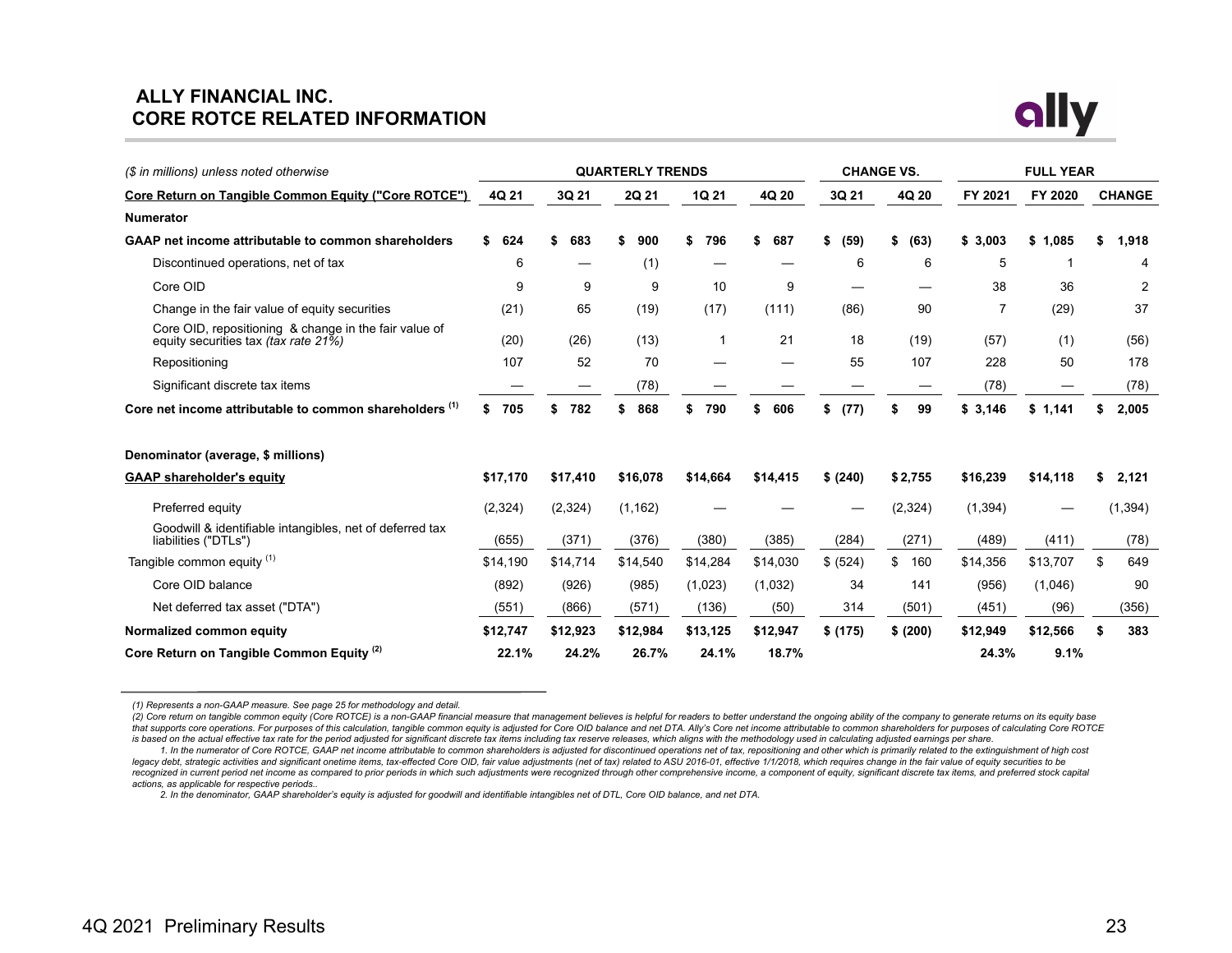## **ALLY FINANCIAL INC. ADJUSTED EFFICIENCY RATIO RELATED INFORMATION**



| (\$ in millions)                                         | <b>QUARTERLY TREND</b> |           |         |           |          | <b>CHANGE VS.</b> |      |    |       |    | <b>FULL YEAR</b> |         |          |    |                |  |  |
|----------------------------------------------------------|------------------------|-----------|---------|-----------|----------|-------------------|------|----|-------|----|------------------|---------|----------|----|----------------|--|--|
|                                                          | 4Q 21                  | 3Q 21     | 2Q 21   | 1Q 21     | 4Q 20    | 3Q 21             |      |    | 4Q 20 |    | FY 2021          | FY 2020 |          |    | <b>CHANGE</b>  |  |  |
| Numerator                                                |                        |           |         |           |          |                   |      |    |       |    |                  |         |          |    |                |  |  |
| <b>GAAP Noninterest expense</b>                          | \$1,090                | \$1,002   | \$1,075 | \$<br>943 | \$1,023  | \$                | 88   | \$ | 67    | \$ | 4,110            | \$      | 3,833    | \$ | 277            |  |  |
| Rep and warrant expense                                  |                        |           |         |           |          |                   |      |    |       |    |                  |         |          |    |                |  |  |
| Insurance expense                                        | (263)                  | (273)     | (272)   | (253)     | (246)    |                   | 10   |    | (17)  |    | (1,061)          |         | (1,092)  |    | 31             |  |  |
| Repositioning                                            |                        |           |         |           |          |                   |      |    |       |    |                  |         | (50)     |    | 50             |  |  |
| Adjusted noninterest expense for<br>the efficiency ratio | \$<br>827              | 729<br>\$ | 803     | 690<br>\$ | 777<br>S | \$                | 98   | S  | 50    | \$ | 3,049            | \$      | 2,691    |    | 358            |  |  |
| Denominator                                              |                        |           |         |           |          |                   |      |    |       |    |                  |         |          |    |                |  |  |
| Total net revenue                                        | \$2,199                | \$1,985   | \$2,085 | \$1,937   | \$1,981  | \$                | 214  | \$ | 218   | \$ | 8,206            | \$      | 6,686    | \$ | 1,520          |  |  |
| Core OID                                                 | 9                      | 9         | 9       | 10        | 9        |                   |      |    |       |    | 38               |         | 36       |    | $\overline{2}$ |  |  |
| Insurance revenue                                        | (354)                  | (297)     | (359)   | (394)     | (429)    |                   | (57) |    | 75    |    | (1, 404)         |         | (1, 376) |    | (28)           |  |  |
| Repositioning                                            | 9                      | 52        | 70      |           |          |                   | (42) |    | 9     |    | 131              |         |          |    | 131            |  |  |
| Adjusted net revenue for the<br>efficiency ratio         | \$1,864                | \$1,749   | \$1,805 | \$1,553   | \$1,561  | S.                | 115  | S  | 302   | \$ | 6,970            | \$      | 5,346    | S. | 1,625          |  |  |
| Adjusted Efficiency Ratio <sup>(1)</sup>                 | 44.4 %                 | 41.7 %    | 44.5 %  | 44.4 %    | 49.8 %   |                   |      |    |       |    | 43.7 %           |         | 50.3 %   |    |                |  |  |

(1) Adjusted efficiency ratio is a non-GAAP financial measure that management believes is helpful to readers in comparing the efficiency of its core banking and lending businesses with those of its peers. In the numerator significant one-time items, as applicable for respective periods. In the denominator, total net revenue is adjusted for Insurance segment revenue and Core OID. See page 11 for the combined ratio for the Insurance segment w